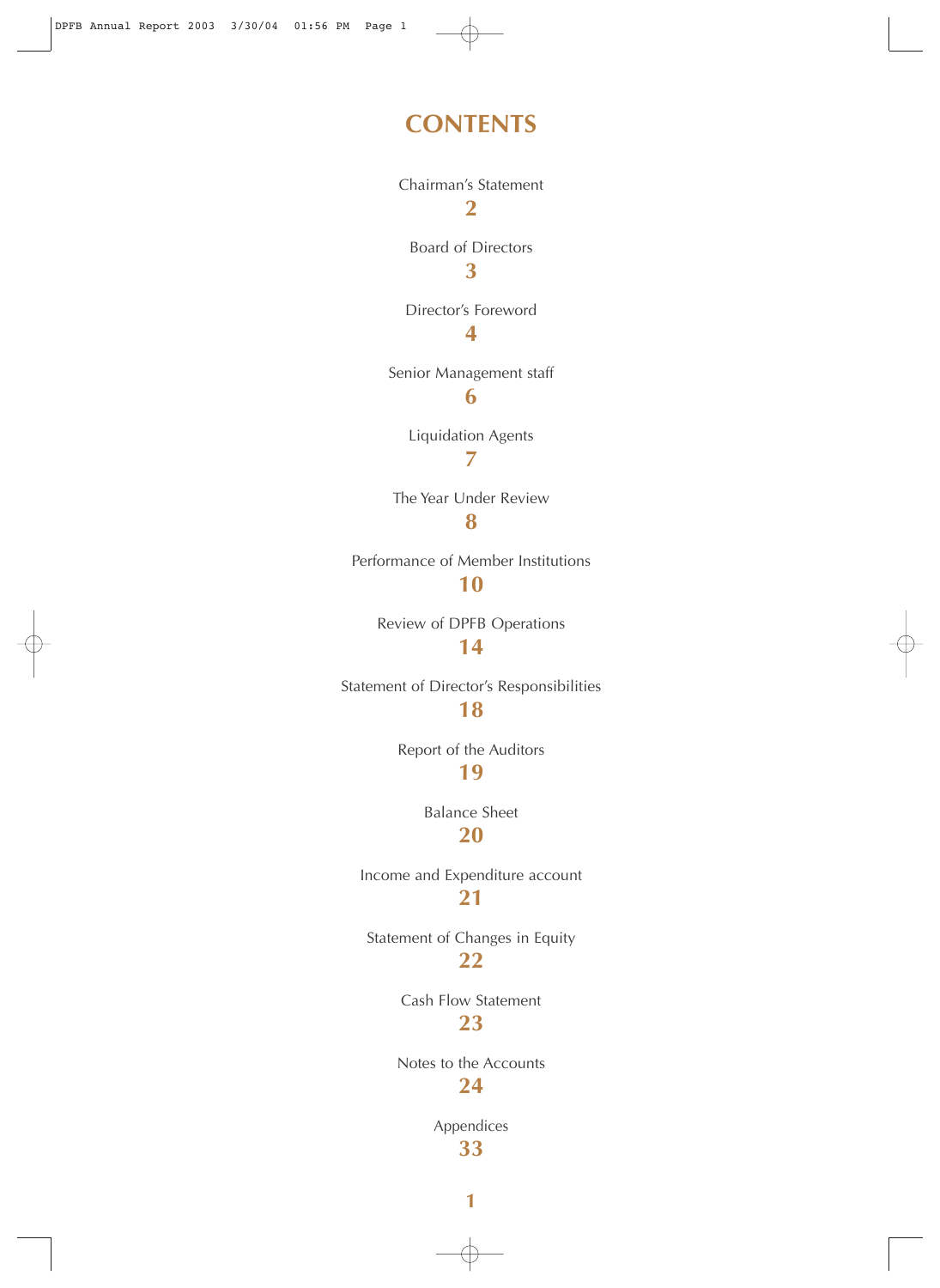### **CHAIRMAN'S STATEMENT**



**Andrew K. Mullei**

I am pleased to present to the Minister of Finance the Annual Report and Statement of the Audited Accounts of the Deposit Protection Fund Board (DPFB) for the year ended 30<sup>th</sup> June 2003 in accordance with the provisions of Section 42(1) of the Banking Act.

Over the period, the DPFB operated under an improving economic environment. Economic growth is estimated to have risen to 1.4% from 1.2% in the year ended 30th June 2002. The moderate recovery was mainly a reflection of favorable weather conditions and improved economic and political governance that led to increased investor confidence. The easing of average annual underlying inflation to 2.7% from 4.6% a year earlier, significant reduction in the Treasury bill rate to 3.0% from 7.3% and maintenance of a competitively market determined exchange rate, manifested a stable and conducive macroeconomic environment that also supported economic recovery during the period under review.

Economic recovery in the year to June 2004 is expected to accelerate further, boosted by enhanced prospects for the resumption of financial support from development partners and continued pursuit of prudent macroeconomic policies.

In line with the improvements in economic performance, the banking sector's total assets increased by 5.6% to Kshs 467.6 billion. Banking institutions profit before tax remarkably increased by 97% to shs 6.5 billion by end of June 2003 mainly as a result of reduced provisions against bad debts as most of the provisions were made in the previous year. The level of non-performing Loans (NPLs), which marginally declined to 28.8 percent from 29.2 percent of total loans in the year to June 2002, remained concentrated in a few banks. Six institutions accounted for 58% of the entire Kshs 74 billion NPLs as at the end of June 2003.

The DPFB's financial position improved with net assets increasing by 21.0%, to Kshs.9.774 billion from Kshs.8.110 billion in the year to June 2001. The Board also realized a net surplus of Kshs. 1.195 billion, which was 8.5% higher than that in the year to June 2002. Prudent investments, effective cost management as well as lower payments of protected deposits following the placing of only one institution under liquidation, accounted for the favorable performance. Over the same period, the DPFB also performed well in discharging its responsibility of insuring deposits and liquidating insolvent institutions. Out of the 22 institutions under liquidation, the Fund had a 6 percent improvement in debt recovery to Kshs. 352.22million. It also paid Kshs 16 million to protected depositors and a total of Kshs 167 million dividend to the creditors of the 22 institutions.

During the year under review, two institutions were placed under statutory management and one under liquidation. Apart from Mr. Nahashon N. Nyagah whose chairmanship ended in March 2003, there were no other changes in the membership of the Board during the financial year under review.

**ANDREW K. MULLEI, Chairman, Deposit Protection Fund Board**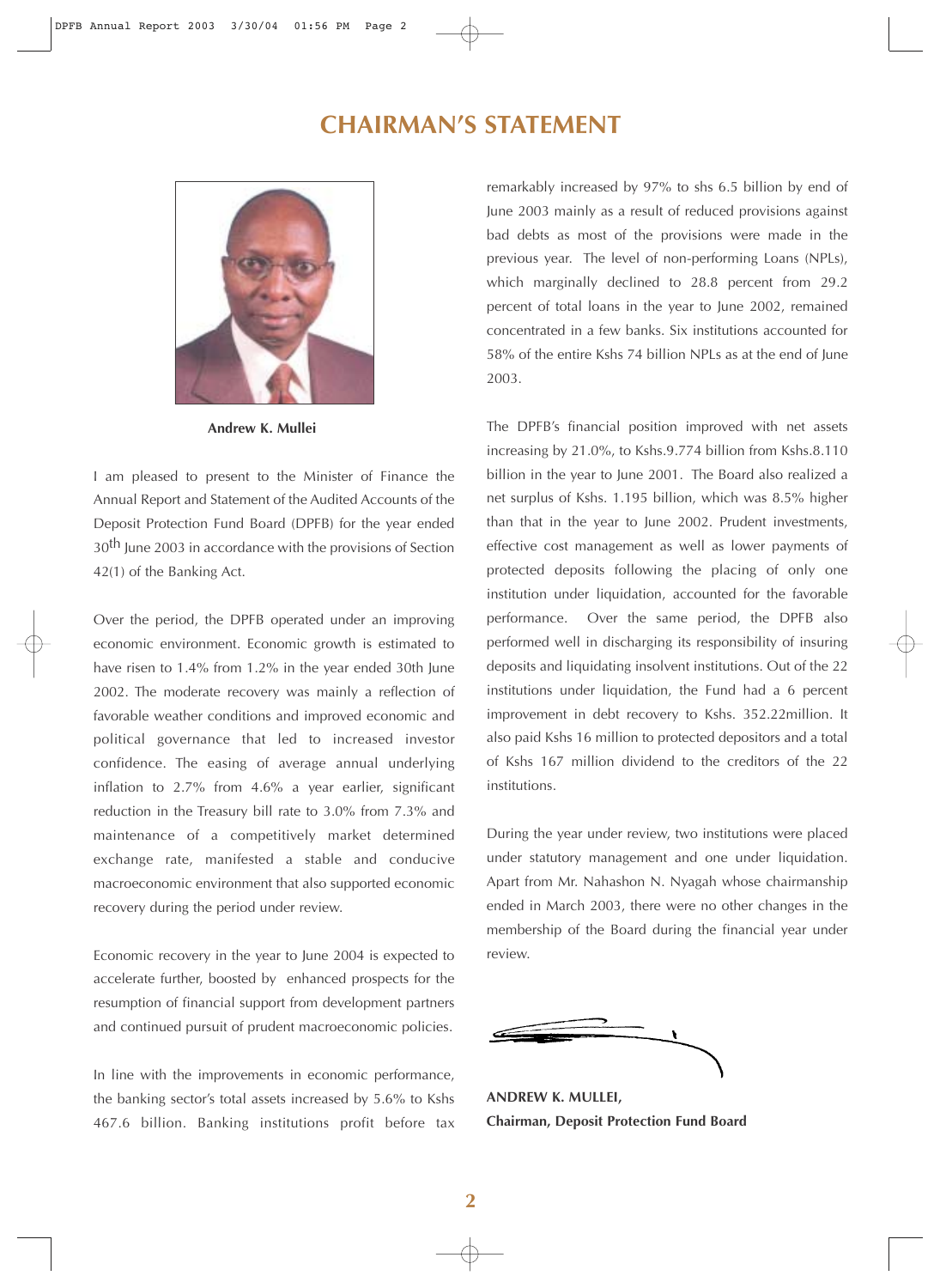## **BOARD OF DIRECTORS**



**Dr Andrew K. Mullei** Chairman



**Joseph Magari**  Permanent Secretary, Treasury



**Albert J. K. Ruturi** Member



**Isaac O. Awuondo** Member



**Jeremy P. Okora** Member



**Rasiklal C. Kantaria** Member



**Gideon M. Muriuki** Member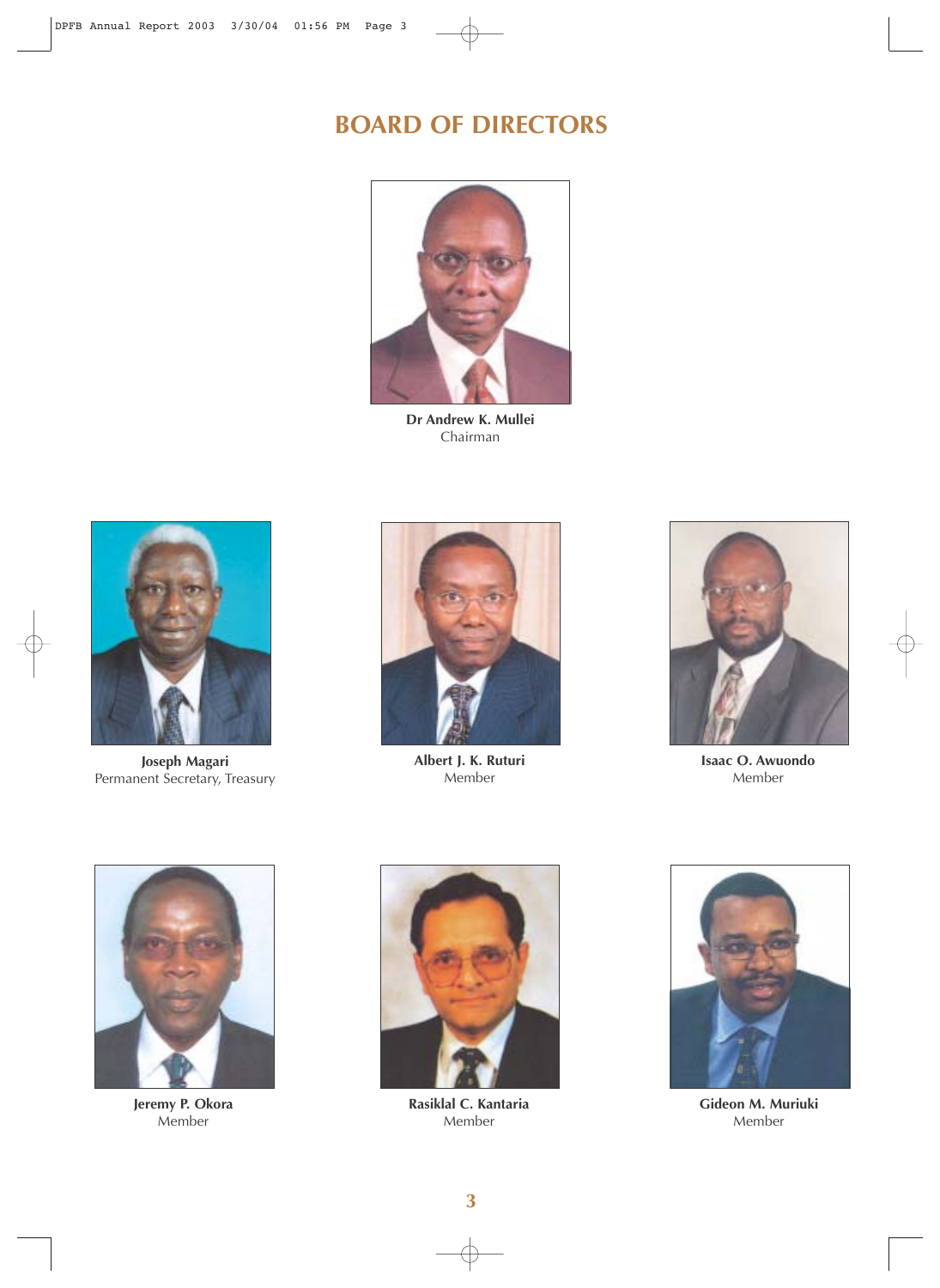### **DIRECTOR'S FOREWORD**



**Eunice W. Kagane** Director

#### **Background**

The Fund, established in 1986 has discharged its duties with diligence. Its' role and function has gone a long way towards encouraging savings in banking institutions.

The fund has also made progress in liquidating of failed institutions. A few are in the process of being wound-up.

#### **Membership**

Current membership of the Fund stands at 43 Banks, 2 Financial Institutions, 2 Mortgage Finance Institutions and 4 Building Societies. One member institution, Euro Bank Limited was placed in liquidation due to insolvency. Bank of India Finance merged with the parent bank, while Biashara Bank Ltd merged with Investments and Mortgages Bank Limited in the period under review. Two member institutions namely Daima Bank Ltd and Prudential Building Society were placed under statutory management.

The frequency of bank failures has declined considerably. The prospects are that failure will almost be a thing of the past, since most of the issues associated with failures are frequently being addressed through legislation and reforms as witnessed in the 2003/2004 budget statement.

#### **Liquidation Function**

Institutions under liquidation stood at 22 out of which 5 are in advanced stage of winding-up. The law has been streamlined to speed up this process through legislation by addressing the technicalities which have hindered the process in the past.

#### **Sources of Income**

The principal source of the Fund's income is the premium levied to member institutions which at the moment stands at 0.15% of the average total deposit liabilities during the preceeding 12 months period with a minimum of Shs 0.3 million. The Fund raised Shs 497 million from premium contributions for the year under review.

The other source is investment income from Government securities which raised Shs.874million in the year.

Income realised in the year declined marginally to Shs. 1,468 million compared to Shs. 1,487 million in the previous year. However, the decline had no effect on the surplus in view of the cost control measures in the year under review.

The decline in interest rates on Treasury Bills has impacted negatively on the Fund's investment income and compelled the Fund to invest in both medium and long term Government bonds to avoid incurring substantial losses. During the year, interest rates on short-term Government Securities fell to below 2 per centum per annum from a previous average of 8%. To stem off the decline in income earned from Treasury Bills and Treasury Bonds, DPFB will propose recommendations for change in the legislation to allow the Board invest in other safe and secure avenues besides Government Paper.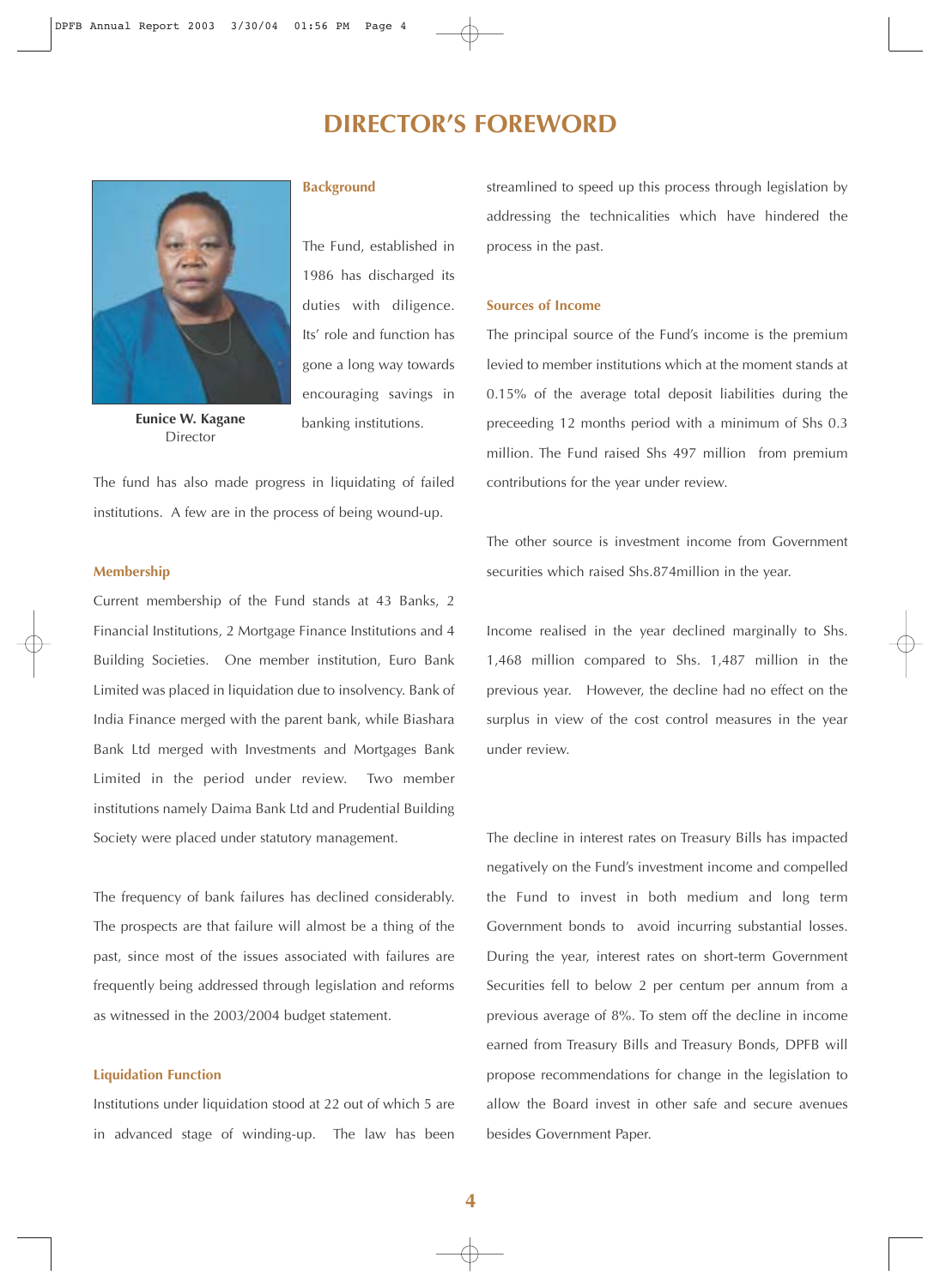## **DIRECTOR'S FOREWORD (Continued)**

#### **Future Prospects**

The close working relationship with the supervisory authority is expected to enhance the role of the Fund as a safety net player in the financial sector thereby leading to stability in the financial system.

Recent legislative amendments stipulated that all legitimate claimants are expected to claim the protected deposits within two years and dividends within one year from the date of declaration of such payments. This is expected to improve the frequency of payments to creditors since unclaimed dividends will be ploughed back for redistribution.

The Fund as one of the founder members of International Association of Deposits Insurance (IADI) expects to gain from the experience of more advanced Insurance Schemes in terms of training and practices.

The foregoing notwithstanding, deposit insurance scheme continues to serve the banking sector well given the nature of the economy in general. The scheme allows fair distribution of protected deposits to member institutions without discrimination as and when the Fund is called upon to do so. The Fund will continue to pursue its mission, which is to contribute to the stability of Kenya's financial system and to protect small and unsophisticated depositors.

**Eunice W. Kagane Director, Deposit Protection Fund Board**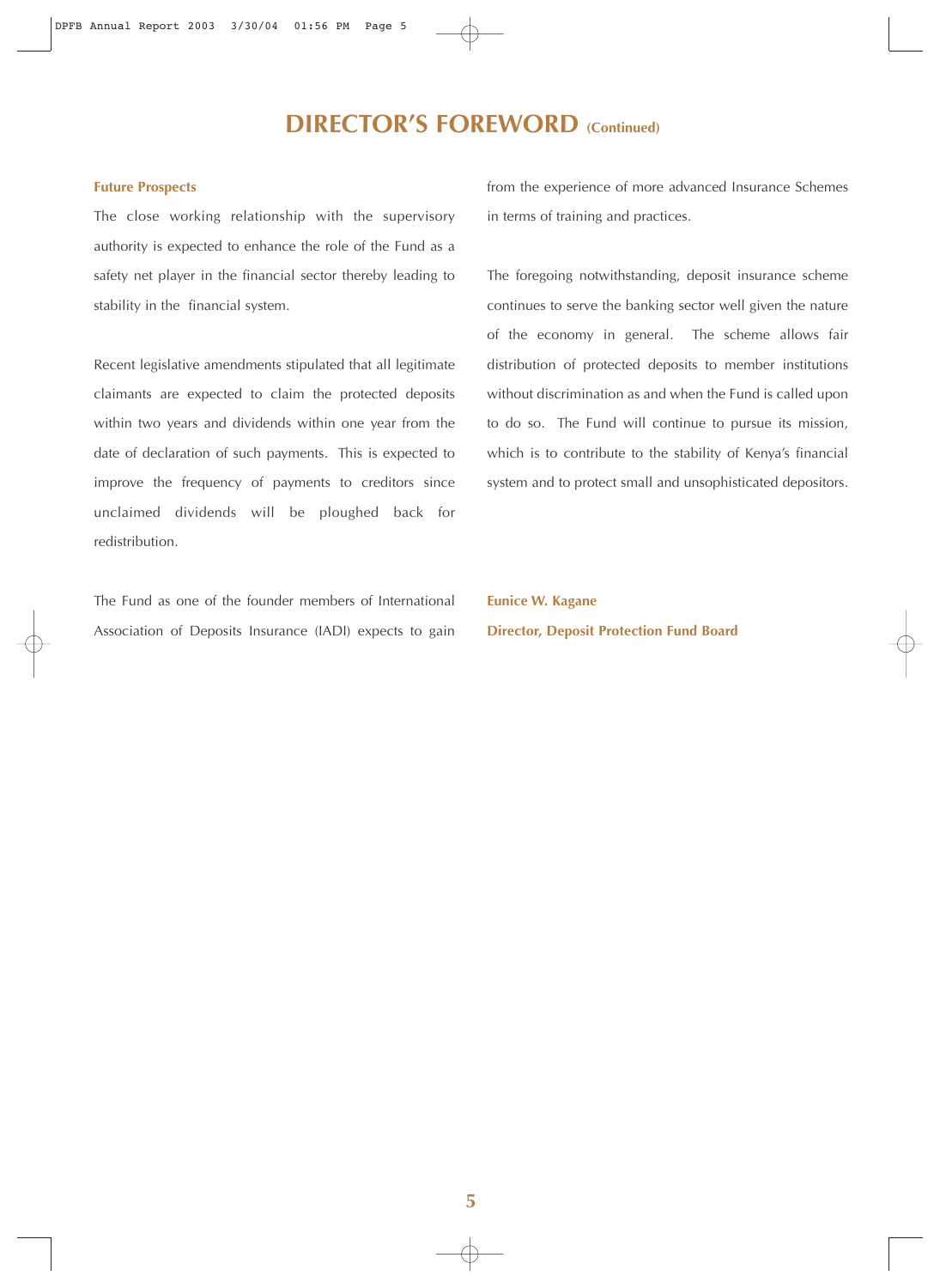## **SENIOR MANAGEMENT STAFF**



**Eunice W. Kagane Director** 



**Johnson K. Karuga** Deputy Director



**Peter W.D. Ngumi** Deputy Director



**J.M. Maina (Mrs)** Acting Board Secretary



**Bertha Muchemu(Mrs)** Senior Manager Administration



**Charles T. Chege** Manager, Finance



**Rose Detho** Manager Risk Management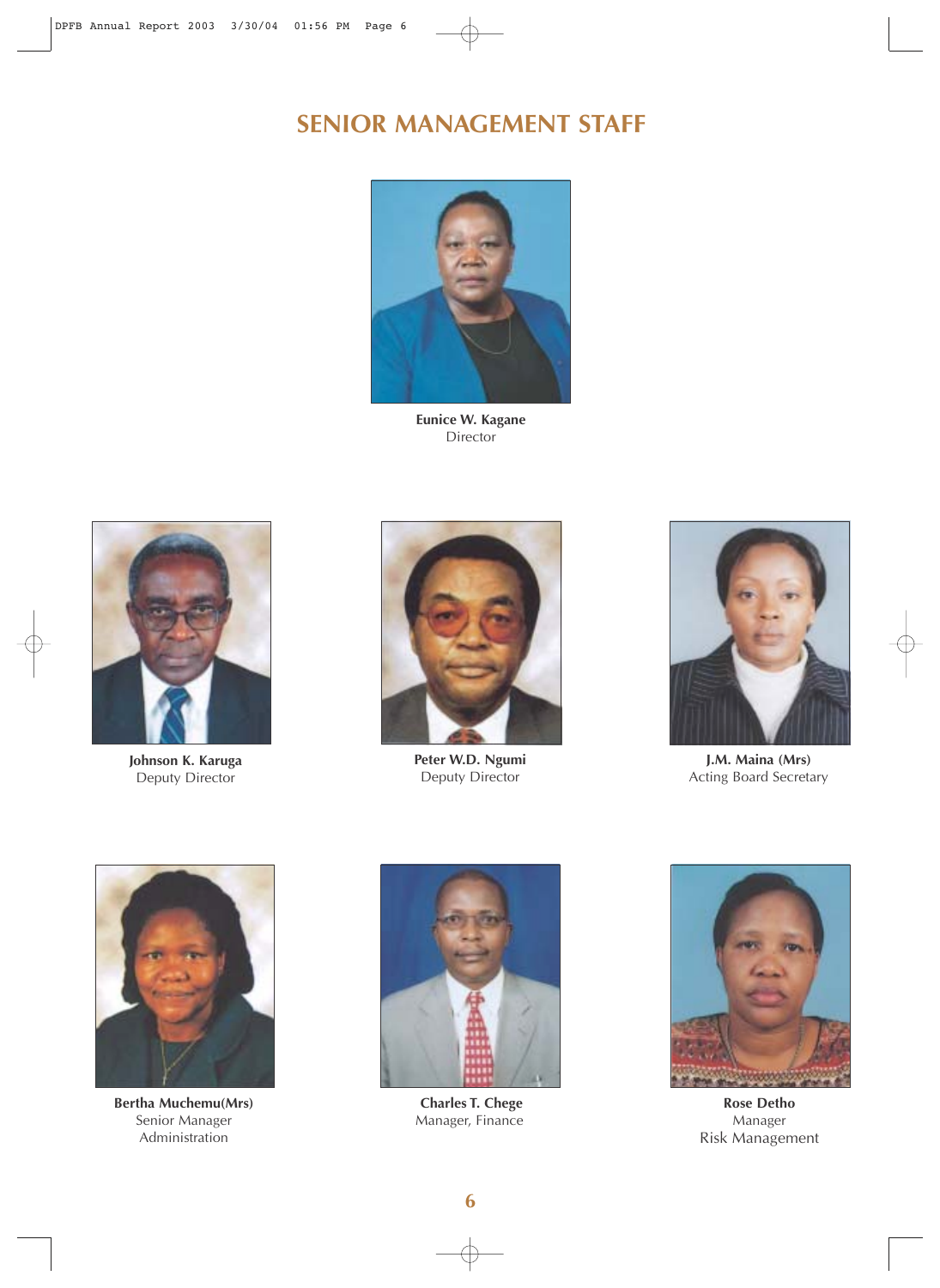# **LIQUIDATION AGENTS FOR INSTITUTIONS IN LIQUIDATION**



**B.K. Mitei** Senior Manager, Liquidations Kenya Finance Bank Ltd Meridien BIAO Bank Ltd



**C.K. Nduru** Trust Bank Ltd



**L. A. Wambete (Mrs)** Pan African Bank Ltd Pan African Credit & Finance Ltd Prudential Bank Ltd



**E.O. Okoth (Mrs)** Euro Bank Ltd



**D. L. Ngatuny** Trade Bank Ltd Trade Finance Ltd Diners Finance Ltd Thabiti Finance Ltd Fortune Finance Ltd



**K.S. Oloitipitip** Postbank Credit Ltd Ari Bank Ltd Heritage Bank Ltd.



**M.A. Mohamud** Reliance Bank Ltd Nairobi Finance Corporation Ltd Inter Africa Credit Finance L td International Finance Co. Ltd Central Finance (K) Ltd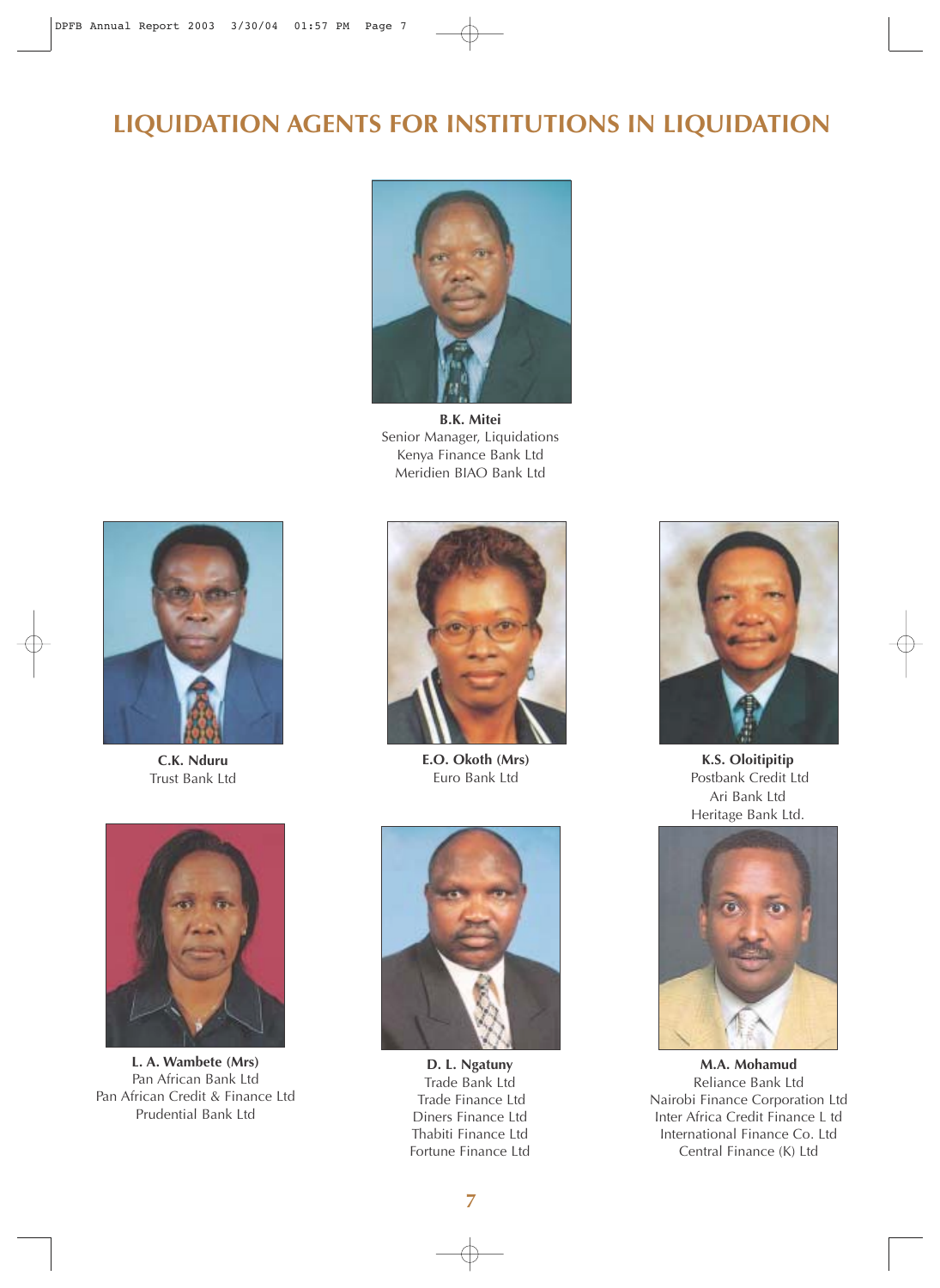### **THE YEAR UNDER REVIEW**

#### **Overview of the economy**

This annual report is an exceptional one because it reviews a challenging period in the country's history. In first half of the financial year, the country was gearing towards transitional general elections. The second half of the financial year not only saw a change in the country's leadership but also a transfer of power to the opposition. The new Government inherited a myriad of problems particularly poor governance, dilapidated infrastructure and insecurity, which required substantial amounts of financial resources to address besides the financial implications of the various elections pledges made by the new government. The weaknesses in the economy had greatly undermined economic performance and contributed to high levels of unemployment and poverty in the country.

Against this background, the new Government began in earnest implementing various reforms aimed at reversing economic stagnation and restoring the dignity of the people as outlined in the 2003/04 budget proposals and Economic Recovery Strategy for Wealth and Employment Creation (ERSWEC) document. Initial efforts by the new Government came under severe setbacks due to global terrorism threats and the inclement weather which caused severe floods in parts of the country.

In the financial year 2002/03, the economy was estimated to have picked up slightly in real terms by 1.4% compared with 1.2% in the financial year 2001/02. The modest recovery was brought about by the benefits accruing from the stable macroeconomic environment characterised by low inflation, easing interest rates and competitively marketdetermined exchange rate. The improvement in political and economic governance in the second half of the financial year also buttressed the modest upturn.

Monetary policy in 2002/03 remained focused on

containing inflation below 5% using the reserve money framework. The Bank relied heavily on open market operations (OMO) to implement monetary policy framework while deposit-taking institutions observed the statutory cash ratio requirement (CRR). Due to prudent monetary policy that was put in place together with the relative stability in the shilling exchange, the underlying inflation was contained below 5% throughout 2002/03 financial year.

The overall inflation though contained within this range in the first half of the financial year, accelerated during the second half reaching 13.7% in June 2003. Pressures on the overall inflation emanated largely from low supply of farm produce due to inadequate rains in 2002 and in the first quarter of 2003. The uncertainty in supply of crude oil due to geopolitical tensions and war in Iraq similarly put additional pressure on the overall inflation through high pump prices.

Domestic credit increased by 12% in the year to June 2003 compared with an increase of 7.1% in the previous financial year. The increase in credit was largely in Government borrowing which expanded by 30.7%. Credit to the private sector, however, increased by only 4.9% in the period and was mainly directed to financing mobile phone services and household purchases of various commodities.

In the external sector, a favourable overall balance of payments was recorded in the year to June 2003 following increased exports coupled with reduced imports. As a result, foreign exchange holdings of the central Bank increased to US \$ 1,260m from US \$ 1,137m in June 2002. However, the reduction in short-term capital inflows and increased net foreign asset holdings of commercial banks led to a deterioration of the financial account.

The Kenya shilling strengthened against the US dollar by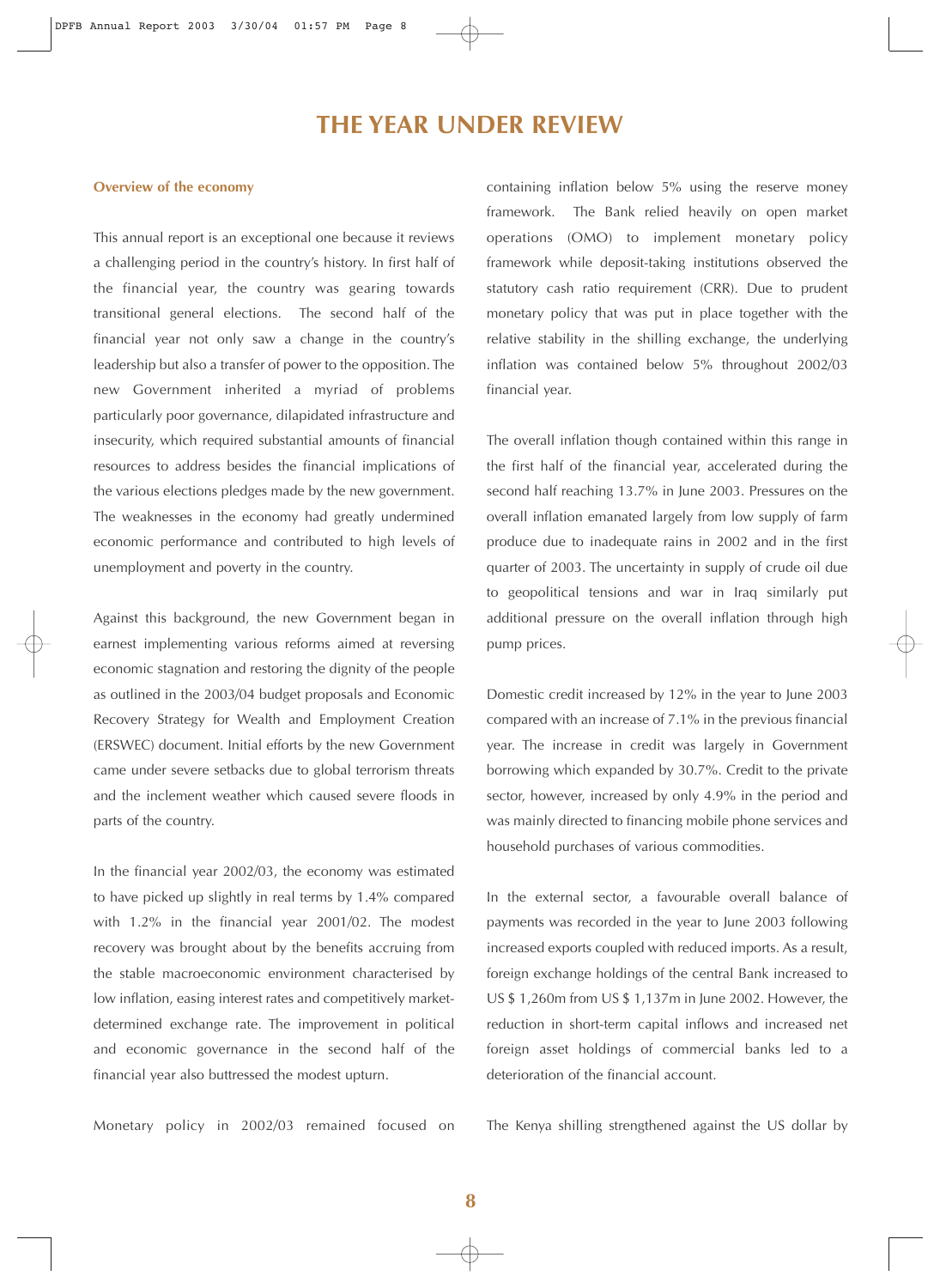**THE YEAR UNDER REVIEW (continued)**

1.9% in the financial year 2002/03. The strengthening of the shilling occurred during the second half of the financial year, reflecting increased investor confidence in the Kenyan economy following the peaceful 2002 general elections and political transition.

Increased government financial needs particularly to finance free primary education and upward revision of emoluments of some sections of the civil service besides financial commitments entered by the previous government inevitably resulted in a much wider deficit. The continued restructuring of the domestic debt in favour of long dated instruments, and increased liquidity in the banking system resulted in intensive competitive bidding for treasury bills among investors. This in turn, caused substantial reduction in short-dated interest rates, partly moderating the adverse impact of increased domestic borrowing. Following the successful debt restructuring process, the average maturity

of domestic debt lengthened to two years and five months in June 2003 from one year and six months in June 2002.

The banking sector remained generally stable in the financial year 2002/03. Only two institutions were placed under CBK statutory management and one under liquidation. Asset portfolio, deposits and capitalization improved and liquidity remained high. The improved performance resulted in lower provisions for bad and doubtful debts, reduced operational costs and improved inflows of foreign deposits.

On the national payments front, reforming and modernizing the country's payment and settlement system continued to be a priority during the period under review with a view to attaining global standards. New policies were therefore initiated to strengthen the quality and capacity of the country's payments system.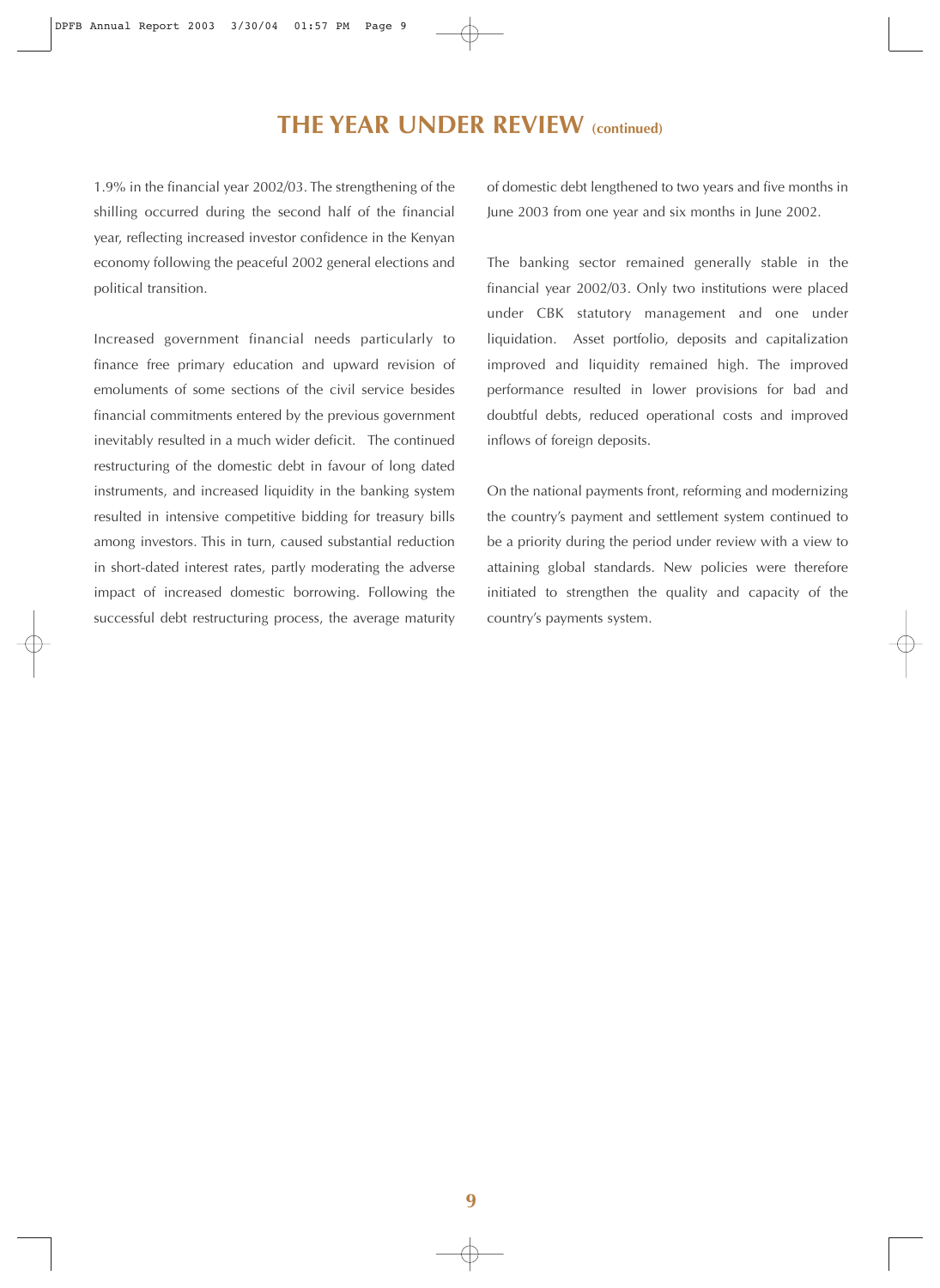### **PERFORMANCE OF MEMBER INSTITUTIONS**

#### **Overview**

The banking sector remained generally stable in the financial year 2002/03. Only two institutions were placed under CBK statutory management and one under liquidation. There was an improvement in asset portfolio, deposits and capitalization. Liquidity in the institutions also remained high. The improved performance resulted in lower provisions for bad and doubtful debts, reduced operational costs and more inflows of foreign deposits.

#### **Structure of the Banking System**

At the end of June 2003, the banking system comprised of 43 commercial banks, 2 non-bank financial institutions (NBFIs), 2 mortgage finance companies and 4 building societies. Banking and non-banking institutions declined to 51 in June 2003 from 55 in June 2002 due to mergers of six institutions and the liquidation of another. As part of cost cutting measures, a number of banks closed down some of their branches. As a result, the number of branches declined from 597 in June 2002 to 488 in June 2003. Market shares in the sector, however, remained skewed with only 9 banks controlling 74% of total assets in the sector.

One up country foreign exchange bureau closed down, thus foreign exchange bureaus reduced in number to 47 at the end of June 2003 from 48 as at end June 2002. To enhance competition through entry of more bureaus in the foreign exchange market, the moratorium imposed in October 1999 on the licensing of new foreign exchange bureaus was lifted during the year.

#### **Structure of the Balance Sheet**

As at the end of June 2003, assets of the banking sector amounted to Ksh 467.6bn or 7% above the level in June 2002 and comprised of loans and advances (47%), investment in government securities (25%), balances with Central Bank (6%) and cash and other assets (16%). The increase in assets was brought mainly by increased investment in Government securities and to a less extent, lending to the private sector. Banking institutions continued to invest heavily on government securities despite sharp decline in Treasury bills rates due to the high risk of default associated with lending to the private sector. As result, liquidity rose to 49%, which was significantly above the statutory 20% minimum requirement and higher than the 44% level as at June 2002.

| TABLE 1: BALANCE SHEET (KSH '000)               |             |                |             |                |               |
|-------------------------------------------------|-------------|----------------|-------------|----------------|---------------|
|                                                 | <b>June</b> | $\frac{0}{0}$  | <b>June</b> | $\frac{0}{0}$  | $\frac{0}{0}$ |
|                                                 | 2003        | (Share)        | 2002        | (Share)        | <b>Change</b> |
| <b>Assets</b>                                   |             |                |             |                |               |
| Cash                                            | 6,993       | $\mathbf{1}$   | 5,941       | $\mathbf{1}$   | 17.7          |
| <b>Balances from CBK</b>                        | 30,070      | 6              | 25,519      | 6              | 17.8          |
| <b>Placements</b>                               | 6,195       | $\mathbf{1}$   | 8,910       | $\overline{2}$ | $-30.5$       |
| Govt. securities                                | 114,759     | 25             | 89,127      | 20             | 28.8          |
| Investments                                     | 5,961       | $\mathbf{1}$   | 3,877       |                | 53.8          |
| Loans & advances (Net)                          | 219,667     | 47             | 212,670     | 49             | 3.3           |
| <b>Foreign Assets</b>                           | 25,887      | 6              | 30,636      | $\overline{7}$ | 15.5          |
| Other assets                                    | 58,039      | 13             | 59,868      | 14             | 3.1           |
| <b>Total Assets</b>                             | 467,571     | 100            | 436,548     | 100            | 7.1           |
| Liabilities and shareholders funds              |             |                |             |                |               |
| Deposits                                        | 373,570     | 80             | 343,827     | 79             | 8.7           |
| Foreign Liabilities                             | 4,763       | $\mathbf{1}$   | 10,146      | 2              | $-53.1$       |
| Other liabilities                               | 31,434      | $\overline{7}$ | 29,837      | $\overline{7}$ | 5.4           |
| Capital & Reserves                              | 57,804      | 12             | 52,738      | 12             | 9.6           |
| <b>Total Liabilities and shareholders funds</b> | 467,571     | 100            | 436,548     | <b>100</b>     |               |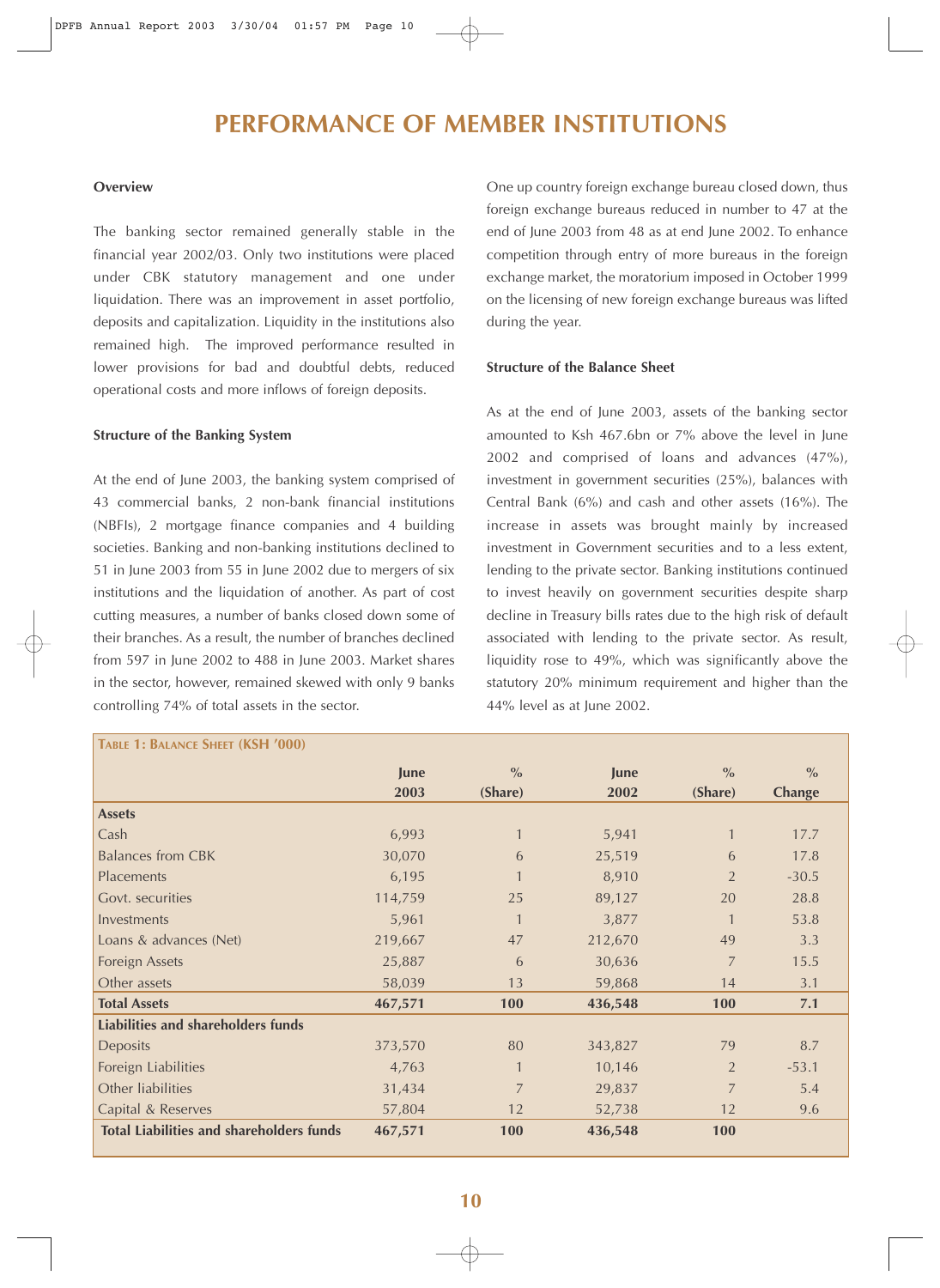## **PERFORMANCE OF MEMBER INSTITUTIONS (continued)**

High levels of non-performing loans (NPLs), however, continued to persistently feature in the balance sheet of the sector. While the ratio of total NPLs to advances declined marginally to 28.8% in June 2003 from 29.2% in June 2002, the absolute level of NPLs increased to Ksh 73.2bn from Ksh 71.5bn. With provisions amounting to Ksh 32.3bn and securities worth Ksh 33.8bn, net exposure of the sector stood at Ksh 7.1bn only.

#### **Total liabilities and share holders Funds**

As shown in Table 2, deposits continued to dominate the liabilities of the banking system. Deposit liabilities over the period grew by 8.7% largely due to increased donor inflows directed to supporting the country's HIV/AIDS and free primary education programmes.

| Table 2: Composition of Deposits (KSH M) |         |               |         |            |               |
|------------------------------------------|---------|---------------|---------|------------|---------------|
|                                          | 2002    | $\frac{0}{0}$ | 2003    | Share in   | $\frac{0}{0}$ |
|                                          | June    | (Share)       | June    | $2003$ (%) | <b>Change</b> |
| <b>Type of Deposits</b>                  |         |               |         |            |               |
| <b>Demand deposits</b>                   | 115,332 | 33.5          | 137,913 | 36.9       | 19.6          |
| Kenya shillings                          | 87,721  | 25.5          | 102,974 | 27.6       | 17.3          |
| Foreign Currency                         | 27,611  | 8.0           | 34,939  | 9.4        | 26.5          |
| <b>Time Deposits</b>                     | 137,747 | 40.1          | 138,052 | 37.        | 0.2           |
| Kenya shillings                          | 119,083 | 34.6          | 117,463 | 31.4       | $1.4$         |
| Foreign Currency                         | 18,664  | 5.4           | 20,589  | 5.5        | 10.3          |
| <b>Saving Deposits</b>                   | 79,060  | 23.0          | 90,522  | 24.2       | 13.1          |
| Kenya shillings                          | 78,840  | 22.9          | 90,190  | 24.1       | 13.0          |
| Foreign Currency                         | 220     | 0.1           | 332     | 0.1        | 50.9          |
| <b>Sub-Total</b>                         | 332,139 | 96.7          | 366,487 | 98.1       | 10.3          |
| Kenya shillings                          | 285,644 | 83.1          | 310,627 | 83.2       | 8.7           |
| Foreign Currency                         | 46,495  | 13.5          | 55,860  | 15.0       | 20.1          |
| Others                                   | 11,689  | 3.4           | 7,083   | 1.8        | $-39.4$       |
| <b>Total</b>                             | 343,827 |               | 373,570 | 100.0      | 8.7           |

#### **Capital and Reserves**

Capital and reserves of the banking sector increased by 9.6% in the year to June 2003 to Ksh 57.8bn from Ksh 52.7bn in June 2002. The ratio of total capital to total risk-weighted assets also strengthened to 17.7% from 16.8% in June 2002 reflecting an increase in capital by Ksh 3.2bn that offset Ksh 1.8bn increase in total risk weighted assets. The increase in total capital reflected improved profitability of banking institutions and fresh capital injections by some to meet the statutory minimum capital requirements.

Notwithstanding the significant decline in interest rates in the year, the banking sector made an impressive 97% increase in pre-tax profit to Ksh 6.5bn for the six months ending June 2003 from Ksh 3.3bn in a similar period in 2002. The increase in

#### **11**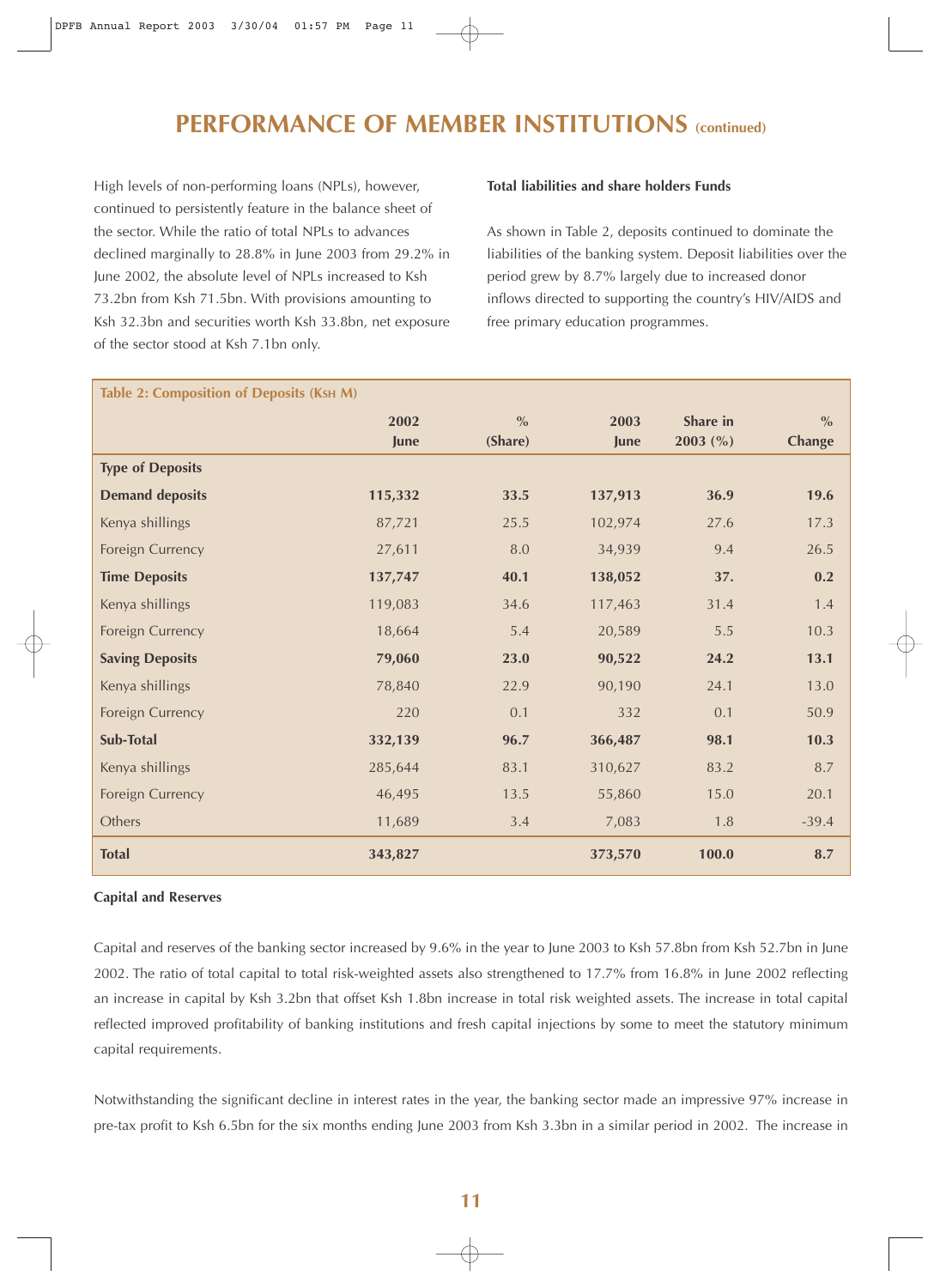### **PERFORMANCE OF MEMBER INSTITUTIONS (continued)**

profitability in the sector is partly attributed to reduced provisions for bad debts. Forty-four institutions made pre tax profits amounting to Ksh 6.9bn while three others made losses amounting to Ksh 0.4bn. More closely considered, two large banks made the highest pre-tax profits of Ksh 3.7bn or 57% of the total profits of the sector. Non-funded income from commissions, charges, penalties and foreign exchange trading increased by 14% to Ksh 10.3bn, against Ksh 9.0bn increase in the same period in the previous year and contributed to the good performance. The sector also benefited from significant reduction in interest expenses on deposits.

| Table 3: Banking Industry Profits (Kshs M) |           |           |  |  |
|--------------------------------------------|-----------|-----------|--|--|
|                                            | $June-02$ | $June-03$ |  |  |
| Total income                               | 29,610    | 30,255    |  |  |
| Expenses before provisions                 | 21,798    | 20,636    |  |  |
| Profit before provisions                   | 7,814     | 9,619     |  |  |
| Provisions for bad debts                   | 4,530     | 3,155     |  |  |
| Profit before tax                          | 3,284     | 6,464     |  |  |
|                                            |           |           |  |  |

#### **Banking sector outlook**

The performance of the banking sector is expected to improve further following the implementation of the measures proposed by the Minister for Finance in financial year 2003/04 Budget. In particular, strict enforcement of compliance requirements by the Central Bank should ensure prudence and enhance efficiency in the sector thereby leading to increased solvency and hence continued stability. In addition, the reduction of the minimum core capital for banks and non-bank financial institutions from shs 350m and shs 262.5m to shs 250m and shs 200m, respectively will enhance competition in the sector and ultimately improve efficiency in the delivery of financial services. Measures to ensure disclosure of all charges by specified financial institutions in the local dailies to be enforced by the Central Bank will also increase customer awareness of products and services available and their associated costs. As a result, the scope of customer choice will widen bringing with it the opportunities for increasing competition in the sector.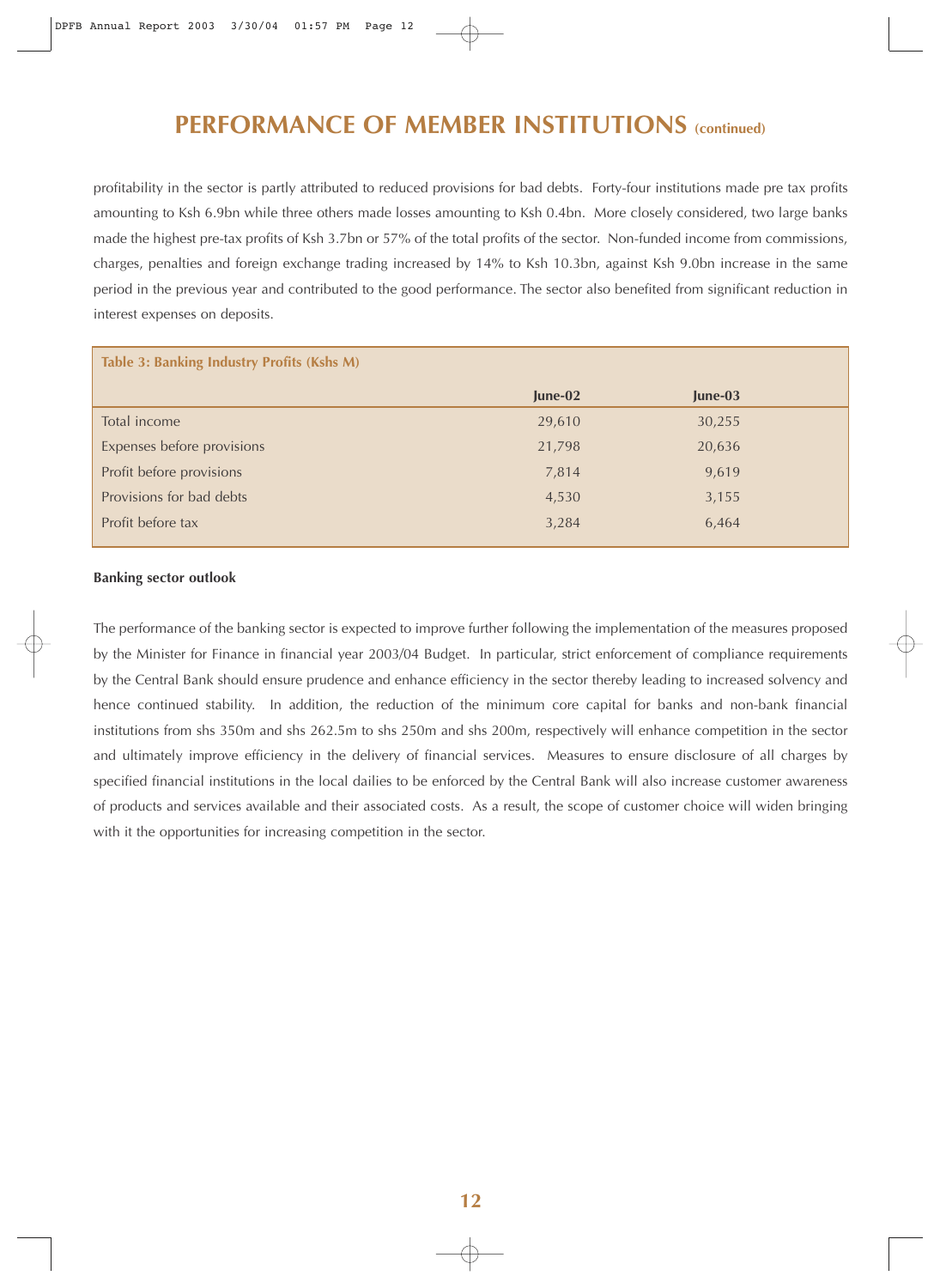### **REVIEW OF DPFB OPERATIONS**

#### **Fund Membership**

At the end of the financial year, the total number of member institutions stood at 43 commercial banks, 2 non bank financial institutions, 2 mortgage finance companies and 4 building societies compared with 46 banks and 8 non bank financial institutions the previous year. During the year, Investment and Mortgages Bank Ltd. merged with Biashara Bank Ltd., Bank of India Ltd. merged with Bank of India Finance Ltd. while Cooperative Bank of Kenya Ltd. merged with Cooperative Merchant Bank Ltd. Prudential Building Society joined the Fund membership during the year but was soon placed under statutory management on 11<sup>th</sup> June, 2003. Daima bank was placed under statutory management on 14th March 2003. Euro bank Ltd. was placed in liquidation in February 2003.

#### **Financial Performance**

The Fund's total income declined by 1.3% to Kshs 1,467 million compared with Kshs 1,487 million recorded in the last financial year. The decline was attributed to interest rate earned on Government securities which shrunk from Kshs 925million to Kshs 874million during the financial year. On the other hand, total expenses decreased to Ksh 170million compared to Kshs 292million the previous year. The decrease was attributed to both lower negotiated legal fees and reduction in deposit pay-offs as only one member institution was placed under liquidation. Consequently the Net surplus for the year increased to Kshs 1,297million compared with Kshs 1,195million realised in the previous year.

Investments in Treasury bills and bonds increased by 15.2% to Kshs 9.4billion from Kshs 8.2billion in the last financial year. Net assets grew by 16.0% to Kshs 9.4billion from Ksh 8.1billion recorded in the same period. Highlights on the trend in some selected financial indicators are summarised in Table 4 below.

| Year                       | 1997           | 1998           | 1999  | 2000  | 2001  | 2002  | 2003  |
|----------------------------|----------------|----------------|-------|-------|-------|-------|-------|
| <b>Premium Receipts</b>    | 320            | 381            | 399   | 445   | 465   | 486   | 497   |
| Interest earned on T/Bills | 547            | 809            | 737   | 831   | 499   | 387   | 165   |
| Interest earned on T/Bonds | $\overline{7}$ | $\overline{2}$ | 25    | 11    | 293   | 538   | 709   |
| <b>Surplus</b>             | 524            | 1,076          | 199   | 1,333 | 943   | 1,195 | 1,297 |
| <b>Net Assets</b>          | 3,522          | 4,554          | 4,707 | 5,995 | 6,915 | 8,108 | 9,407 |
| <b>Source: DPFB</b>        |                |                |       |       |       |       |       |

**TABLE 4 : SELECTED FINANCIAL INDICATORS (KSH MILLIONS)**

### **Liquidation Activities**

#### **Payment of Protected Deposits**

Cumulative payments of protected deposits as detailed in table 5, increased by Ksh 17million from Ksh 1,047million in 2002 to Ksh 1,064million in the year under review. This accounted for 74% of the Ksh 1,432million provided for payment to protected depositors in the twenty two institutions under liquidation. Euro Bank Ltd. which was placed under liquidation on February 21, 2003 recorded the highest payment at Ksh 8million during the year. Payment to depositors of other institutions remained low. The Fund placed an advertisement in newspapers reminding depositors to collect their protected deposits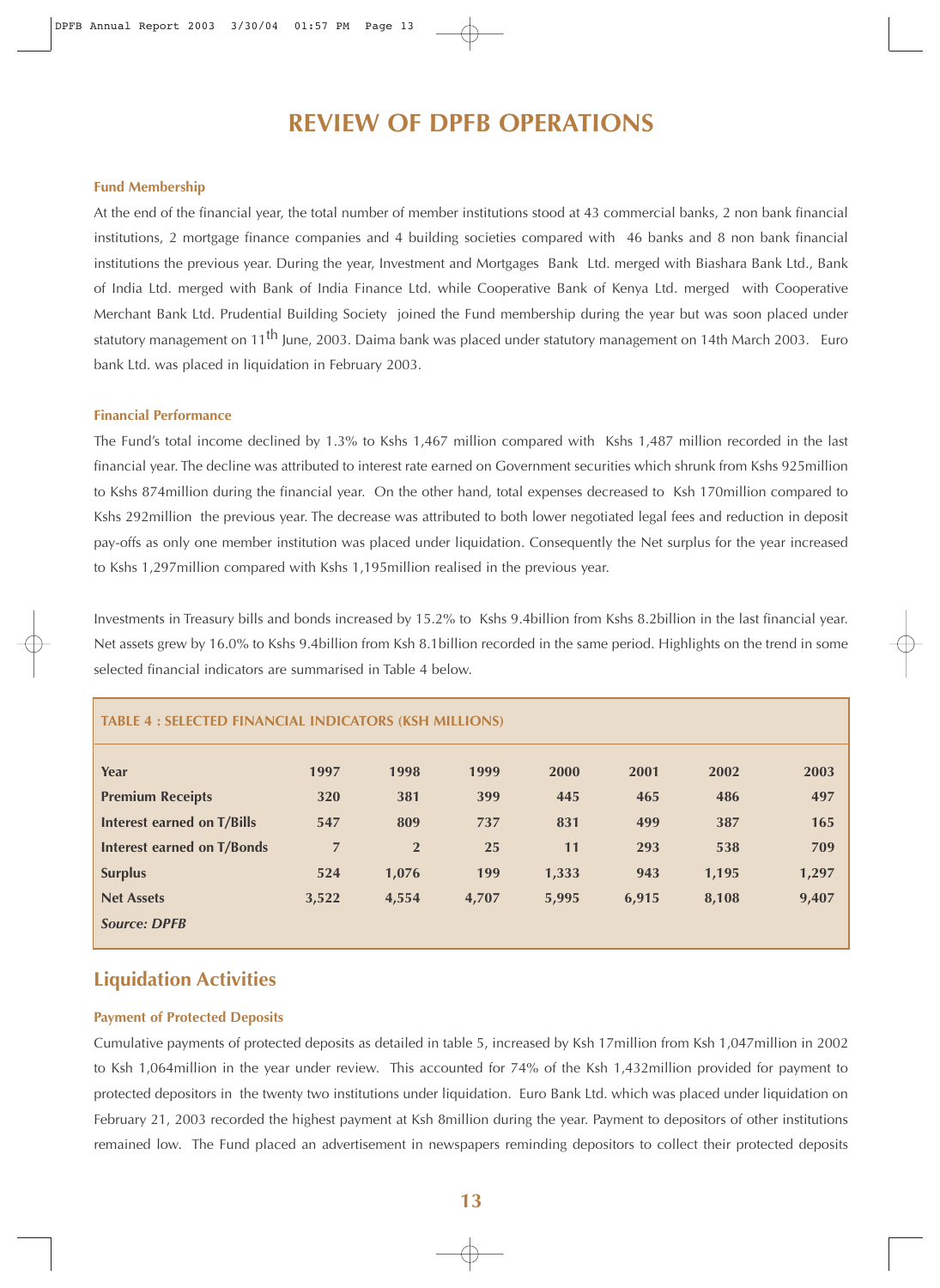# **Liquidation Activities (continued)**

before the expiry of the two year period as provided in the amendments in the Banking Act that came into effect on 1st January 2002.

#### **TABLE 5 : PROTECTED DEPOSITS PAID AS AT 30TH JUNE 2003 (KSHS MILLION)**

| <b>Name of Institution</b>  | Liquidation<br><b>Date</b> | <b>Total</b><br><b>Deposits</b> | <b>Total</b><br><b>Protected</b> | <b>Protected</b><br><b>Deposits Paid</b> | <b>Deposits Paid</b> | Protected % of protected<br><b>Deposits Paid</b> |
|-----------------------------|----------------------------|---------------------------------|----------------------------------|------------------------------------------|----------------------|--------------------------------------------------|
|                             |                            | at                              | <b>Deposits</b>                  | as at                                    | as at                | as at                                            |
|                             |                            | Closure                         |                                  | 30.06.2002                               | 30.06.2003           | 30.06.2003                                       |
| Inter-Africa C. & Fin. Ltd. | 31 Jan.1993                | 138                             | $\overline{4}$                   | $\overline{2}$                           | $\overline{2}$       | 50                                               |
| International Finance Ltd.  | 16 Apr.1993                | 168                             | $\overline{2}$                   | 1                                        | $\mathbf{1}$         | 50                                               |
| Central Finance Ltd.        | 19 May.1993                | 111                             | 15                               | 12                                       | 12                   | 80                                               |
| Postbank Credit Ltd.        | $\ast$<br>20 May 1993      | 3,834                           | 50                               | 48                                       | 48                   | 96                                               |
| Trade Bank Ltd.             | $***$<br>18 Aug. 1993      | 4,680                           | 277                              | 255                                      | 255                  | 92                                               |
| Trade Finance Ltd.          | 18 Aug.1993                | 209                             | 10                               | 6                                        | 6                    | 60                                               |
| Middle Africa Fin. Ltd.     | 20 Aug.1993                | 236                             | 17                               | 13                                       | 13                   | 76                                               |
| Diners Finance Ltd.         | 20 Aug.1993                | 554                             | 144                              | 97                                       | 97                   | 67                                               |
| Nairobi Finance Ltd.        | 20 Aug.1993                | 188                             | 5                                | $\overline{4}$                           | $\overline{4}$       | 80                                               |
| Allied Credit Ltd.          | 20 Aug.1993                | 81                              | 14                               | 8                                        | 8                    | 57                                               |
| Pan-African Bank Ltd.       | 18 Aug.1994 ***            | 2,421                           | 107                              | 90                                       | 90                   | 84                                               |
| Pan-African C & Fin.        | 18 Aug.1994                | 139                             | 8                                | 6                                        | 6                    | 75                                               |
| Thabiti Finance Ltd.        | 19 Dec.1994                | 924                             | 54                               | 33                                       | 33                   | 61                                               |
| Meridien Biao Bank Ltd.     | 15 Apr.1996                | 805                             | 47                               | 39                                       | 39                   | 82                                               |
| Heritage Bank Ltd.          | 13 Sept.1996               | 376                             | 10                               | 8                                        | 8                    | 80                                               |
| Kenya Finance Bank Ltd.     | 29 Oct.1996                | 2,009                           | 386                              | 323                                      | 323                  | 96                                               |
| Ari Bank Corporation Ltd.   | 5 Dec.1997                 | 286                             | 13                               | 6                                        | 6                    | 46                                               |
| Prudential Bank Ltd.        | 5 May 2000                 | 600                             | 18                               | 11                                       | 12                   | 67                                               |
| Reliance Bank Ltd.          | 12 Sept. 2000              | 1,154                           | 88                               | 47                                       | 48                   | 55                                               |
| Fortune Finance Ltd.        | 14 Sept. 2000              | 320                             | 33                               | 23                                       | 24                   | 73                                               |
| Trust Bank Ltd.             | 15 Aug. 2001               | 167                             | 111                              | 15                                       | 21                   | 19                                               |
| Euro Bank Ltd.              | 21 Feb. 2003               | 2,060                           | 19                               | N/A                                      | 8                    | 42                                               |
| <b>TOTAL</b>                |                            | 21,460                          | 1,432                            | 1,047                                    | 1,064                | 74                                               |

Source: DPFB

\* Includes CBK balance of Ksh 1,433million.

\*\* Includes CBK balance of Ksh 2,414million and DPFB balance of Ksh 659million.

\*\*\* Includes investor's funds (CBK) of Ksh 1,800million.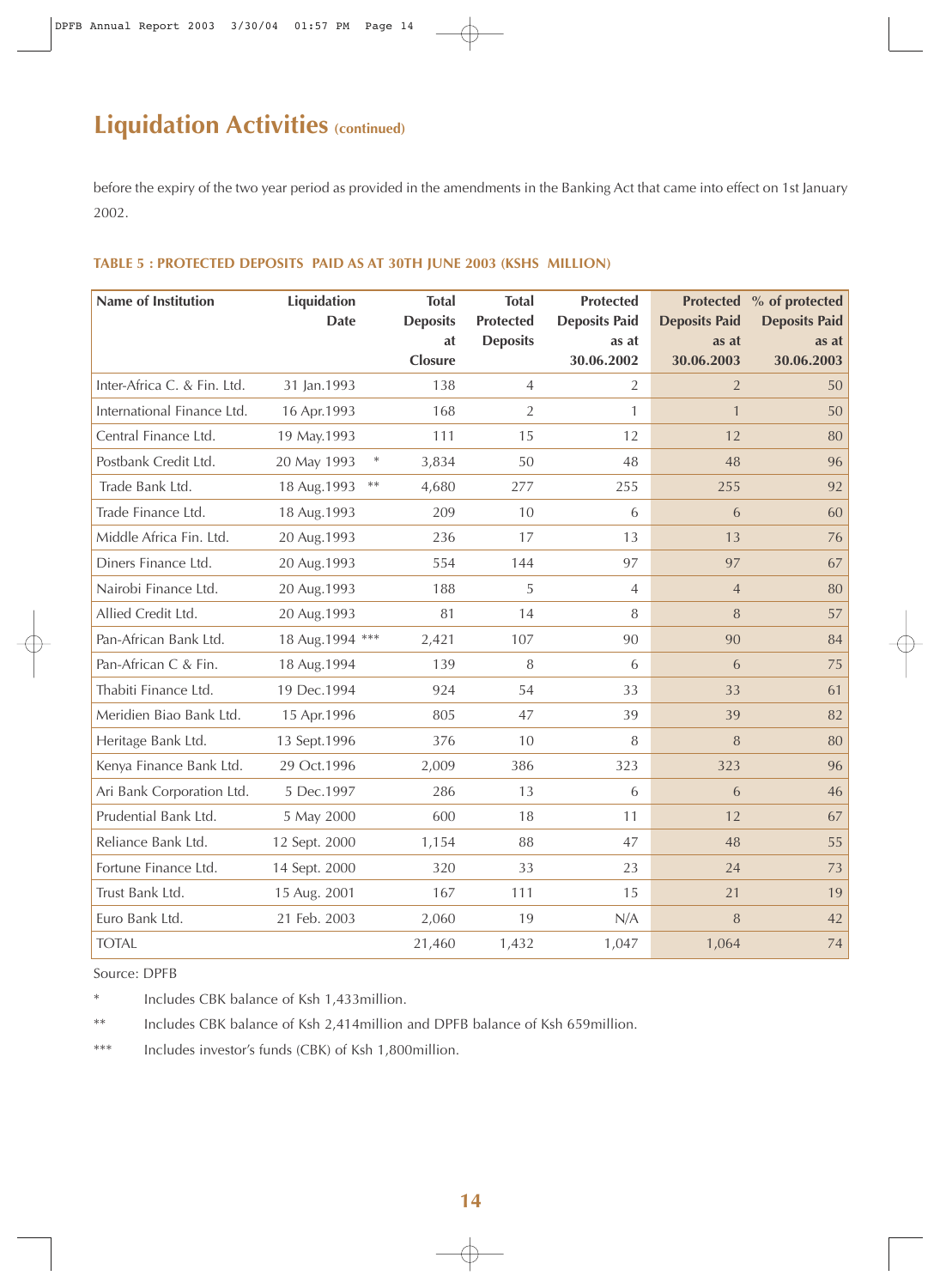## **Liquidation Activities (continued)**

#### **Debt Recovery**

Out of the total outstanding loans of Ksh 36,216million as at liquidation dates, only 11.96% or Kshs 4,333.67million had been recovered as at close of the year. Euro Bank Ltd. which was placed in liquidation on 21st February 2003, only four months to the close of the year collected Kshs 12.32million or 0.32% of the total loans of Kshs 3,861million as at liquidation. Apart from Trust Bank Ltd. and Euro Bank Ltd. the rest of the Institutions continued to perform poorly, partly due to lack of securities, poor loan documentation, lengthy court process, inability to execute judgements and the harsh economic conditions.

The performance of the individual institutions is indicated in table 6 below.

#### **TABLE 6: DEBT RECOVERY / SALE OF ASSETS AS AT 30TH JUNE 2003 (KSHS MILLION)**

| <b>Name of Institution</b>             | Liquidation  | <b>Total Loans</b>   | <b>Total Loans</b>        | <b>Total Loans</b>        | <b>Recoveries</b>      | <b>Recoveries</b> | $%$ of                         |
|----------------------------------------|--------------|----------------------|---------------------------|---------------------------|------------------------|-------------------|--------------------------------|
|                                        | <b>Date</b>  | as at<br>Liquidation | <b>Recovered</b><br>as at | <b>Recovered</b><br>as at | <b>In</b><br>2001/2002 | In.<br>2002/2003  | <b>Original</b><br><b>Debt</b> |
|                                        |              | <b>Date</b>          | <b>June 2002</b>          | <b>June 2003</b>          |                        |                   | <b>Recovered</b>               |
| Inter-Africa C. & Fin. Ltd.31 Jan.1993 |              | 155                  | 35.70                     | 35.70                     | 0.00                   | 0.00              | 23.03                          |
| International Finance Ltd.16 Apr.1993  |              | 176                  | 5.20                      | 5.20                      | 0.00                   | 0.00              | 2.95                           |
| Central Finance Ltd. 19 May.1993       |              | 111                  | 106.00                    | 106.07                    | 0.00                   | 0.07              | 95.55                          |
| Postbank Credit Ltd. 20 May 1993       |              | 3,605                | 1,731.04                  | 1,755.26                  | 77.69                  | 24.22             | 48.69                          |
| Trade Bank Ltd.                        | 18 Aug. 1993 | 3,955                | 706.90                    | 739.80                    | 19.47                  | 32.9              | 18.71                          |
| Trade Finance Ltd.                     | 18 Aug. 1993 | 105                  | 93.15                     | 94.66                     | 0.35                   | 1.51              | 90.15                          |
| Middle Africa Fin. Ltd. 20 Aug.1993    |              | 656                  | 53.23                     | 53.85                     | 0.73                   | 0.62              | 8.21                           |
| Diners Finance Ltd.                    | 20 Aug. 1993 | 358                  | 114.50                    | 116.00                    | 1.77                   | 1.50              | 32.40                          |
| Nairobi Finance Ltd. 20 Aug.1993       |              | 187                  | 57.50                     | 57.50                     | 2.50                   | 0.00              | 30.75                          |
| Allied Credit Ltd.                     | 20 Aug.1993  | 111                  | 4.40                      | 4.40                      | 0.00                   | 0.00              | 3.96                           |
| Pan-African Bank Ltd. 18 Aug. 1994     |              | 1,433                | 255.74                    | 264.64                    | 8.56                   | 8.90              | 18.47                          |
| Pan-African C & Fin. Ltd18 Aug.1994    |              | 445                  | 88.00                     | 103.38                    | 3.28                   | 15.38             | 23.23                          |
| Thabiti Finance Ltd. 19 Dec.1994       |              | 1,217                | 95.75                     | 98.88                     | 2.07                   | 3.13              | 8.12                           |
| Meridien Biao Bank Ltd.15 Apr.1996     |              | 224                  | 73.58                     | 73.82                     | 2.67                   | 0.24              | 32.96                          |
| Heritage Bank Ltd.                     | 13 Sept.1996 | 458                  | 45.48                     | 46.03                     | 4.02                   | 0.55              | 10.05                          |
| Kenya Finance Bank Ltd. 29 Oct.1996    |              | 2,329                | 325.23                    | 337.01                    | 96.28                  | 11.78             | 14.47                          |
| Ari Bank Corporation Ltd.05 Dec.1997   |              | 453                  | 23.71                     | 24.74                     | 2.28                   | 1.03              | 5.46                           |
| Prudential Bank Ltd. 05 May 2000       |              | 633                  | 48.40                     | 57.00                     | 3.43                   | 8.60              | 9.00                           |
| Reliance Bank Ltd. 12 Sept. 2000       |              | 1,591                | 28.80                     | 66.31                     | 16.95                  | 37.51             | 4.17                           |
| Fortune Finance Ltd. 14 Sept. 2000     |              | 345                  | 17.20                     | 32.90                     | 15.33                  | 15.7              | 9.54                           |
| Trust Bank Ltd.                        | 15 Aug. 2001 | 13,808               | 104.93                    | 248.20                    | 104.93                 | 143.27            | 1.80                           |
| Euro Bank Ltd.                         | 21 Feb. 2003 | 3,861                | N/A                       | 12.32                     | N/A                    | 12.32             | 0.32                           |
| <b>TOTAL</b>                           |              | 36,216               | 4,014.44                  | 4,333.67                  | 362.31                 | 319.23            | 11.96                          |

Source: DPFB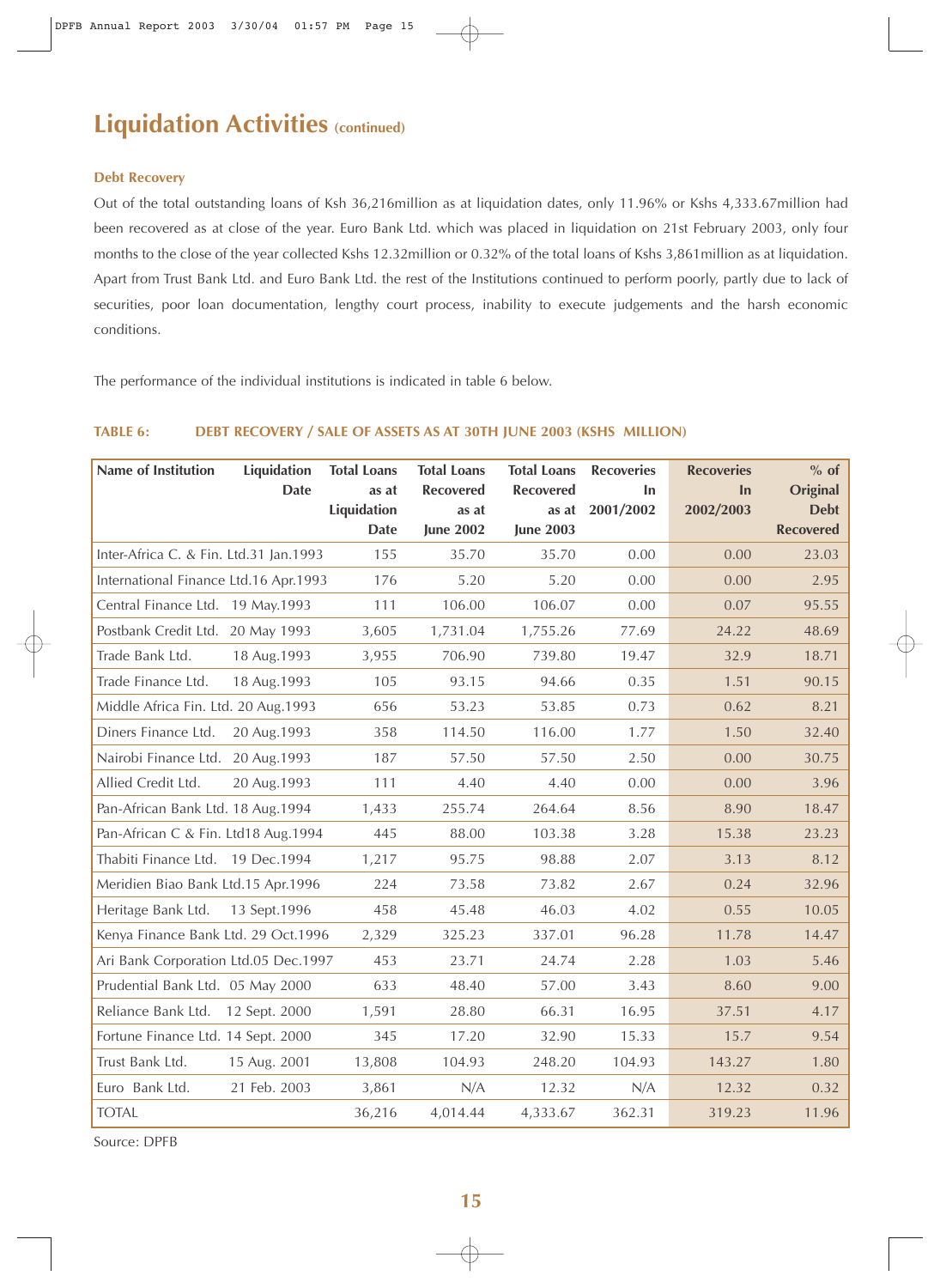# **Liquidation Activities (continued)**

#### **Payment of Dividends**

A total of Kshs 4,060.99million had been paid in form of dividends as at 30th June 2003 up from Kshs 3,893.53 paid as at 30th June 2002. During the year under review, Kshs 167.46million was paid compared with Kshs 137.02million paid in the year 2001/2002. Five institutions, namely; Credit Ltd., Kenya Finance Bank Ltd., Trust Bank Ltd., Fortune Finance Ltd. and Prudential Bank Ltd. declared dividends during the year.

Details of payments by individual institutions are as per Table 7 below.

| <b>Name of Institution</b>  | <b>Liquidation</b>        | <b>Total</b>       | <b>Dividends</b> | <b>Dividends</b> | <b>Dividends</b> | <b>Dividends</b> |
|-----------------------------|---------------------------|--------------------|------------------|------------------|------------------|------------------|
|                             | <b>Date</b>               | <b>Deposits</b>    | Paid             | Paid             | Paid             | Paid             |
|                             |                           | at                 | as at            | as at            | In               | In               |
|                             |                           | <b>Liquidation</b> | 30.06.2002       | 30.06.2003       | 2001/2002        | 2002/2003        |
| Inter-Africa C. & Fin. Ltd. | 31 Jan.1993               | 138                | 14.10            | 14.10            | 1.38             | 0.00             |
| International Finance Ltd.  | 16 Apr.1993               | 168                | 0.00             | 0.00             | 0.00             | 0.00             |
| Central Finance Ltd.        | 19 May.1993               | 111                | 104.10           | 104.10           | 0.00             | 0.00             |
| Postbank Credit Ltd.        | $\ast$<br>20 May 1993     | 3,834              | 1,264.76         | 1,284.66         | 50.00            | 19.90            |
| Trade Bank Ltd.             | $\ast\ast$<br>18 Aug.1993 | 4,680              | 595.9            | 596.50           | 0.11             | 0.60             |
| Trade Finance Ltd.          | 18 Aug.1993               | 209                | 80.23            | 80.23            | 0.00             | 0.00             |
| Middle Africa Fin. Ltd.     | 20 Aug.1993               | 236                | 14.70            | 14.70            | 0.00             | 0.00             |
| Diners Finance Ltd.         | 20 Aug.1993               | 554                | 244.80           | 244.80           | 0.66             | 0.00             |
| Nairobi Finance Ltd.        | 20 Aug.1993               | 188                | 48.10            | 48.10            | 0.28             | 0.00             |
| Allied Credit Ltd.          | 20 Aug.1993               | 81                 | 0.00             | 0.00             | 0.00             | 0.00             |
| Pan-African Bank Ltd.       | 18 Aug.1994 ***           | 2,421              | 584.13           | 584.51           | 0.00             | 0.38             |
| Pan-African C & Fin.        | 18 Aug.1994               | 139                | 136.43           | 136.43           | 0.00             | 0.00             |
| Thabiti Finance Ltd.        | 19 Dec.1994               | 924                | 59.30            | 59.30            | 0.27             | 0.00             |
| Meridien Biao Bank Ltd.     | 15 Apr.1996               | 805                | 324.21           | 325.85           | 8.21             | 1.64             |
| Heritage Bank Ltd.          | 13 Sept.1996              | 376                | 12.43            | 12.43            | 1.50             | 0.00             |
| Kenya Finance Bank Ltd.     | 29 Oct.1996               | 2,009              | 148.62           | 174.40           | 9.26             | 25.78            |
| Ari Bank Corporation Ltd.   | 05 Dec.1997               | 286                | 20.80            | 20.80            | 0.00             | 0.00             |
| Prudential Bank Ltd.        | 05 May 2000               | 600                | 92.30            | 139.40           | 28.03            | 47.10            |
| Reliance Bank Ltd.          | 12 Sept. 2000             | 1,154              | 85.52            | 86.99            | 35.97            | 1.47             |
| Fortune Finance Ltd.        | 14 Sept. 2000             | 320                | 63.10            | 86.90            | 1.35             | 23.80            |
| Trust Bank Ltd.             | 15 Aug. 2001              | 167                | 0.00             | 46.79            | 0.00             | 46.79            |
| Euro Bank Ltd.              | 21 Feb. 2003              | 2,060              | N/A              | 0.00             | N/A              | 0.00             |
| <b>TOTAL</b>                |                           | 21,460             | 3,893.53         | 4,060.99         | 137.02           | 167.4            |

#### **Table 7: Dividends Paid as at 30th June 2003 (Kshs Million)**

Source: DPFB

\* Includes CBK balance of Kshss 1,433million.

\*\* Includes CBK balance of Ksh 2,414million and DPFB balance of Kshs 659million.

\*\*\* Includes investor's funds (CBK) of Kshs 1,800million.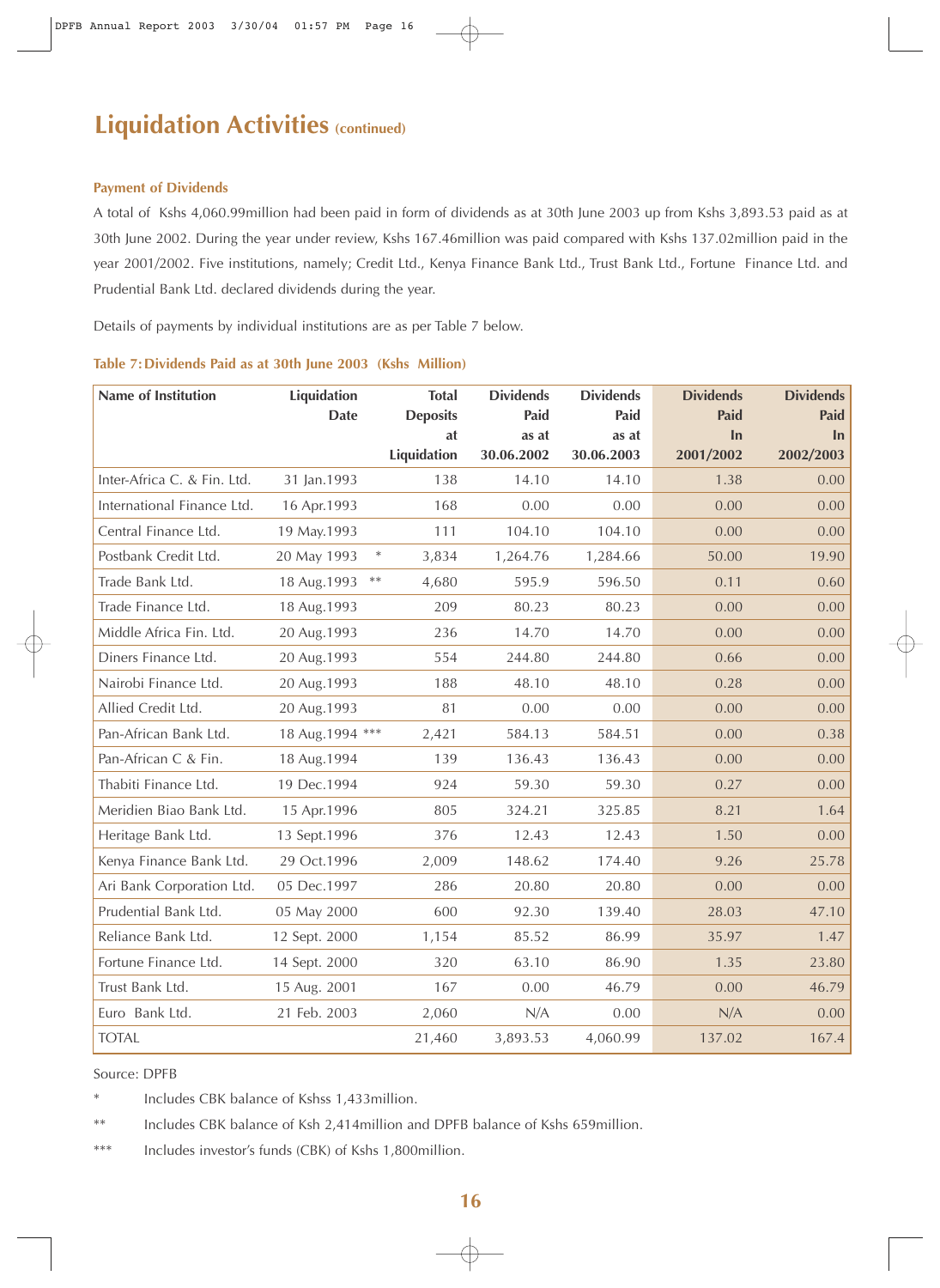## **STATEMENT OF DIRECTORS' RESPONSIBILITIES**

The Banking Act requires the Directors to prepare financial statements for each financial year, which give a true and fair view of the state of affairs of the Fund as at the end of the financial year and of its operating results for that year. It also requires the Directors to ensure the Fund keeps proper accounting records which disclose, with reasonable accuracy, the financial position of the Fund. They are also responsible for safeguarding the assets of the Fund.

The Directors accept responsibility for the annual financial statements, which have been prepared using appropriate accounting policies supported by reasonable and prudent judgements and estimates, in conformity with International Financial Reporting Standards and in the manner required by the Banking Act. The Directors are of the opinion that the financial statements give a true and fair view of the state of the financial affairs of the Fund and of its operating results. The Directors further accept responsibility for the maintenance of accounting records which may be relied upon in the preparation of financial statements, as well as adequate systems of internal financial control.

Nothing has come to the attention of the Directors to indicate that the Fund will not remain a going concern for at least the next twelve months from the date of this statement.

**............................................................. ...................................................................**

**CHAIRMAN** DIRECTOR

Wednesday, 10 September 2003 Wednesday, 10 September 2003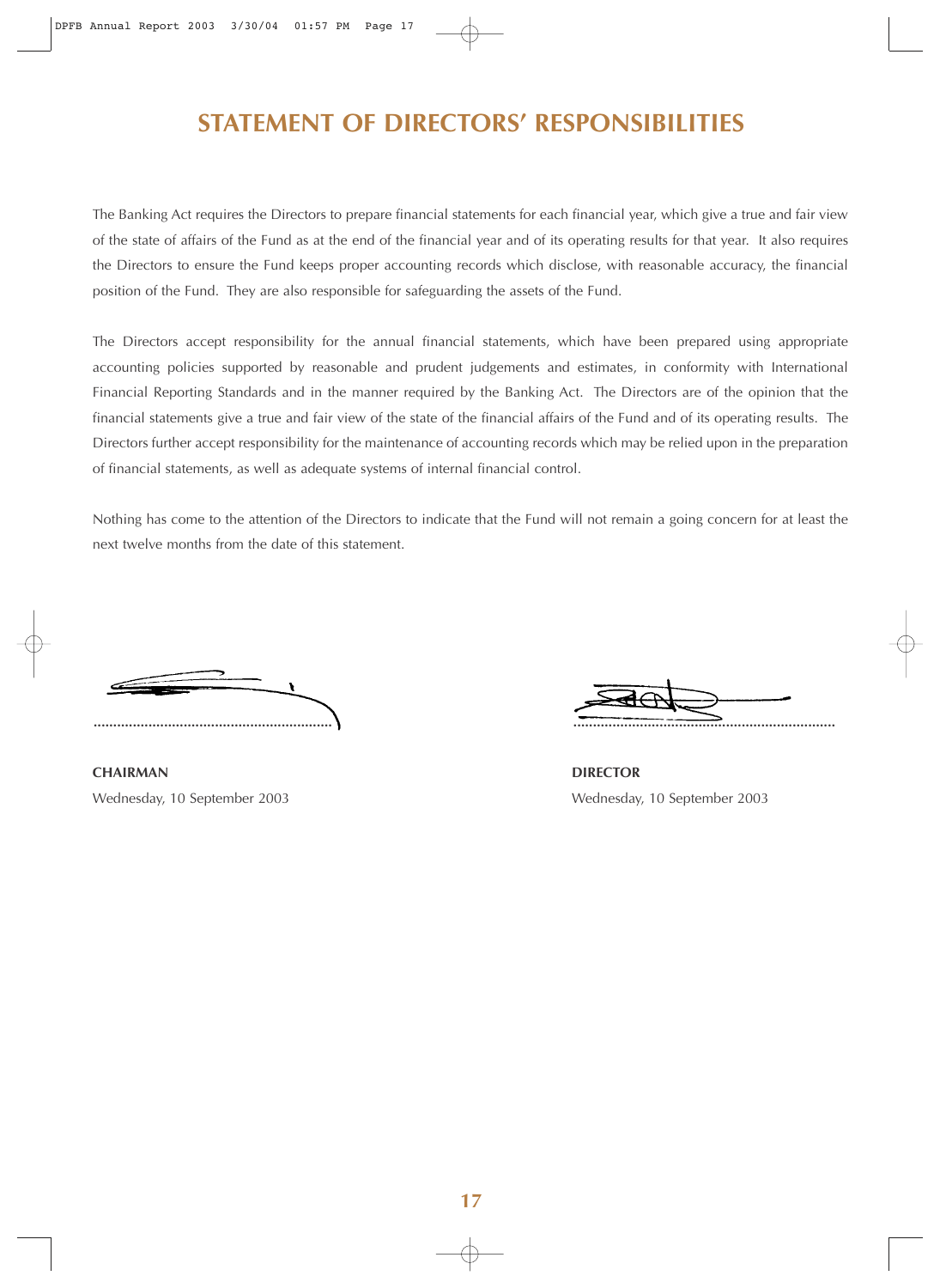### **REPORT OF THE INDEPENDENT AUDITORS TO THE MINISTER FOR FINANCE ON THE ACCOUNTS OF DEPOSIT PROTECTION FUND BOARD**

We have audited the financial statements on pages 4 to 15, which have been prepared on the basis of the accounting policies set out on pages 8 and 9. We obtained all the information and explanations which we considered necessary for our audit.

#### **Respective Responsibilities of the Directors and the independent auditors**

As stated on page 2, the directors are responsible for the preparation of financial statements which give a true and fair view of the state of the affairs of the organization and of the results of its operations. Our responsibility is to express an independent opinion on the financial statements based on our audit and to report our opinion to you.

#### **Basis of opinion**

We conducted our audit in accordance with International Standards on Auditing. We planned and performed our audit so as to obtain reasonable assurance that the financial statements are free from material misstatement. An audit includes examining, on a test basis, evidence relevant to the amounts and disclosures in the financial statements. It also includes an assessment of significant estimates and judgements made by the directors in the preparation of the financial statements and whether the accounting policies are appropriate in the organisation's circumstances, consistently applied and adequately disclosed.

As stated in note 18, the financial statements of a subsidiary company, Consolidated Bank of Kenya Limited, have not been consolidated with those of the Fund because the Banking Act restricts its investments to government securities only. Nonconsolidation of the financial statements contravenes International Accounting Standard Number 27 on consolidation of financial statements and accounting for investments in subsidiaries. In addition the investment in the subsidiary contravenes the provisions of Section 37(3) of the Banking Act.

#### **Opinion**

In our opinion, proper books of account have been kept and except for the matter referred to in the proceeding paragraph, the financial statements which are in agreement therewith, give a true and fair view of the state of the financial affairs of the Deposit Protection Fund Board at 30 June 2003 and of the surplus and the cash flows for the year then ended and comply with International Financial Reporting Standards and the Banking Act, in all other respects.

 $S$ rask xyo $-S$ 

ERNST & YOUNG Certified Public Accountants, P.O. Box 44286 Nairobi Date 10 September 2003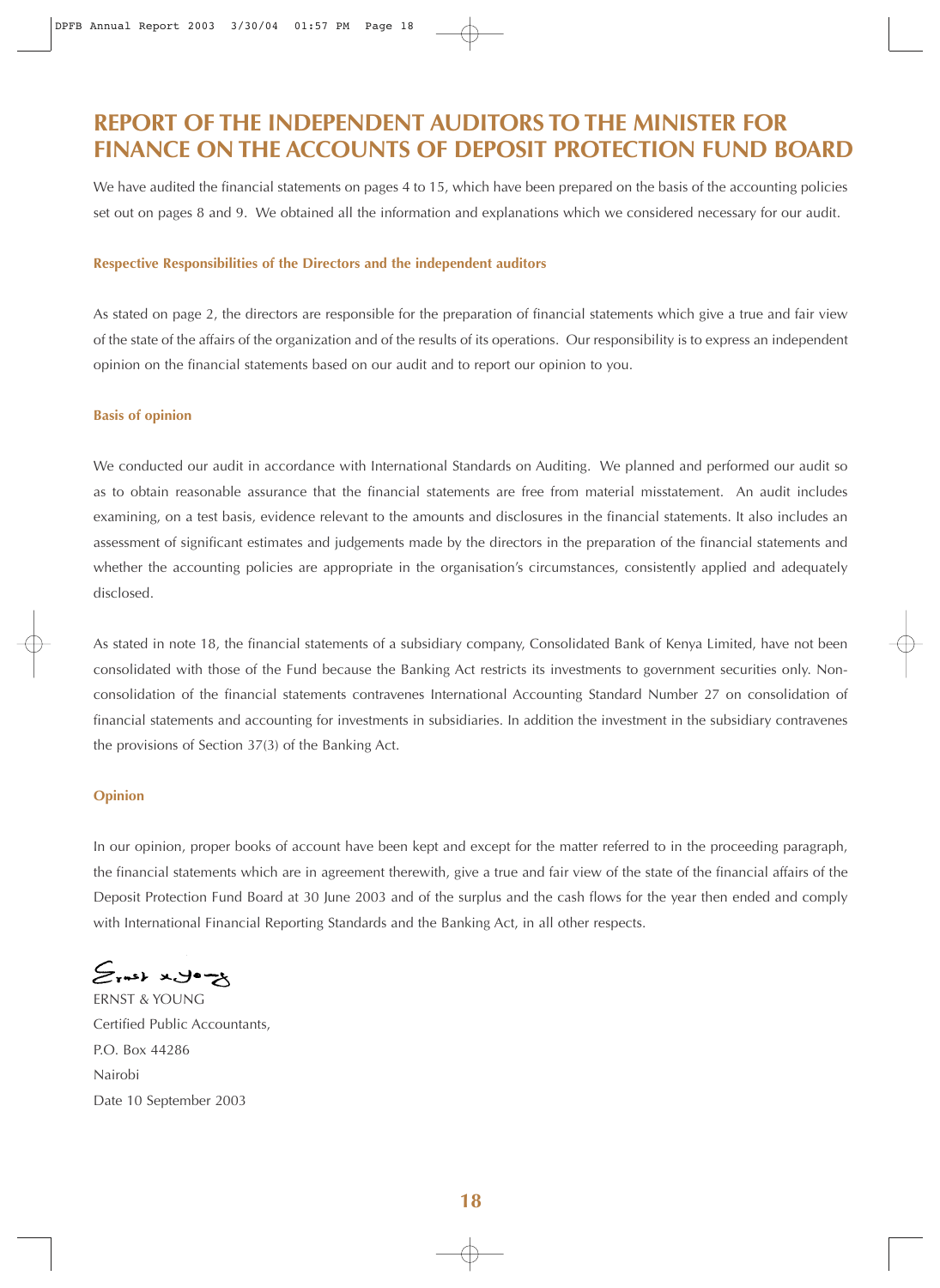## **BALANCE SHEET**

as at 30 June 2003

|                                                 | <b>Note</b>    | 2003<br><b>KShs'000</b> | 2002<br><b>KShs'000</b> |
|-------------------------------------------------|----------------|-------------------------|-------------------------|
| <b>ASSETS</b>                                   |                |                         |                         |
| <b>NON-CURRENT ASSETS</b>                       |                |                         |                         |
| Property and equipment                          | $\overline{2}$ | 19,316                  | 20,043                  |
| Prepaid land lease                              | $\overline{4}$ | 4,406                   | 4,505                   |
| Investments                                     | 5              | 100                     | 100                     |
| Government securities maturing after 12 months  | 6              | 6,489,215               | 4,444,722               |
|                                                 |                | 6,513,037               | 4,469,370               |
| <b>CURRENT ASSETS</b>                           |                |                         |                         |
| Debtors and prepayments                         | $\overline{7}$ | 161,273                 | 79,697                  |
| Interest receivable                             | 8              | 152,610                 | 193,719                 |
| Due from Central Bank of Kenya                  | 9              | 986                     |                         |
| Government securities maturing within 12 months | 6              | 2,946,240               | 3,745,887               |
| Bank and cash balances                          |                |                         | 8,779                   |
|                                                 |                | 3,261,109               | 4,028,082               |
| <b>TOTAL ASSETS</b>                             |                | 9,774,146               | 8,497,452               |
|                                                 |                |                         |                         |
| <b>FUND BALANCE AND LIABILITIES</b>             |                |                         |                         |
| <b>FUND BALANCE</b>                             | 10             | 9,407,129               | 8,109,708               |
| <b>CURRENT LIABILITIES</b>                      |                |                         |                         |
| Creditors and accruals                          | 11             | 22,582                  | 42,213                  |
| Due to Central Bank of Kenya                    | 9              |                         | 7,732                   |
| Provision for protected deposit claims          | 12             | 340,608                 | 337,799                 |
| Bank overdraft                                  |                | 3,827                   |                         |
|                                                 |                | 367,017                 | 387,744                 |
| <b>TOTAL FUND BALANCE AND LIABILITIES</b>       |                | 9,774,146               | 8,497,452               |

↔

The financial statements were approved by the Board of Directors on 19th September, 2003 and were signed on its behalf by:-

 $\mathbf{S}$ ………………………………………. **Chairman** 

**……………………………………….**

**Member**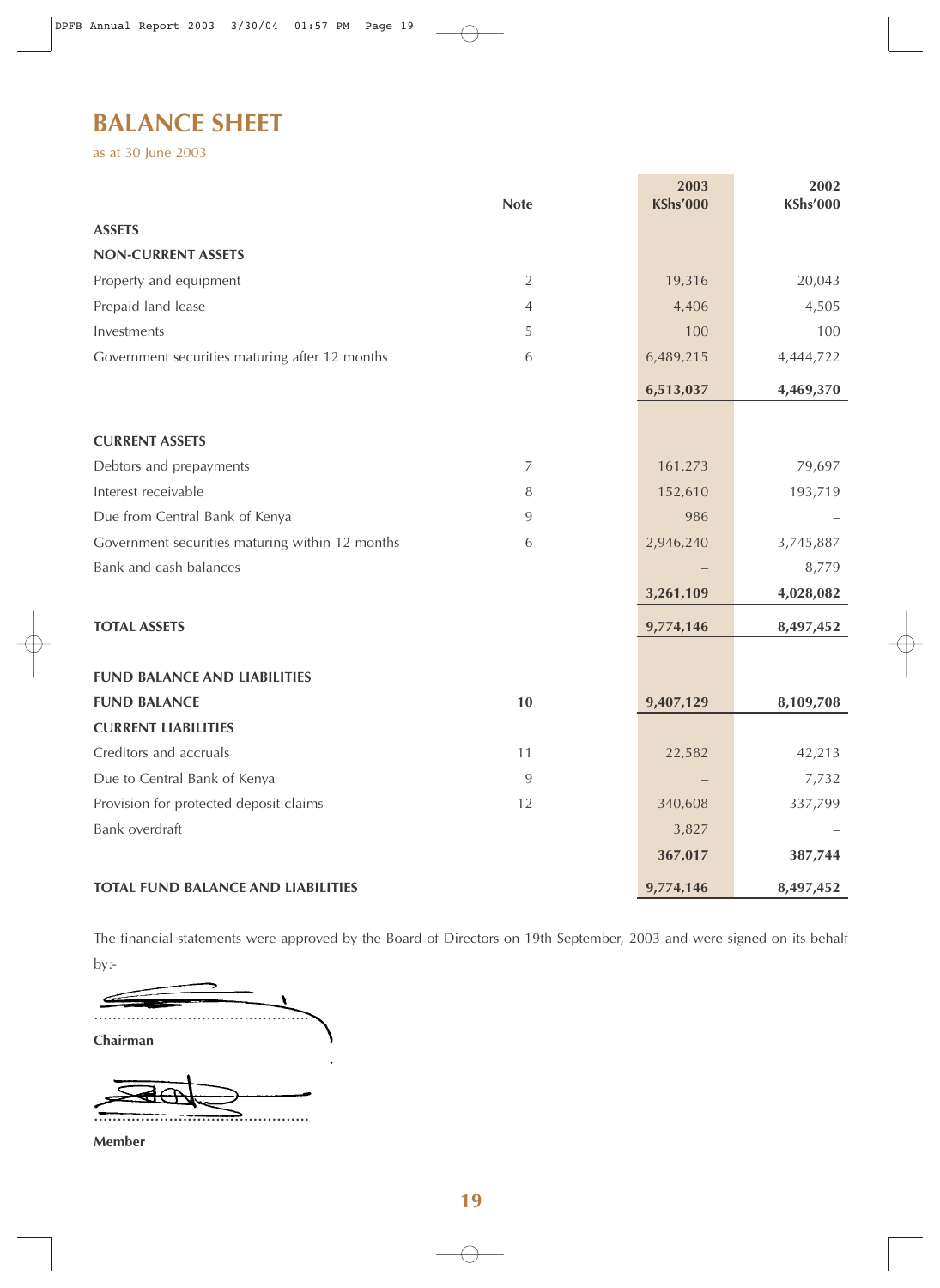# **INCOME AND EXPENDITURE ACCOUNT**

for the year ended 30 June 2003

|                                           |             | 2003            | 2002            |
|-------------------------------------------|-------------|-----------------|-----------------|
|                                           | <b>Note</b> | <b>KShs'000</b> | <b>KShs'000</b> |
|                                           |             |                 |                 |
| <b>INCOME</b>                             |             |                 |                 |
| Assessed income                           |             | 496,556         | 485,794         |
| Interest earned on Treasury bills         | 13(a)       | 165,430         | 387,260         |
| Interest earned on Treasury bonds         | 13(b)       | 708,822         | 538,242         |
| Interest income - term loans              |             | 96              | 842             |
| Other income                              | 14          | 96,654          | 74,550          |
|                                           |             | 1,467,558       | 1,486,688       |
|                                           |             |                 |                 |
| <b>EXPENDITURE</b>                        |             |                 |                 |
| Administration and establishment expenses | 15          | 141,467         | 166,725         |
| Loan interest payable                     |             |                 | 60              |
| Protected deposits provision              | 10          | 18,544          | 110,516         |
| Provision for bad debts                   |             | 10,126          | 14,276          |
|                                           |             | 170,137         | 291,577         |
|                                           |             |                 |                 |
| <b>SURPLUS FOR THE YEAR</b>               |             | 1,297,421       | 1,195,111       |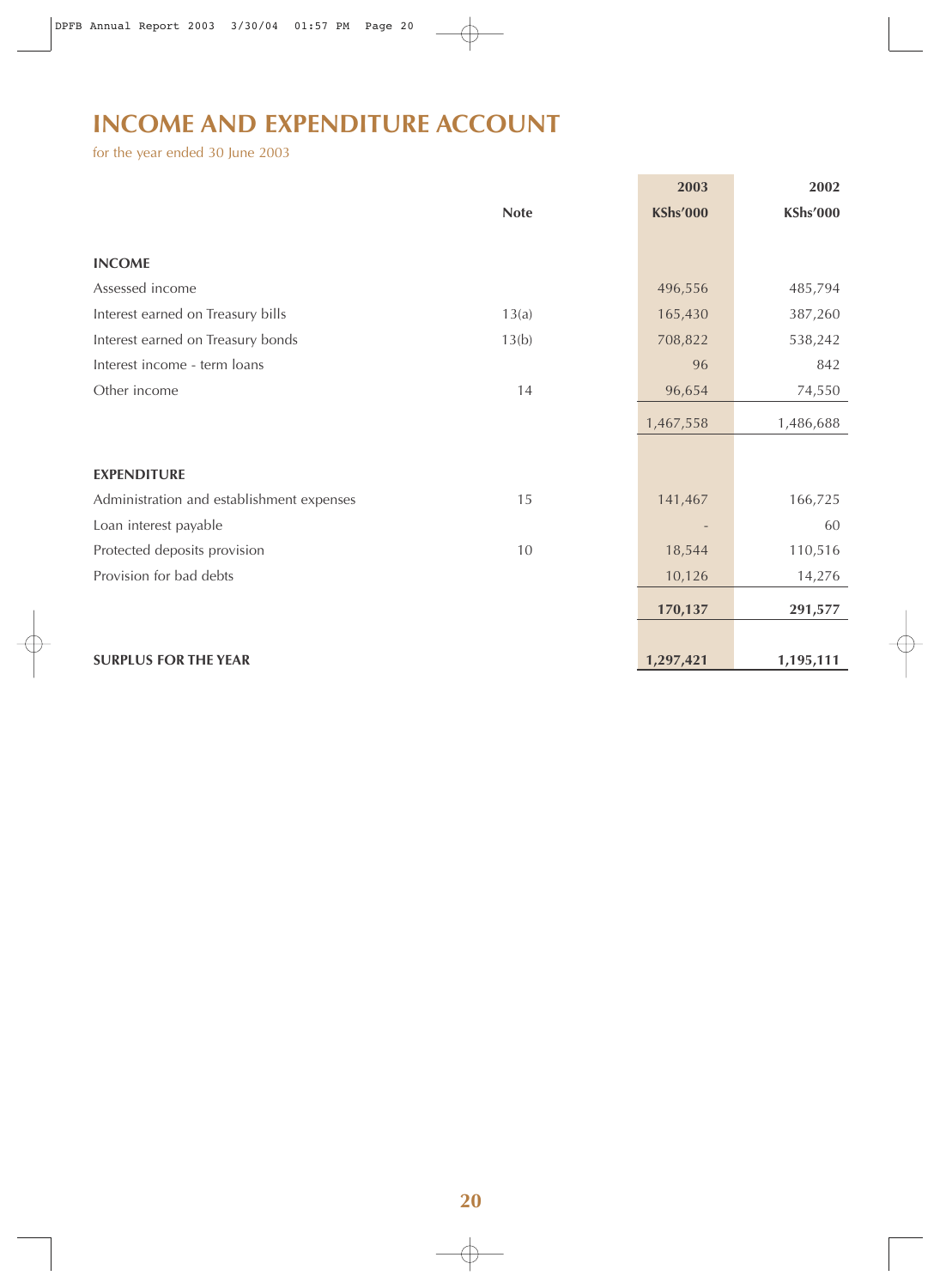# **STATEMENT OF CHANGES IN EQUITY**

for the year ended 30 June 2003

|                                | <b>Fund balance</b> |
|--------------------------------|---------------------|
|                                | Kshs'000            |
| At 1 July 2001                 |                     |
| As previously stated           | 6,915,116           |
| Prior year adjustment (Note 3) | (519)               |
|                                |                     |
| As restated                    | 6,914,597           |
| Surplus for the year           | 1,195,111           |
|                                |                     |
| At 30 June 2002                | 8,109,708           |
|                                |                     |
|                                |                     |
| At 1 July 2002                 | 8,109,708           |
| Surplus for the year           | 1,297,421           |
|                                |                     |
| At 30 June 2003                | 9,407,129           |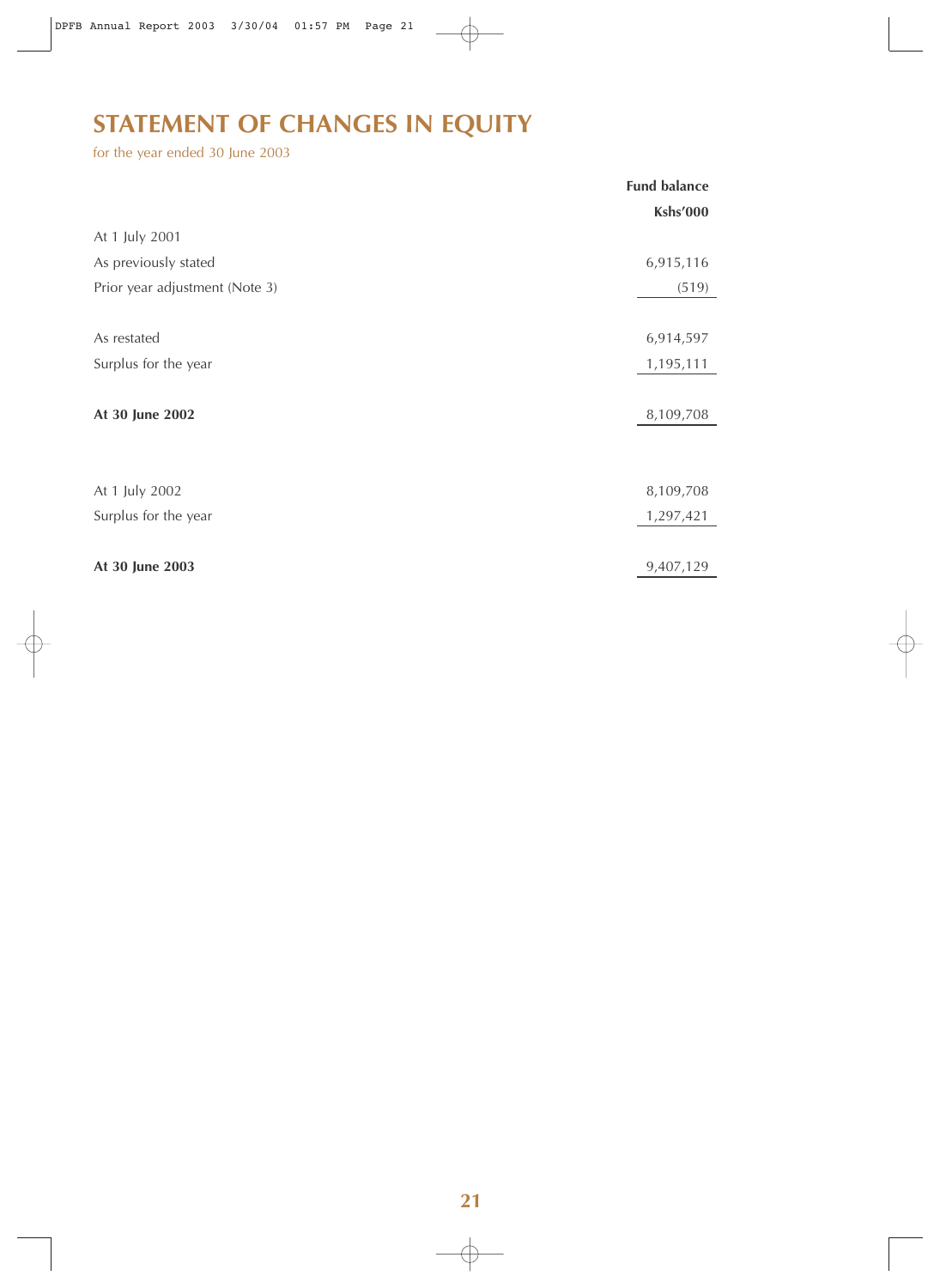# **CASH FLOW STATEMENT**

for the year ended 30 June 2003

|                                                        | 2003            | 2002            |
|--------------------------------------------------------|-----------------|-----------------|
| <b>Note</b>                                            | <b>Kshs'000</b> | <b>Kshs'000</b> |
| Cash flows from operating activities                   |                 |                 |
|                                                        |                 |                 |
| Surplus for the year                                   | 1,297,421       | 1,195,111       |
| Adjustments for:                                       |                 |                 |
| Depreciation                                           | 1,631           | 1,567           |
| Lease amortization                                     | 99              | 17              |
| Fixed assets write off                                 | 6               |                 |
| Leave provision write back                             | (96)            |                 |
| Interest income                                        | (874, 348)      | (926, 344)      |
| Interest expense                                       |                 | 60              |
| Accrued interest written back                          |                 | (975)           |
|                                                        |                 |                 |
| Operating surplus before working capital change        | 424,713         | 269,436         |
|                                                        |                 |                 |
| Debtors and prepayments                                | (81, 576)       | (39, 674)       |
| Creditors and accruals                                 | (21, 345)       | (76, 030)       |
| Central Bank of Kenya account                          | (8,718)         | (18, 707)       |
| Provision for protected deposits                       | 2,809           | 85,399          |
| Net cash flows from operating activities               | 315,883         | 220,424         |
|                                                        |                 |                 |
| Cash flows from investing activities                   |                 |                 |
| Investments                                            | (2,635,936)     | (5,072,322)     |
| Term loans                                             |                 | 20,000          |
| Purchase of property and equipment                     | 910             | (18, 388)       |
| Purchase of leasehold land                             |                 | (4, 522)        |
| Interest received                                      | 915,457         | 835,807         |
| Net cash flows from investing activities               | (2,635,026)     | (4,239,425)     |
|                                                        |                 |                 |
| Cash flows from financing activities                   |                 |                 |
| Long term loans repaid                                 |                 | (25,000)        |
| Interest paid                                          |                 | (750)           |
|                                                        |                 |                 |
| Net cash flow utilised in financing activities         |                 | (25,750)        |
|                                                        |                 |                 |
| Net increase in cash and cash equivalents              | (1,403,686)     | (4,044,751)     |
| Cash and cash equivalents at the beginning of the year | 3,127,066       | 7,171,817       |
|                                                        |                 |                 |
| Cash and cash equivalents at the end of the year       | 1,723,380       | 3,127,066       |

 $\oplus$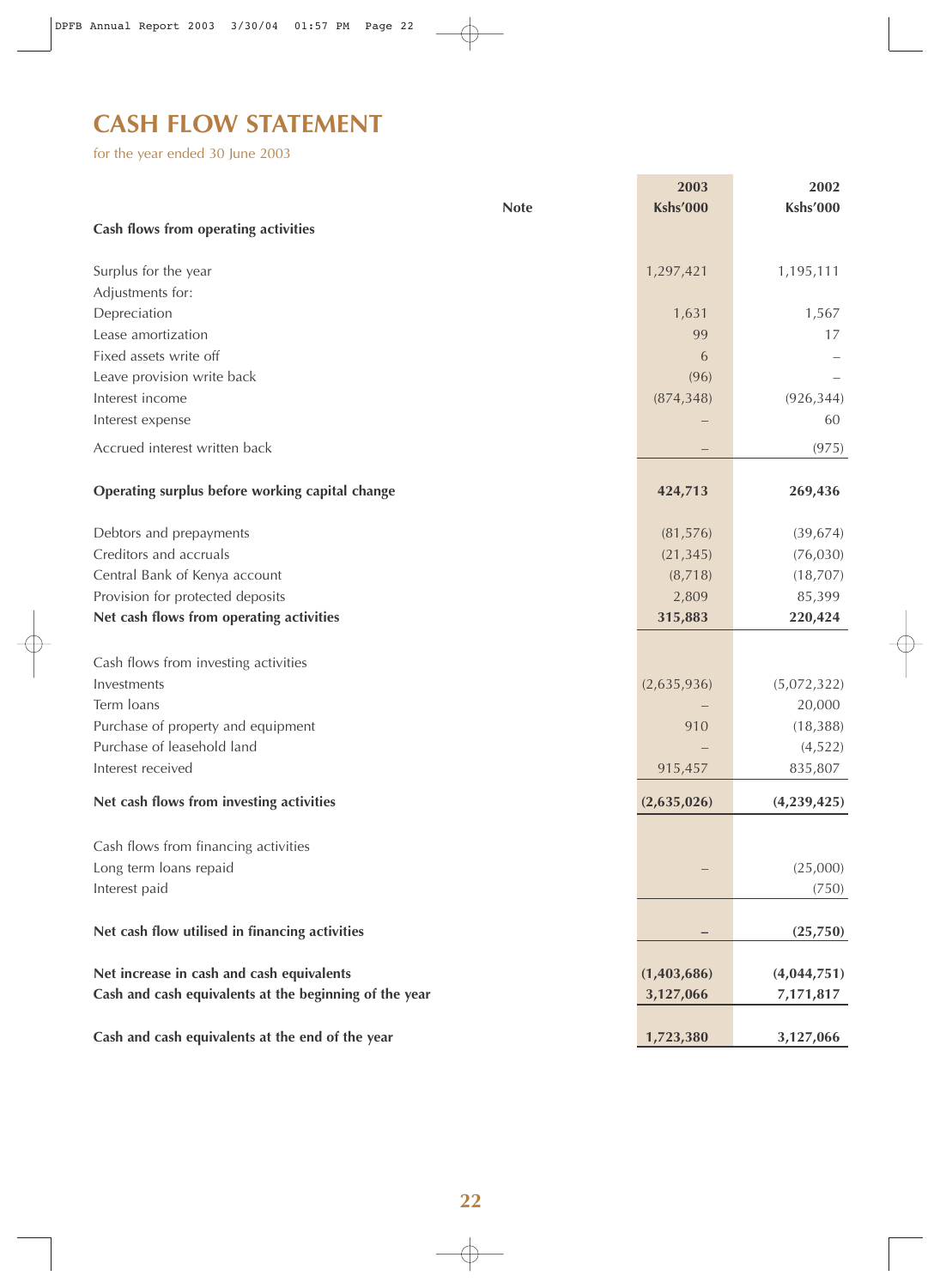### **NOTES TO THE ACCOUNTS**

for the year ended 30 June 2003

#### **1. ACCOUNTING POLICIES**

#### **(a) Accounting convention**

The financial statements have been prepared under the historical cost convention.

#### **(b) Revenue recognition**

Interest derived from investments in Treasury bills, Treasury bonds or other Government Securities in which the Fund is required to invest in accordance with Section 37(3) of the Banking Act, 1989 is apportioned over the life of the respective investments. Income is realised on the expired portion of the life of the investments.

Contributions levied on the contributory institutions are credited to income in the period in which they become receivable.

#### **(c) Payments to depositors**

Provisions for payments to protected depositors are recognised in the financial statements in the period the contributory institutions are placed under liquidation.

#### **(d) Taxation**

Income received by the Fund is not subject to taxation. The necessary exemption has been obtained from the Commissioner of Income Tax vide exemption certificate serial No. 01608. Therefore, no provision for taxation is made in the financial statements.

#### **(e) Property and equipment**

Depreciation on property and equipment is calculated at rates estimated to write off the cost of the assets concerned over their expected useful lives on the reducing balance basis except for computers whose policy is on straight line basis.

The annual rates in use are: -

| Furniture and fittings       | 12.5% p.a.      |
|------------------------------|-----------------|
| Office and kitchen equipment | $20.0\%$ p.a.   |
| Motor vehicles               | $25.0\%$ p.a.   |
| Computers                    | 33 $1/3$ % p.a. |

Leasehold buildings are written off over the estimated useful life of the building, or the remaining lease term, whichever is less.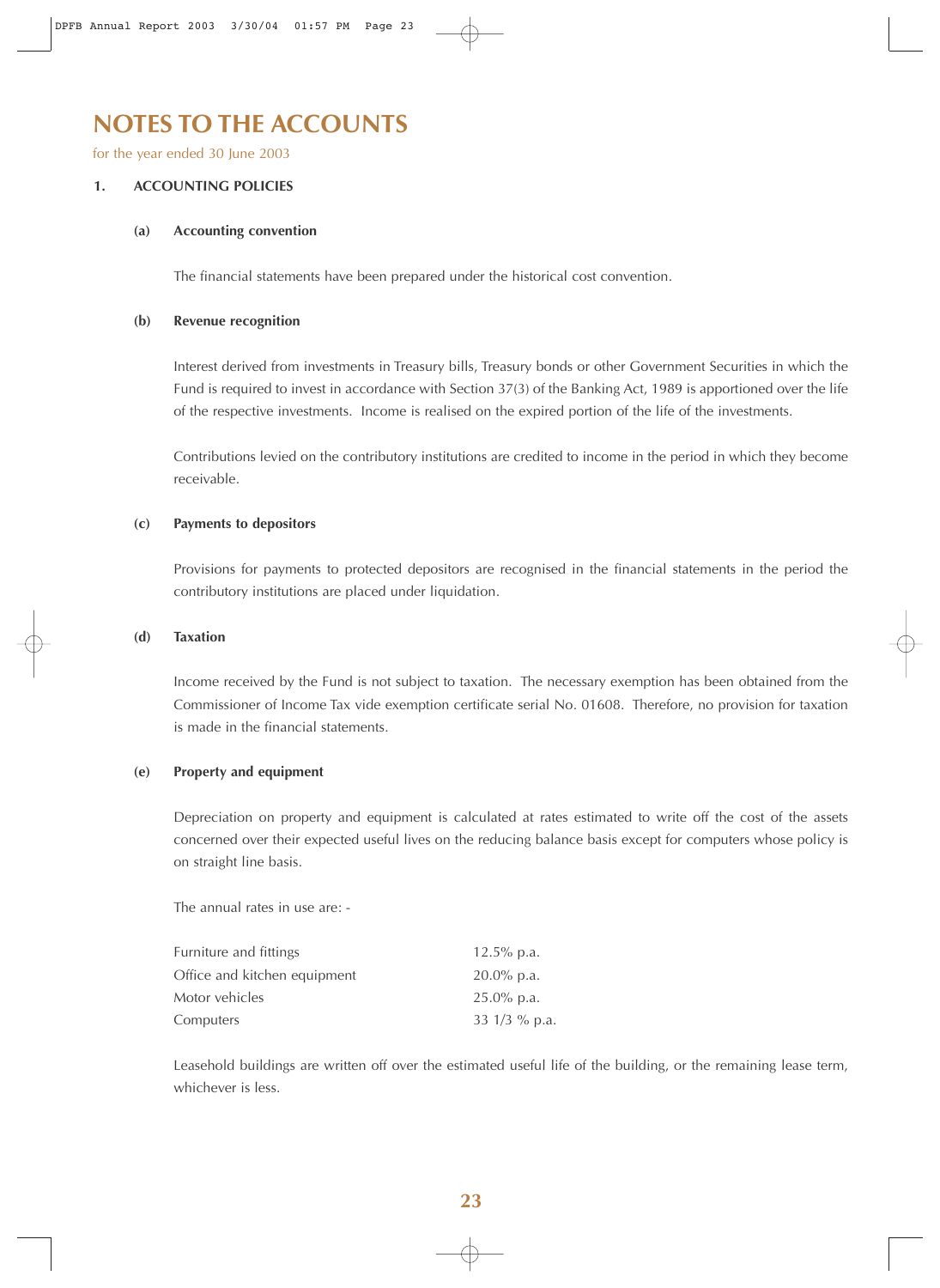### **NOTES TO THE ACCOUNTS (continued)**

for the year ended 30 June 2003

#### **(f) Investments**

All investments are initially recognised at cost, being the fair value of the consideration given and including acquisition charges associated with the investment.

After initial recognition, investments which are classified as long-term investments and are intended to be held to maturity, such as bonds, are subsequently measured at amortised cost. Amortised cost is calculated by taking into account any discount or premium on acquisition, over the period to maturity. For investments carried at amortized cost, any gain or loss is recognised in income when the investment is derecognised or impaired, as well as through the amortisation process.

Investment in equity which is unquoted and for which there is no comparable listed company, fair value is determined by the directors. Provision is made for any permanent diminution in value of investment.

#### **(g) Retirement benefit costs**

The Fund's employees are eligible for retirement benefits under a defined benefit plan provided through a separate fund. The defined benefit plan is funded by the Fund and the Central Bank, the main sponsor. The retirement benefit asset is wholly recognised in the financial statements of the Central Bank while the Fund recognises contributions to the fund as if it were a defined contribution scheme by charging them to the profit and loss account in the year to which they relate. The amount of contributions for the year were KShs 10,212,927 (2002 – KShs. 10,300,987)

The actuarial valuations of the scheme are performed using the Projected Unit Credit Method and resulting assets or liabilities recognised in the financial statements of Central Bank of Kenya. The Fund staff are seconded from the Central Bank and as such it is not possible to account for their proportionate share of the defined benefit obligation.

The Fund also contributes to a statutory defined contribution Pension Scheme, the National Social Security Fund (NSSF). Contributions are determined by local statute and are currently limited to KShs.200 per employee. The Contributions are charged to income and expenditure account in the year to which they relate.

#### **(h) Employee entitlements**

The monetary liability for employees accrued leave entitlement at the balance sheet date is recognized as an expense accrual.

#### **(i) Leases**

Operating lease rental payments are taken to income and expenditure account on a straight-line basis over the term of the lease.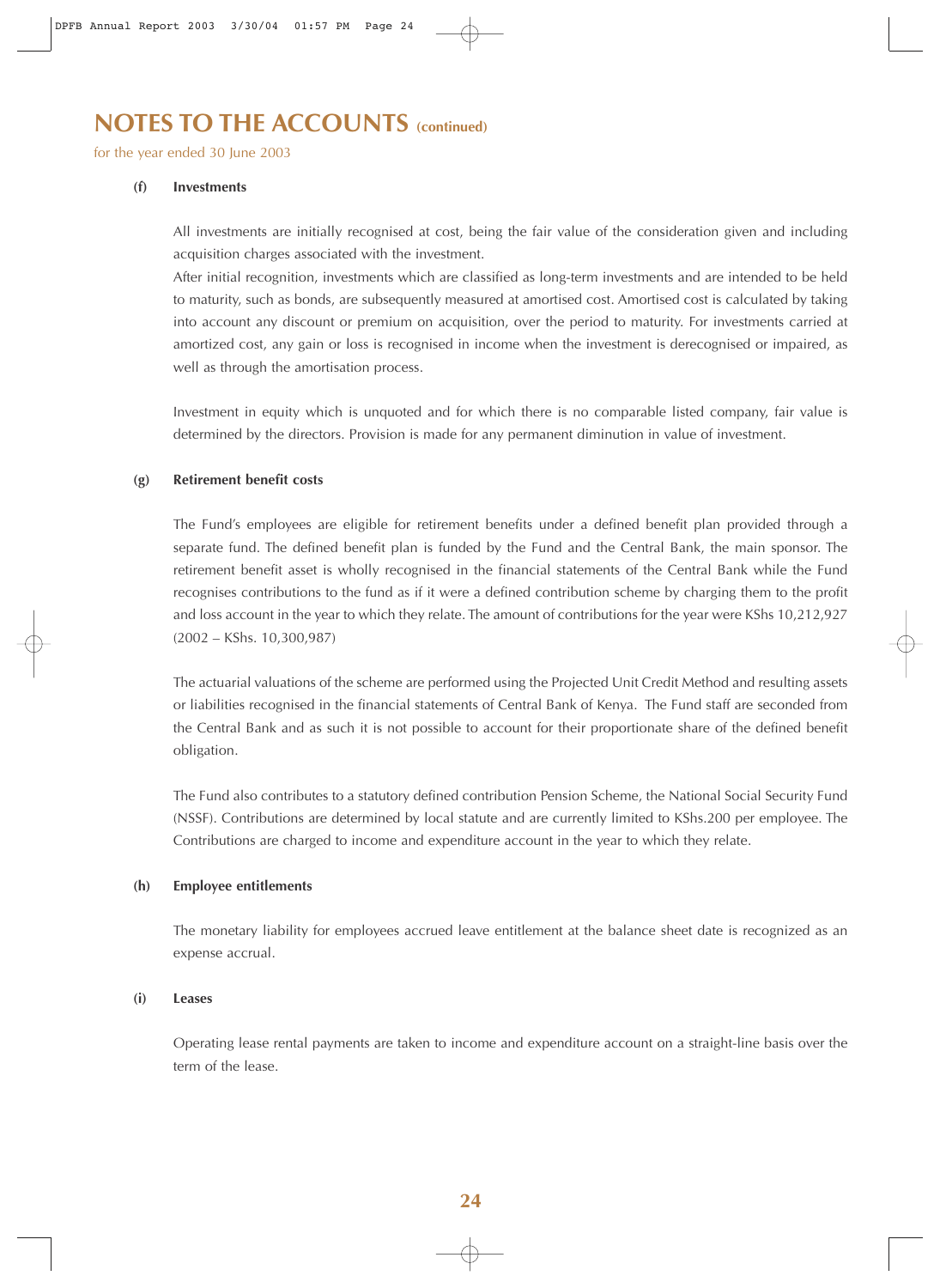## **NOTES TO THE ACCOUNTS (continued)**

for the year ended 30 June 2003

#### **2. PROPERTY AND EQUIPMENT**

|                          | <b>Building</b><br><b>Kshs.'000</b> | <b>Furniture</b><br>and<br>fittings<br><b>Kshs.'000</b> | <b>Office and</b><br>kitchen<br>equipment<br><b>Kshs.'000</b> | Motor<br>vehicles<br><b>Kshs.'000</b> | <b>Computers</b><br><b>Kshs.'000</b> | <b>Total</b><br><b>Kshs.'000</b> |
|--------------------------|-------------------------------------|---------------------------------------------------------|---------------------------------------------------------------|---------------------------------------|--------------------------------------|----------------------------------|
|                          |                                     |                                                         |                                                               |                                       |                                      |                                  |
| <b>COST</b>              |                                     |                                                         |                                                               |                                       |                                      |                                  |
| At 1 July 2002           | 16,278                              | 1,920                                                   | 3,964                                                         | 3,858                                 | 2,916                                | 28,936                           |
| Additions                |                                     |                                                         | 70                                                            |                                       | 840                                  | 910                              |
| Write offs               |                                     |                                                         | (43)                                                          | -                                     |                                      | (43)                             |
| At 30 June 2003          | 16,278                              | 1,920                                                   | 3,991                                                         | 3,858                                 | 3,756                                | 29,803                           |
|                          |                                     |                                                         |                                                               |                                       |                                      |                                  |
| <b>DEPRECIATION</b>      |                                     |                                                         |                                                               |                                       |                                      |                                  |
| At 1 July 2002           | 59                                  | 688                                                     | 2,912                                                         | 3,193                                 | 2,041                                | 8,893                            |
| Charge for the year      | 356                                 | 154                                                     | 222                                                           | 166                                   | 733                                  | 1,631                            |
| Eliminated on write offs |                                     |                                                         | (37)                                                          |                                       |                                      | (37)                             |
| At 30 June 2003          | 415                                 | 842                                                     | 3,097                                                         | 3,359                                 | 2,774                                | 10,487                           |
|                          |                                     |                                                         |                                                               |                                       |                                      |                                  |
| <b>NET BOOK VALUE</b>    |                                     |                                                         |                                                               |                                       |                                      |                                  |
| At 30 June 2003          | 15,863                              | 1,078                                                   | 894                                                           | 499                                   | 982                                  | 19,316                           |
| At 30 June 2002          | 16,219                              | 1,232                                                   | 1,052                                                         | 665                                   | 875                                  | 20,043                           |

#### **3. PRIOR YEAR ADJUSTMENTS**

During the year ended 30 June 2002 the Fund changed its accounting policy on depreciation of computers. Up to 30 June 2001 depreciation on computers was charged at 20% p.a. on the reducing balance but from July 2002, it is being charged at 33 1/3% p.a. using the straight line method.

|    |                                                  | 2003           | 2002            |
|----|--------------------------------------------------|----------------|-----------------|
| 4. | <b>PREPAID LAND LEASE</b>                        | <b>Ksh'000</b> | <b>Kshs'000</b> |
|    | Cost                                             | 4,505          | 4,522           |
|    | Less: Amortization                               | (99)           | (17)            |
|    |                                                  | 4,406          | 4,505           |
|    |                                                  |                |                 |
| 5. | <b>INVESTMENTS</b>                               |                |                 |
|    | Investment in Consolidated Bank of Kenya Limited |                |                 |
|    | 10,000,000 ordinary shares of Kshs.20 each       | 200,000        | 200,000         |
|    | Provision for diminution in value                | (199,900)      | (199,900)       |
|    |                                                  | 100            | 100             |

The investment in Consolidated Bank of Kenya Limited was last valued in 1998 by Deloitte & Touche Management Consultants Limited.

#### **25**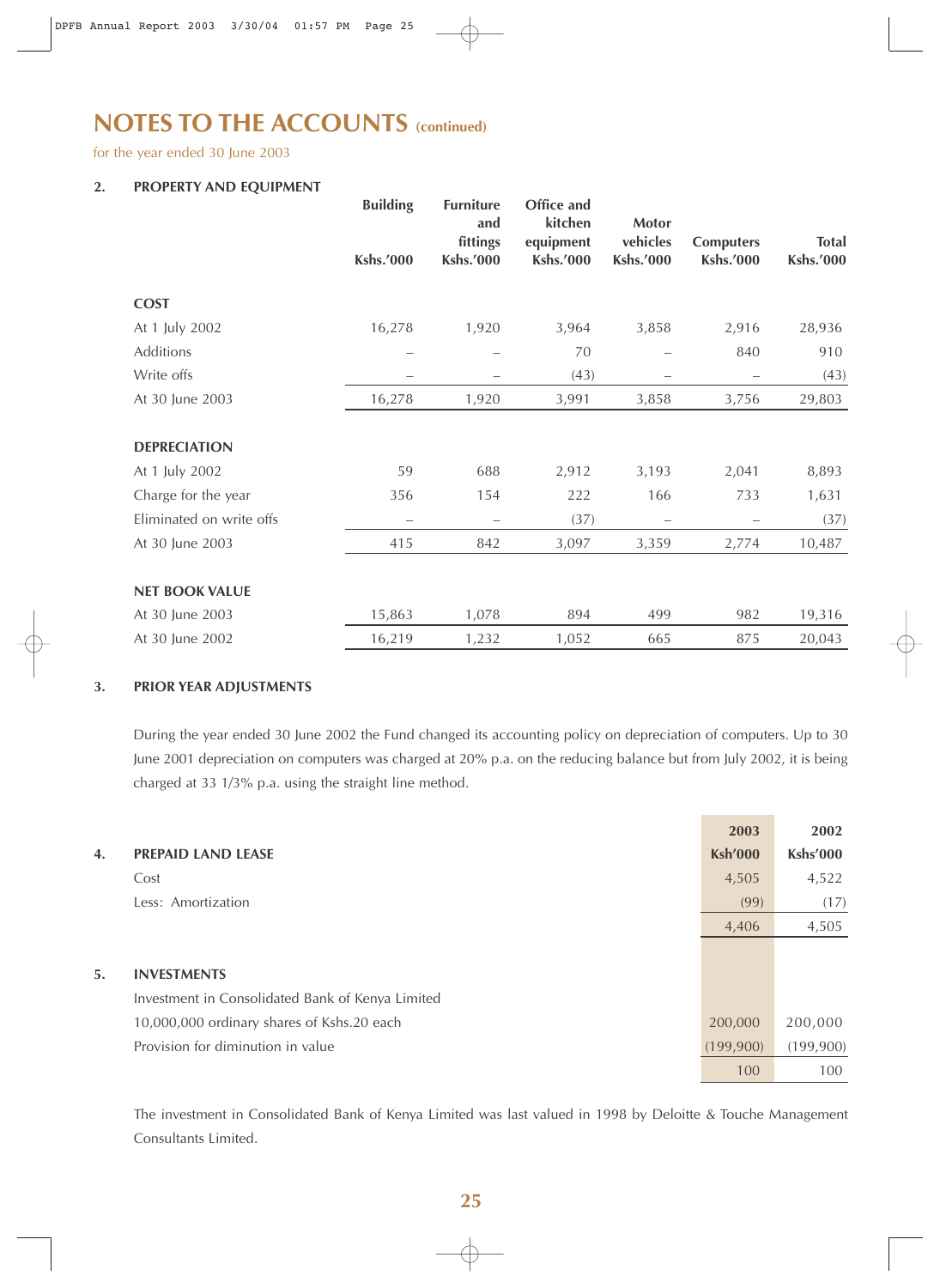## **NOTES TO THE ACCOUNTS (COntinued)**

for the year ended 30 June 2003

| 6. | <b>GOVERNMENT OF KENYA SECURITIES</b>                                           | 2003<br><b>Amortised</b><br>Cost<br><b>Kshs 2002</b> | 2002<br>At<br>Cost<br><b>Kshs 2002</b> |
|----|---------------------------------------------------------------------------------|------------------------------------------------------|----------------------------------------|
|    | Treasury Bills maturing within 91 days of the balance sheet date                | 1,527,175                                            | 2,618,287                              |
|    | Treasury bills maturing after 91 days of the balance sheet date                 | 538,672                                              |                                        |
|    | Treasury Bonds maturing within 91 days of the balance sheet date                | 200,032                                              | 500,000                                |
|    | Treasury Bonds maturing after 91 days within 365 days of the balance sheet date | 680,361                                              | 627,600                                |
|    | Treasury Bonds maturing after 365 days of the balance sheet date                | 6,489,215                                            | 4,444,722                              |
|    |                                                                                 | 9,435,455                                            | 8,190,609                              |
|    | Less securities maturing within 1 year of balance sheet date                    | 2,946,240                                            | 3,745,887                              |
|    | Long term government securities                                                 | 6,489,215                                            | 4,444,722                              |

The effective interest rates on government securities as at 30 June was 9.3 % (2002-9.8%). Investments in Treasury Bonds are initially stated at cost but subsequently restated at amortised cost at year end.

During the year the Board adopted International Accounting Standard (IAS) Number 39. Consequently Treasury Bonds and Bills, which are held to maturity, have been remeasured at year end at amortised cost.

| 7. | <b>DEBTORS AND PREPAYMENTS</b> | 2003            | 2002            |
|----|--------------------------------|-----------------|-----------------|
|    |                                | <b>Kshs'000</b> | <b>Kshs'000</b> |
|    | Debtors and prepayments        | 162,486         | 93,973          |
|    | Less: provision for bad debts  | (1, 213)        | (14, 276)       |
|    | Net debtors and prepayments    | 161,273         | 79,697          |
|    |                                |                 |                 |
| 8. | <b>INTEREST RECEIVABLE</b>     | 2002            | 2003            |
|    |                                | <b>Kshs'000</b> | <b>Kshs'000</b> |
|    | Treasury bills                 |                 | 29,367          |
|    | Treasury bonds                 | 152,610         | 164,352         |
|    |                                | 152,610         | 193,719         |

#### **9. DUE FROM/(TO) CENTRAL BANK OF KENYA**

Central Bank of Kenya pays administrative expenses such as salaries on behalf of the Fund. These are reimbursable by the Fund under the terms of Section 37(4) of the Banking Act, 1989.

During the year the Fund had overpaid Central Bank of Kenya by KShs.986,000 for such expenses.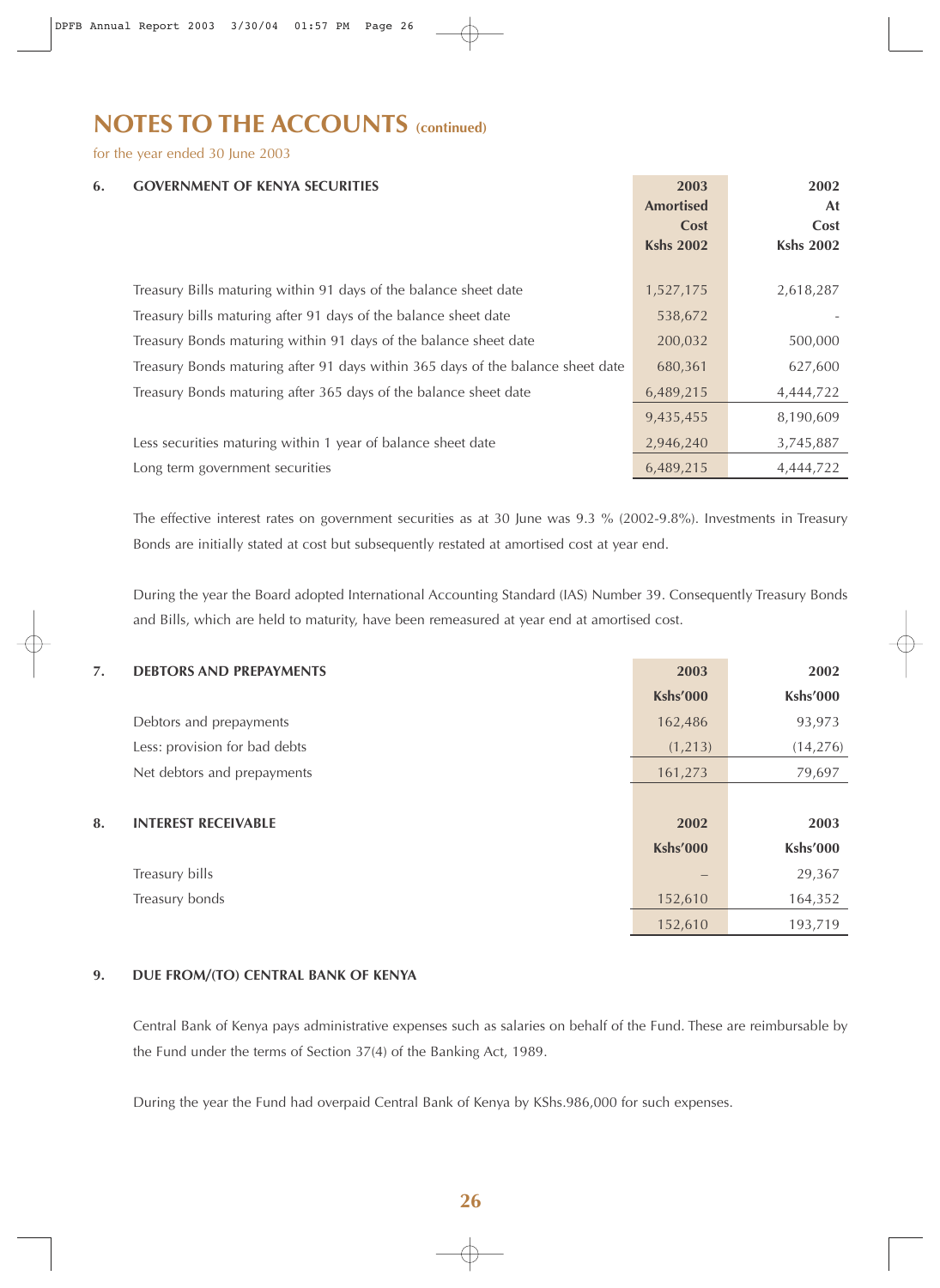# **NOTES TO THE ACCOUNTS (continued)**

for the year ended 30 June 2003

| 10. | <b>FUND BALANCE</b>              | 2003<br><b>Kshs'000</b> | 2003<br><b>Kshs'000</b> |
|-----|----------------------------------|-------------------------|-------------------------|
|     | At the beginning of the year     |                         |                         |
|     | As previously reported           |                         |                         |
|     | Prior year adjustment (Note 3)   | 8,109,708               | 6,915,116               |
|     |                                  |                         | (519)                   |
|     | As restated                      |                         |                         |
|     | Surplus for the year             | 8,109,708               | 6,914,597               |
|     |                                  | 1,297,421               | 1,195,111               |
|     | At 30 June 2003                  | 9,407,129               | 8,109,708               |
|     | <b>CREDITORS AND ACCRUALS</b>    |                         |                         |
| 11. |                                  |                         |                         |
|     | Sundry creditors and accruals    | 4,040                   | 25,236                  |
|     | Unclaimed stale cheques          | 18,542                  | 16,977                  |
|     |                                  | 22,582                  | 42,213                  |
| 12. | PROVISION FOR PROTECTED DEPOSITS |                         |                         |
|     | Balance brought forward          | 337,799                 | 252,400                 |
|     | Protected deposit provision      |                         |                         |
|     | Euro bank Limited                | 18,544                  |                         |
|     | Trust Bank Limited               |                         | 110,516                 |
|     | Payments during the year         | 356,343                 | 362,916                 |
|     |                                  | (15, 735)               | (25, 117)               |
|     | <b>Balance carried forward</b>   | 340,608                 | 337,799                 |

Euro Bank Limited was placed under liquidation in the current year. Provision has been made in the financial statements to recognise the amounts payable as protected deposits.

| 13. | <b>INVESTMENT INCOME</b> |                                   | 2003            | 2003            |
|-----|--------------------------|-----------------------------------|-----------------|-----------------|
|     |                          |                                   | <b>Kshs'000</b> | <b>Kshs'000</b> |
|     | a)                       | Interest earned on Treasury bills |                 |                 |
|     |                          | Received on matured bills         | 134,467         | 357,893         |
|     |                          | Discount on purchase              | 30,963          | 29,367          |
|     |                          |                                   | 165,430         | 387,260         |
|     |                          |                                   |                 |                 |
|     | b)                       | Interest earned on Treasury bonds |                 |                 |
|     |                          | Received on matured bonds         | 556,212         | 373,891         |
|     |                          | Accrued interest                  | 152,610         | 164,351         |
|     |                          |                                   | 708,822         | 538,242         |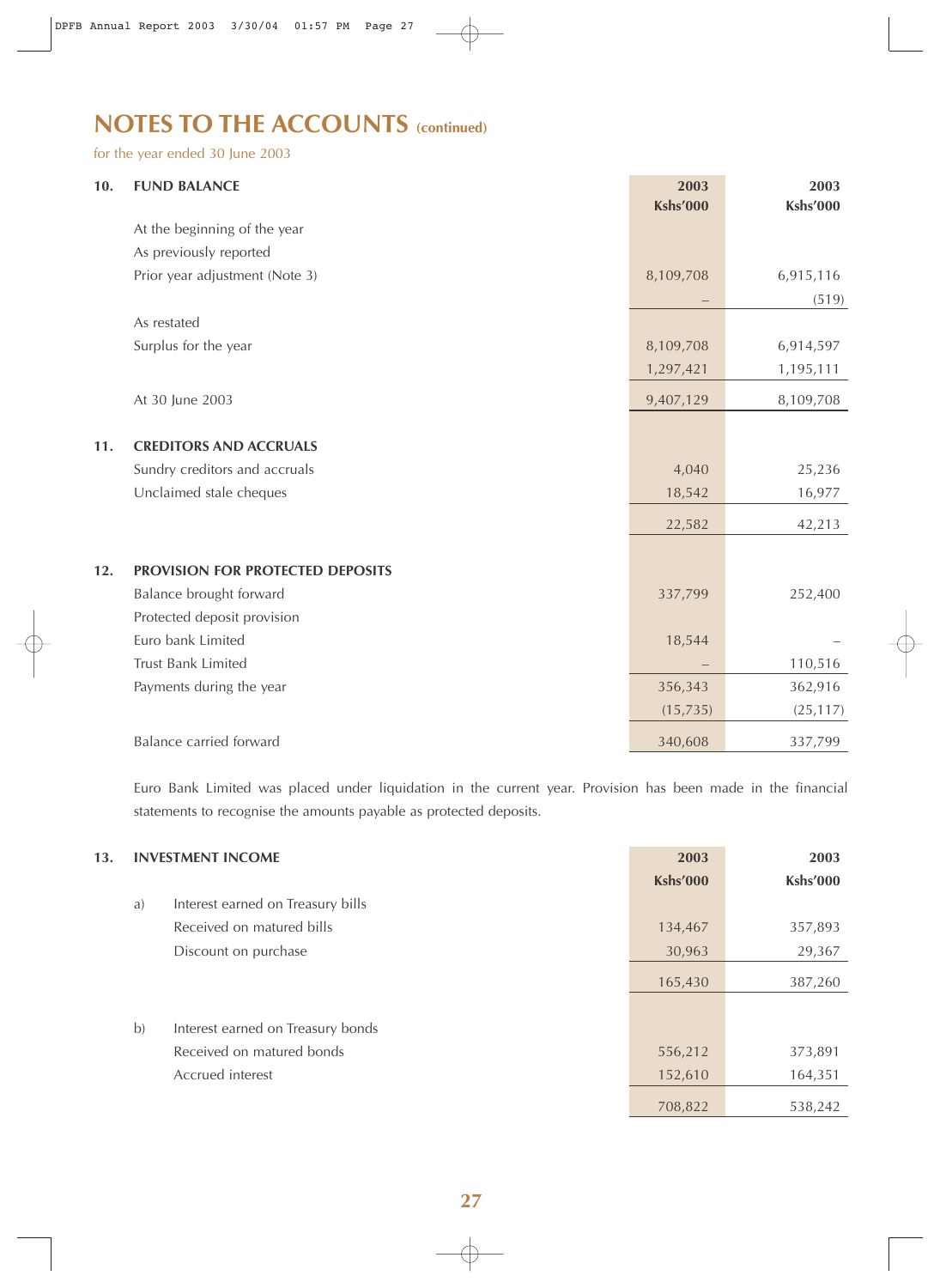## **NOTES TO THE ACCOUNTS (COntinued)**

for the year ended 30 June 2003

| 14. | <b>OTHER INCOME</b>                              | 2003            | 2003     |
|-----|--------------------------------------------------|-----------------|----------|
|     |                                                  | <b>Kshs'000</b> | Kshs'000 |
|     | Recoveries from subrogated claims                | 50,378          | 18,219   |
|     | Recoveries from institutions under liquidation   | 46,276          | 56,331   |
|     |                                                  | 96,654          | 74,550   |
|     |                                                  |                 |          |
| 15. | <b>ADMINISTRATION AND ESTABLISHMENT EXPENSES</b> |                 |          |
|     | Staff costs                                      | 101,627         | 99,271   |
|     | Accrued staff leave                              | 1,315           | 1,804    |
|     | Depreciation                                     | 1,631           | 1,567    |
|     | Lease amortisation                               | 99              | 17       |
|     | Auditor's remuneration                           | 385             | 350      |
|     | Directors' emoluments:                           |                 |          |
|     | Fees                                             | 2,428           | 1,680    |
|     | Other emoluments                                 |                 | 739      |
|     | Legal and professional fees                      | 799             | 31,679   |
|     | Other                                            | 33,183          | 29,618   |
|     |                                                  | 141,467         | 166,725  |

#### **16. CASH AND CASH EQUIVALENTS**

Cash and cash equivalents included in the cash flow statement comprise the following balance sheet amounts:

|                                                              | 2003      | 2003      |
|--------------------------------------------------------------|-----------|-----------|
|                                                              | Kshs'000  | Kshs'000  |
| Treasury bonds maturing within 91 days of balance sheet      | 200,032   | 500,000   |
| Treasury bills maturing within 91 days of balance sheet date | 1,527,175 | 2,618,287 |
| Bank and cash balances                                       | (3,827)   | 8.779     |
|                                                              | 1,723,380 | 3,127,066 |

#### **17. RISK MANAGEMENT**

#### **CURRENCY RISK**

The organization operates wholly within Kenya and its assets and liabilities are reported in the local currency. It does not transact in foreign currencies.

#### **INTEREST RATE RISK**

Excess funds held by the organisation are invested in Government of Kenya Treasury bills and Treasury bonds. No interest rate risk exposure is envisaged.

#### **LIQUIDITY RISK**

The organisation holds a significant portion of investments in Government securities that are readily convertible. No significant risk is envisaged.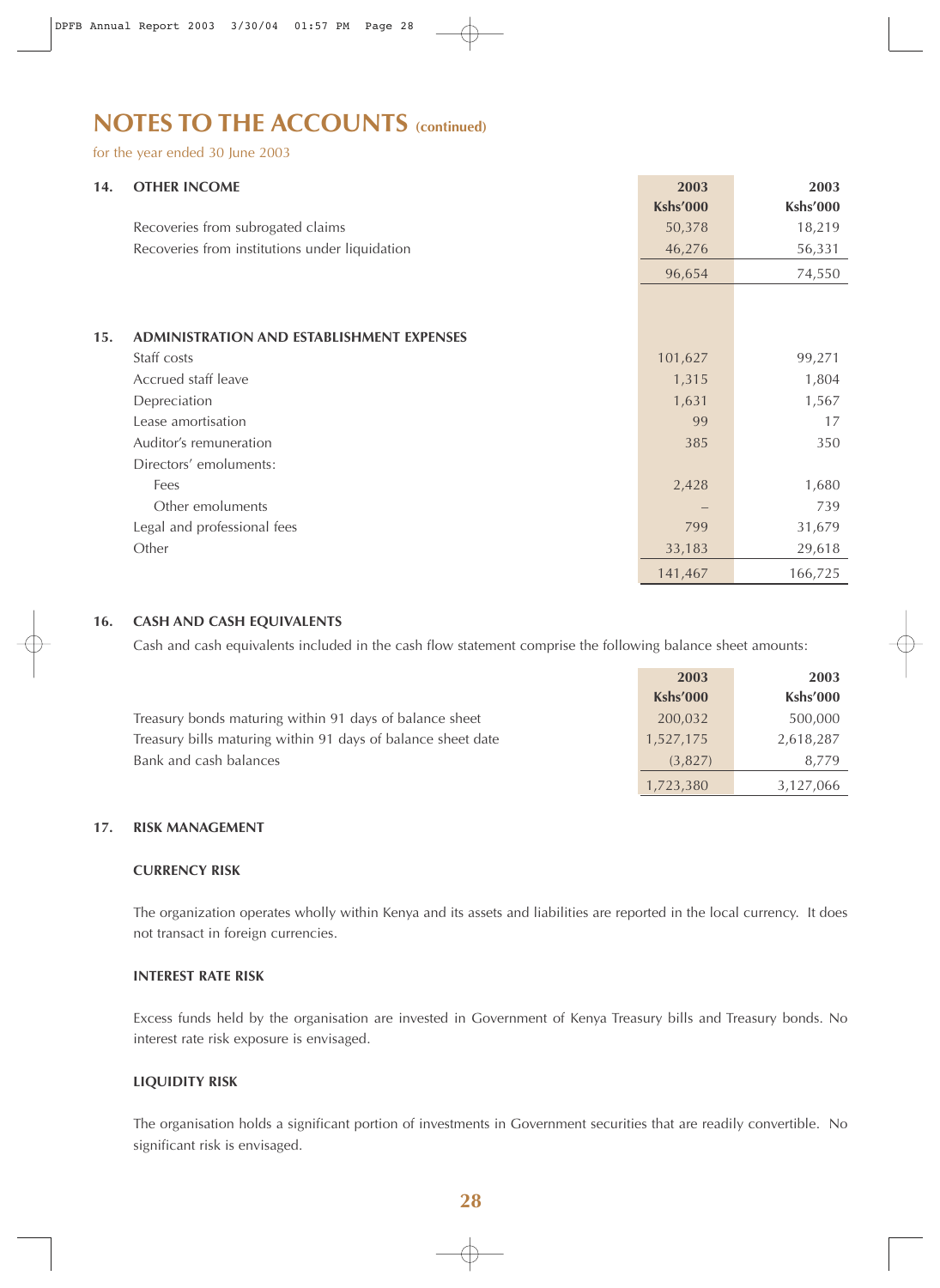### **NOTES TO THE ACCOUNTS (CONTInued)**

for the year ended 30 June 2003

#### **18**. **CONSOLIDATION**

The Fund owns 51% of a subsidiary company, Consolidated Bank of Kenya Limited. The financial statements of the subsidiary have not been consolidated with those of the Fund because the Banking Act restricts the organisation's investments to government securities only. The Fund intends to dispose their investment in the subsidiary once its performance improves, as outright disposal may not realise much.

#### **19. RELATED PARTY TRANSACTIONS**

The Fund and Central Bank are related parties, performing connected duties of bank supervision and deposit protection respectively. No trading is carried with Central Bank. The following transactions however take place between the two organisations:-

The Central Bank pays some operating expenses on behalf of the Fund. These are fully reimbursed.

The staff of the Fund are contractually employees of Central Bank but seconded to the Fund. Salaries of these staff are met by Central Bank and fully reimbursed by the Fund.

Central Bank is also the sponsor of the Staff Pension Fund to which the Fund contributes on behalf of employees seconded to it from Central Bank.

Central Bank provides the Fund with office space and charges the Fund rent. In the year, rent charged amounted to KShs. 6 million (2002 KShs. 6 million).

The balance at year end on transactions with Central Bank are shown in note 9.

#### **20. CONTIGENT LIABILITIES**

#### **LITIGATION**

a. Mr. Ajay Shah filed a case claiming general damages and special damages of Shs.144m against Trust Bank Limited (In Liquidation) and the Fund on allegations for defamation and publication of malicious false statements. The suit is pending for hearing.

No provision has been made in the financial statements because, in the opinion of the directors, the claim is unlikely to succeed.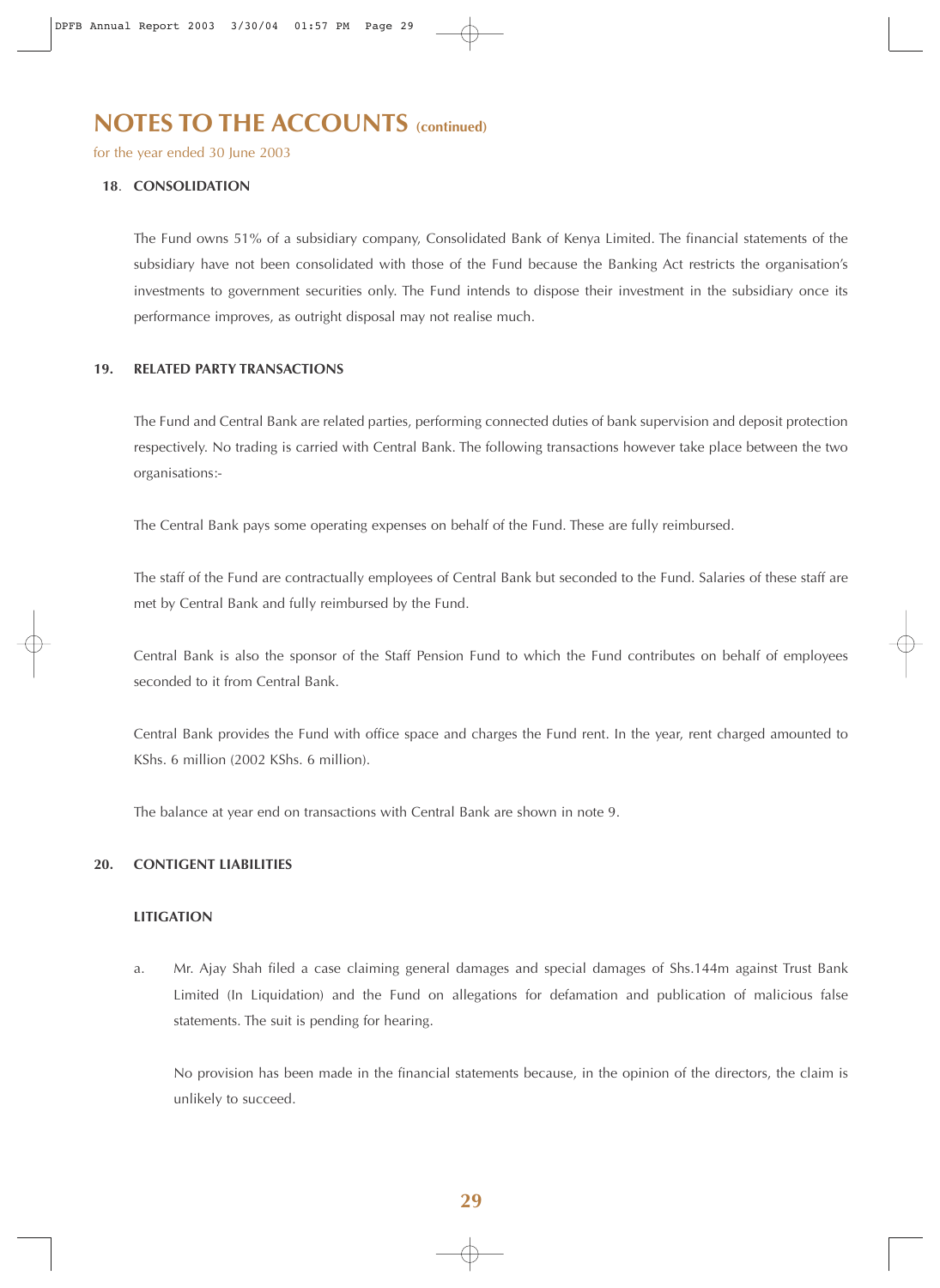## **NOTES TO THE ACCOUNTS (CONTING)**

for the year ended 30 June 2003

b. Garnishee Order against the Fund and Central Bank

On 27 March 2002, a taxation for costs amounting to KShs 30 million in a case, initially filed by the Fund as the liquidator of Reliance Bank Limited against Panachand J Shah, Dipak P. Shah and Mrs Dipak P. Shah, but dismissed by the Court of Appeal. The Fund has appealed against the taxation.

No provision has been made in the financial statements for these amounts as directors are of the view that the appeal is likely to succeed.

#### **21. EMPLOYEES**

The number of employees at the end of the year was 65 (2002 - 56).

#### **22. COMPARATIVES**

Where necessary, comparative figures have been adjusted to conform to changes in presentation in the current year. In particular the comparative figures have been adjusted to take into account the effect of the prior year adjustments relating to changes in policy on depreciation of computers.

#### **23. INCORPORATION**

The Fund is incorporated under the Banking (Amendment) Act, 1985.

#### **24. CURRENCY**

The financial statements are presented in thousands of Kenya shillings (KShs'000).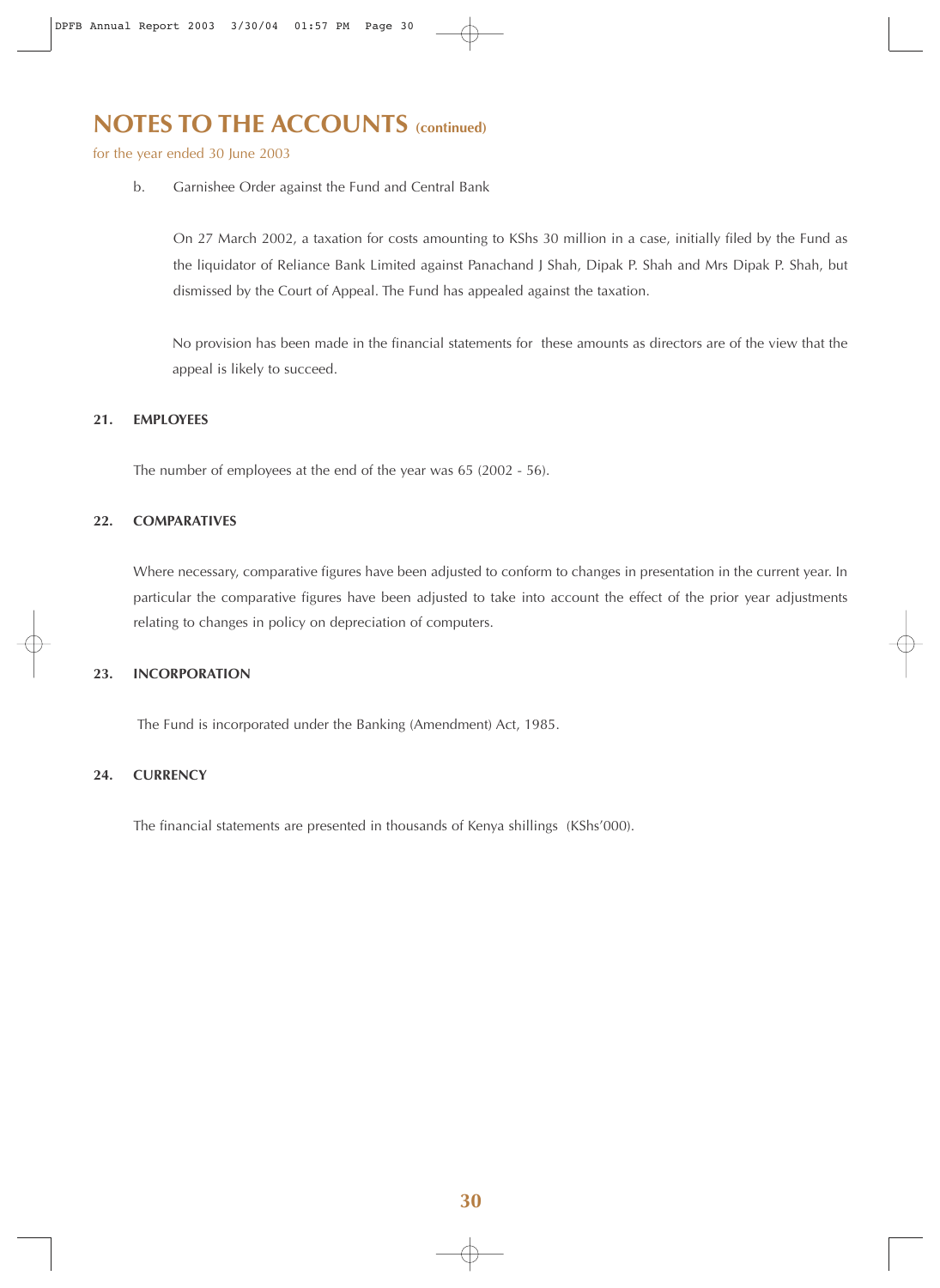# **Appendix 1**

Member banking institutions, directors and approved external auditors

|                | <b>Bank</b>                                                    | <b>Branch</b><br><b>Network</b> | <b>Directors' Names</b>                                                                                                                                                       | <b>Status</b>                                                                                                                                                                 | <b>Approved</b><br><b>Auditors</b>  |
|----------------|----------------------------------------------------------------|---------------------------------|-------------------------------------------------------------------------------------------------------------------------------------------------------------------------------|-------------------------------------------------------------------------------------------------------------------------------------------------------------------------------|-------------------------------------|
| $\mathbf{1}$   | African Banking Corp.<br>P.O Box 46452<br>Nairobi              | $\overline{7}$                  | N.P. Sheth<br>Ashraf Savani<br>Shamaz Savan<br>R. Abdulla<br>Richard Omwela                                                                                                   | Chairman<br><b>Managing Director</b><br>Executive<br>Non-Executive<br>Non-Executive                                                                                           | <b>KLSA Pannell</b><br>Kerr Forster |
| $\overline{2}$ | Akiba Bank Ltd.<br>P.O Box 49584<br>Nairobi                    | $\overline{4}$                  | L.J.Pandit<br>Dhruv L Pandit<br>Raj P. Arora<br>Hon. Moody Awori<br>N.P.G. Warren<br>H. A. Damji                                                                              | Chairman<br><b>Managing Director</b><br>Executive<br>Non-Executive<br>Non-Executive<br>Non-Executive                                                                          | PriceWaterhouse<br>Coopers          |
| $\mathfrak{Z}$ | Bank of Baroda (K) Ltd.<br>P.O. Box 30033<br>Nairobi           | $\sqrt{6}$                      | K. Khandelwal<br>T.K. Krishnan<br>H. K. Arora<br>Prof. F.F Ojany<br>R.C. Shah<br>M.P. Ranade                                                                                  | Chairman<br><b>Managing Director</b><br>Executive<br>Non-Executive<br>Non-Executive<br>Non-Executive                                                                          | Kanubhai & Co.                      |
| $\overline{4}$ | Bank of India Ltd.<br>P.O. Box 30246<br>Nairobi                | $\overline{2}$                  | P.A. Kalyanasundar<br>G.L.N. Sastry<br>B.R. Choudhury                                                                                                                         | <b>Chief Executive</b><br>Executive<br>Non-Executive                                                                                                                          | <b>KPMG Peat</b><br>Marwick         |
| 5              | Barclays Bank of<br>Kenya Limited<br>P.O. Box 30120<br>Nairobi | 63                              | S.O.J. Ambundo<br>Adan Mohamed<br>C.O. Ongwae<br>Amin Habib<br>D. Bruynseels<br>C. C. Simmonds<br>P.K. Chemngorem<br>M.N. Wahome<br>S.R. Shah<br>R.N. Ogega<br>A.B. Makatiani | Chairman<br><b>Managing Director</b><br>Executive<br>Executive<br>Executive<br>Executive<br>Non-Executive<br>Non-Executive<br>Non-Executive<br>Non-Executive<br>Non-Executive | PriceWaterhouse<br>Coopers          |
| 6              | CFC Bank Ltd.<br>P.O. Box 72833<br>Nairobi                     | $\overline{4}$                  | P.K. Jani<br>R.J. Barry<br>M. Soundararajan<br>J.G. Kiereini<br>C. Njonjo<br>A.P. Hamilton<br>J.C. Kulei<br>S.W. Lewis                                                        | Chairman<br><b>Managing Director</b><br>Executive<br>Non-Executive<br>Non-Executive<br>Non-Executive<br>Non-Executive<br>Non-Executive                                        | Deloitte & Touche                   |

 $\bigoplus$ 

 $\overline{\bigoplus}$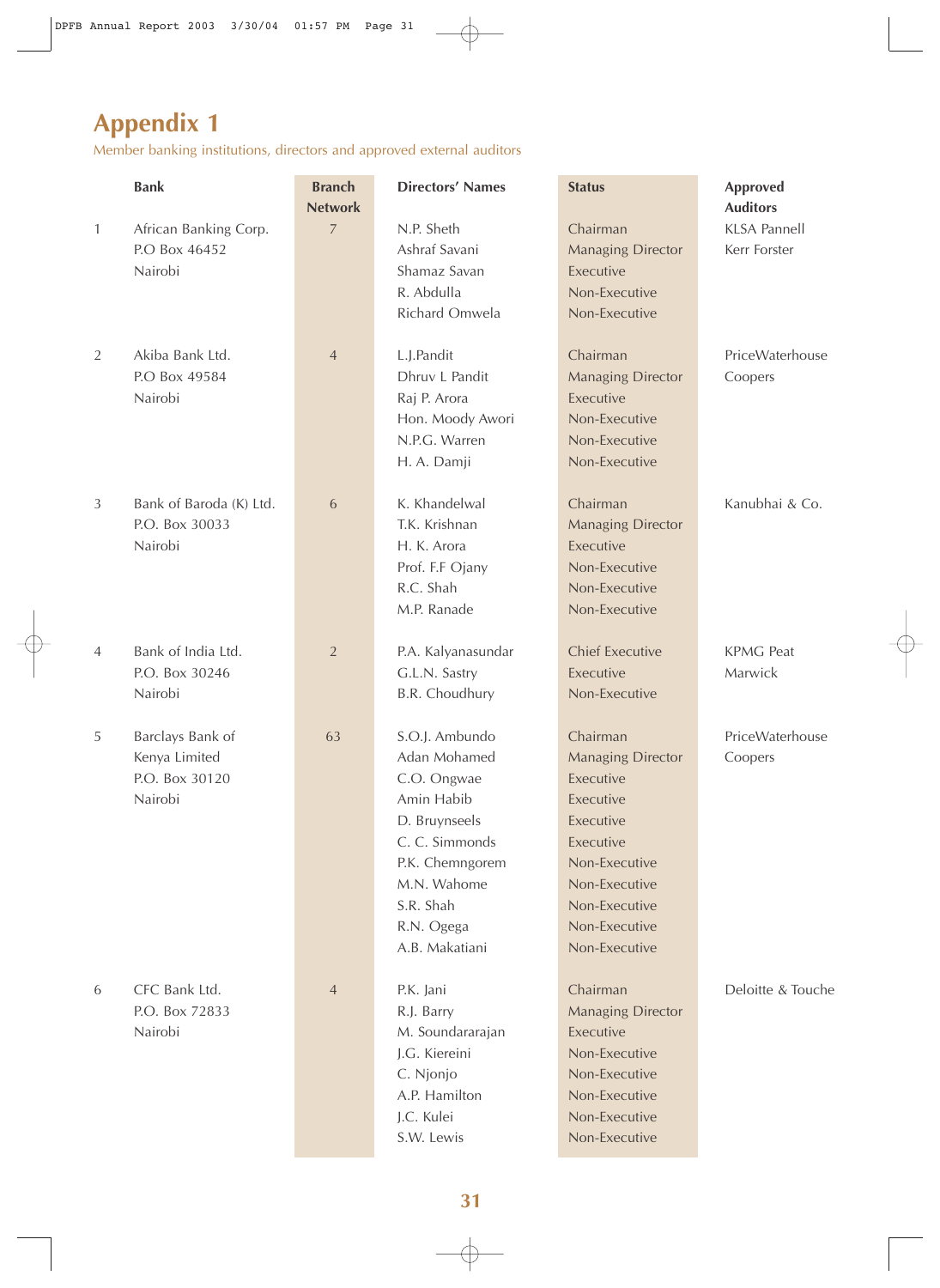Member banking institutions, directors and approved external auditors

|        | <b>Bank</b>                                                         | <b>Branch</b><br><b>Network</b> | <b>Directors' Names</b>                                                                                                                                       | <b>Status</b>                                                                                                                                                                   | <b>Approved</b><br><b>Auditors</b> |
|--------|---------------------------------------------------------------------|---------------------------------|---------------------------------------------------------------------------------------------------------------------------------------------------------------|---------------------------------------------------------------------------------------------------------------------------------------------------------------------------------|------------------------------------|
| 7      | Charterhouse Bank Ltd.<br>P.O. Box 43252<br>Nairobi                 | $\overline{2}$                  | H. Eshani<br>Sanjay Shah<br>M.W. Prabhu<br>M. Eshani<br>Atul Shah<br>Manoj Shah                                                                               | Chairman<br><b>Managing Director</b><br>Executive<br>Non-Executive<br>Non-Executive<br>Non-Executive                                                                            | Deloitte & Touche                  |
| $\, 8$ | Chase Bank (K) Ltd.<br>P.O. Box 28987<br>Nairobi                    | $\mathbf{1}$                    | Rafiq Sharrif<br>Zafrullah Khan<br>Daniel Mavindu<br>Osman Murgian                                                                                            | Chairman<br><b>Managing Director</b><br>Executive<br>Non-Executive                                                                                                              | Deloitte & Touche                  |
| 9      | Citibank N.A.<br>P.O. Box 30711<br>Nairobi                          | $\mathfrak{Z}$                  | Sridhar Srinivasan<br>Kellen Kariuki<br>Vikram Samsi<br>Edwin Ogbogu<br>John Ngumi<br><b>Richard Squires</b><br>Sanjiv Seedhar<br>Sanjiv Sethi<br>Paul Njiiri | General Manager<br>Local Mgt. Comm.<br>Local Mgt. Comm.<br>Local Mgt. Comm.<br>Local Mgt. Comm.<br>Local Mgt. Comm.<br>Local Mgt. Comm.<br>Local Mgt. Comm.<br>Local Mgt. Comm. | <b>KPMG</b> Peat<br>Marwick        |
| 10     | City Finance Bank<br>P.O. Box 22741<br>Nairobi                      | $\mathbf{1}$                    | V.R. Patel<br>S. V. Ramani<br>F.S. Abdalla<br>M.A. Sheppard<br>S.S. Bachheta                                                                                  | Chairman<br><b>Managing Director</b><br>Non-Executive<br>Non-Executive<br>Non-Executive                                                                                         | Deloitte & Touche                  |
| 11     | Commercial Bank of<br>Africa Kenya Ltd<br>P.O. Box 30437<br>Nairobi | 10                              | M.H. Da Gama-Rose<br>I.O. Awuondo<br>J.A.M. Docherty<br>J.S. Armitage<br>Muhoho Kenyatta<br>Michael A. Turner                                                 | Chairman<br><b>Managing Director</b><br>Non-Executive<br>Non-Executive<br>Non-Executive<br>Non-Executive                                                                        | PriceWaterhouse<br>Coopers         |
| 12     | Consolidated Bank of<br>Kenya Ltd.<br>P.O. Box 51133<br>Nairobi     | 11                              | Donald B. Kimutai<br>K.K. Bett<br>F.N. Ojiambo<br>A.K. Montet<br>J.E. Mbori<br>PS-Treasury                                                                    | Chairman<br><b>Managing Director</b><br>Non-Executive<br>Non-Executive<br>Non-Executive<br>Non-Executive                                                                        |                                    |

 $\bigoplus$ 

 $\overline{\bigoplus}$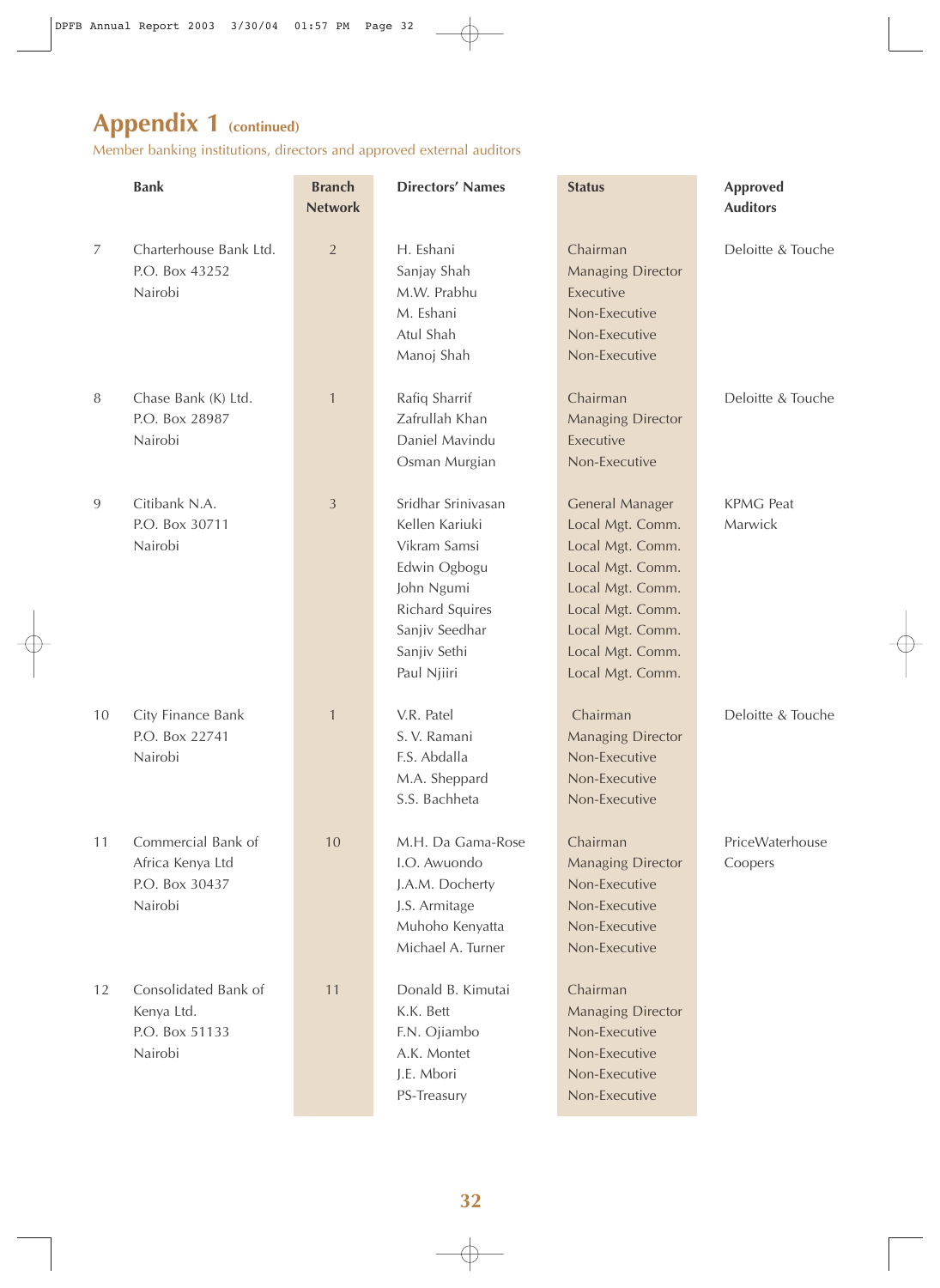Member banking institutions, directors and approved external auditors

|    | <b>Bank</b>                                                                     | <b>Branch</b><br><b>Network</b> | <b>Directors' Names</b>                                                                                                                                                                                                   | <b>Status</b>                                                                                                                                                                                                                                                     | <b>Approved</b><br><b>Auditors</b> |
|----|---------------------------------------------------------------------------------|---------------------------------|---------------------------------------------------------------------------------------------------------------------------------------------------------------------------------------------------------------------------|-------------------------------------------------------------------------------------------------------------------------------------------------------------------------------------------------------------------------------------------------------------------|------------------------------------|
| 13 | Co-operative Bank of<br>Kenya Ltd.<br>P.O. Box 48231<br>Nairobi                 | 31                              | S.C. Muchiri<br>G. Muriuki<br>J. Riungu<br>J. Mackenzi<br>J.B. Nthuku<br>A. Khangati<br>P.K. Githendu<br>G. Mwobobia<br>S. Wakasiaka<br>R.L. Kimanthi<br>S. Ogamba<br>D.C. Kuria<br>D. Kuria<br>E.K. Mbogo<br>J. Sitienei | Chairman<br><b>Managing Director</b><br>Non-Executive<br>Non-Executive<br>Non-Executive<br>Non-Executive<br>Non-Executive<br>Non-Executive<br>Non-Executive<br>Non-Executive<br>Non-Executive<br>Non-Executive<br>Non-Executive<br>Non-Executive<br>Non-Executive | Ernst & Young                      |
| 14 | Credit Agricole Indosuez<br>P.O. Box 69562<br>Nairobi                           | $\sqrt{2}$                      | Jean Marguier<br>Patrick Savignac<br>James Gichuki<br>Jane Kilonzo<br>Peter Maina<br>Phillip Wambua                                                                                                                       | Chairman<br><b>Local Committee</b><br><b>Local Committee</b><br><b>Local Committee</b><br><b>Local Committee</b><br><b>Local Committee</b>                                                                                                                        | PriceWaterhouse<br>Coopers         |
| 15 | Credit Bank Ltd.<br>P.O. Box 61064<br>Nairobi                                   | $\mathfrak{Z}$                  | Hon. S. Nyachae<br>N.K. Agarwal<br>G.W. Nyachae(Mrs)<br>M.C. Patel<br>H.K. Shah<br>K.D. Morjaria<br>M.M. Mwendwa                                                                                                          | Chairman<br><b>Managing Director</b><br>Non-Executive<br>Non-Executive<br>Non-Executive<br>Non-Executive<br>Non-Executive                                                                                                                                         | PriceWaterhouse<br>Coopers         |
| 16 | Daima Bank Ltd.<br>P.O. Box 54319<br>Nairobi<br>(Under Statutory<br>Management) | $\overline{2}$                  | S.K. Muumbi<br>I.H. Kiema<br>Mutula Kilonzo<br>Dave Muumbi<br>Dr. D.M. Muindi                                                                                                                                             | Chairman<br>Executive<br>Non-Executive<br>Non-Executive<br>Non-Executive                                                                                                                                                                                          | Deloitte & Touche                  |
| 17 | Delphis Bank Ltd.<br>P.O. Box 44080<br>Nairobi                                  | $\overline{4}$                  | G.V. Shah<br>Y. M. Shukla<br>V.T. Patel<br>Azim Virjee<br>P.J. Shah                                                                                                                                                       | Chairman<br><b>Managing Director</b><br>Non-Executive<br>Non-Executive<br>Non-Executive                                                                                                                                                                           | Ernst & Young                      |

 $\oplus$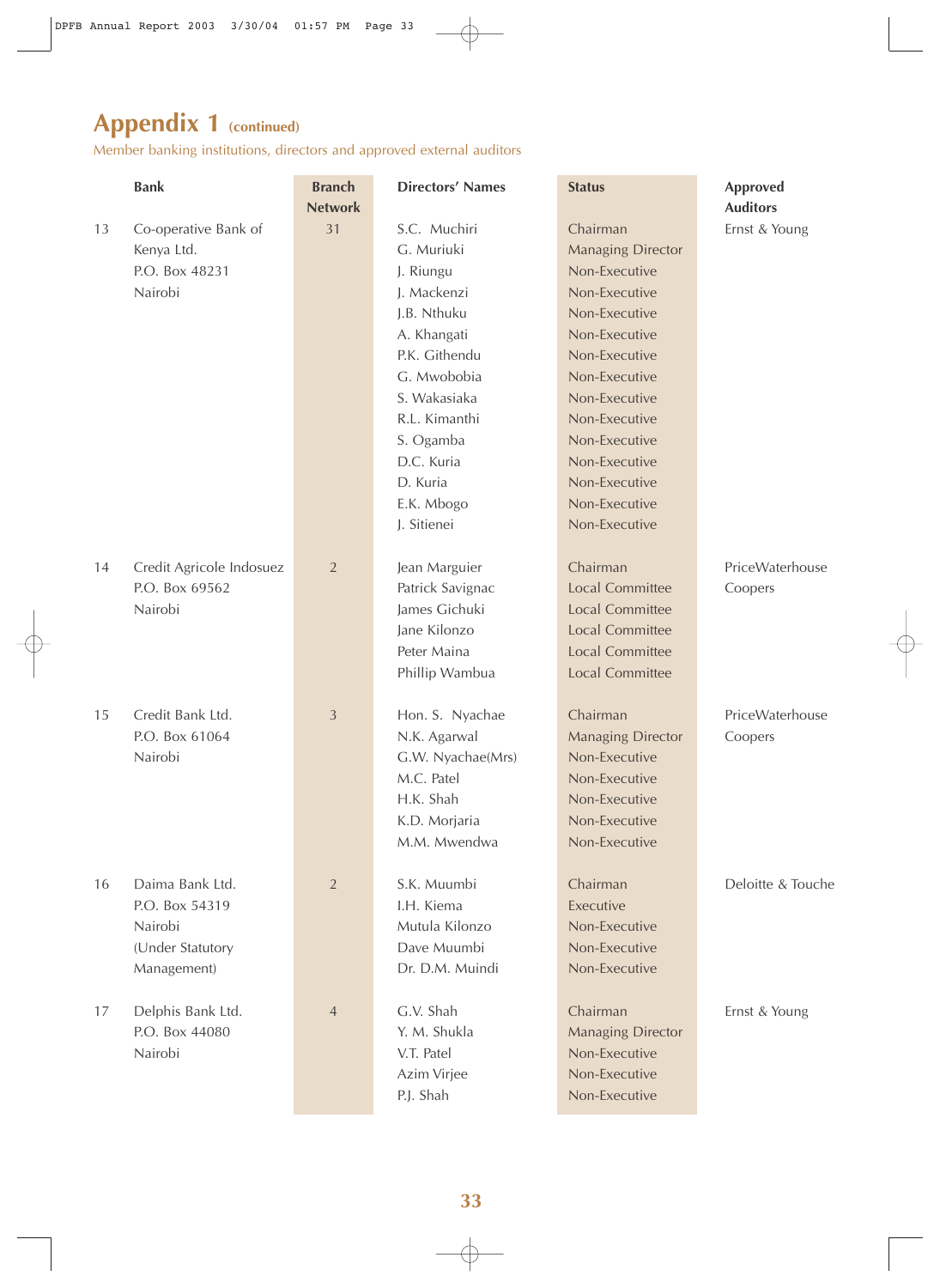Member banking institutions, directors and approved external auditors

|    | <b>Bank</b>                                                          | <b>Branch</b><br><b>Network</b> | <b>Directors' Names</b>                                                                                                                                                      | <b>Status</b>                                                                                                                                                                | <b>Approved</b><br><b>Auditors</b>  |
|----|----------------------------------------------------------------------|---------------------------------|------------------------------------------------------------------------------------------------------------------------------------------------------------------------------|------------------------------------------------------------------------------------------------------------------------------------------------------------------------------|-------------------------------------|
| 18 | Development Bank<br>of Kenya Ltd.<br>P.O. Box 30483<br>Nairobi       | $\mathbf{1}$                    | Prof. H.K. Mengech<br>Sajal Rakhit<br>David D. Marris<br>K. Gatabaki<br>Karl-Heinz Niessen<br>Paul W. Weise<br>I.C.D.C.<br>Ned Fin-M.V.O. NV<br>PS-Treasury Chairman         | Chairman<br><b>Managing Director</b><br>Non-Executive<br>Non-Executive<br>Non-Executive<br>Non-Executive<br>Non-Executive<br>Non-Executive<br>Non-Executive                  | <b>KPMG Peat</b><br>Marwick         |
| 19 | Diamond Trust<br>Bank of Kenya Ltd.<br>P.O. Box 61711<br>Nairobi     | 5                               | Robert A. Bird<br>N.M. Devji(Mrs)<br>lain Cheyne<br>(Alternate: Fredrick<br>Lucien)<br>N.N. Juma<br>J.J. Kisa<br>I.G. Mamdani<br>M.P. Manji<br>A.A. Merali<br>Abdul A. Samji | Chairman<br><b>Managing Director</b><br>Non-Executive<br>Non-Executive<br>Non-Executive<br>Non-Executive<br>Non-Executive<br>Non-Executive<br>Non-Executive<br>Non-Executive | PriceWaterhouse<br>Coopers          |
| 20 | Dubai Bank (K) Ltd.<br>P.O. Box 11129<br>Nairobi                     | 3                               | A.S. Dahir<br>Hassan Zubeidi<br>A.H. Ahmed<br>A.I. Ahmed<br>A.H.S. Elbusaidy<br>K.D. Singh                                                                                   | Chairman<br><b>Managing Director</b><br>Executive<br>Non-Executive<br>Non-Executive<br>Non-Executive                                                                         | <b>KPMG Peat</b><br>Marwick         |
| 21 | Equatorial Comm.<br>Bank Ltd.<br>P.O. Box 52467<br>Nairobi           | 3                               | Edgar I. Manasseh<br>T.N. Khwaja<br>M.H. Da Gama-Rose<br>Akif H. Butt<br>Iqbal I. Mandviwalla<br>Ahmed S. Ndope                                                              | Chairman<br><b>Managing Director</b><br>Non-Executive<br>Non-Executive<br>Non-Executive<br>Non-Executive                                                                     | <b>KPMG Peat</b><br>Marwick         |
| 22 | <b>Fidelity Commercial</b><br>Bank Ltd.<br>P.O. Box 34886<br>Nairobi | $\mathbf{1}$                    | Ashok Shah<br>S.K. Khimji<br>A. Abdallah<br>K. Khimji<br>A Khimji<br><b>Bharat Thakrar</b>                                                                                   | Chairman<br><b>Managing Director</b><br>Non-Executive<br>Non-Executive<br>Non-Executive<br>Non-Executive                                                                     | <b>KLSA Pannell</b><br>Kerr Forster |

 $\oplus$ 

 $\overline{\varphi}$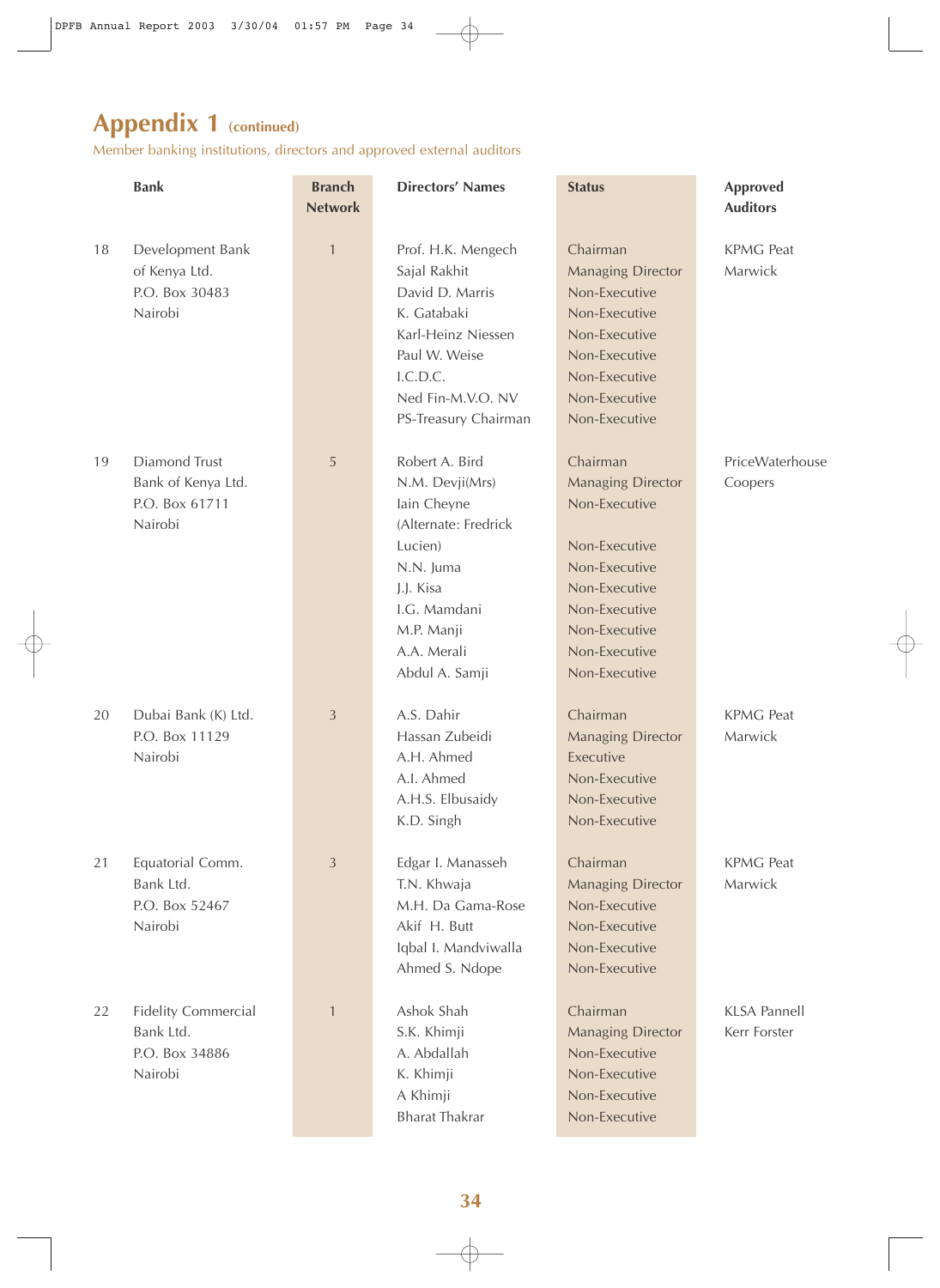Member banking institutions, directors and approved external auditors

|    | <b>Bank</b>                                                       | <b>Branch</b><br><b>Network</b> | <b>Directors' Names</b>                                                                                                  | <b>Status</b>                                                                                                                           | <b>Approved</b><br><b>Auditors</b>  |
|----|-------------------------------------------------------------------|---------------------------------|--------------------------------------------------------------------------------------------------------------------------|-----------------------------------------------------------------------------------------------------------------------------------------|-------------------------------------|
| 23 | FINA Bank Ltd.<br>P.O. Box 20613<br>Nairobi                       | $\overline{4}$                  | D.H. Chandaria<br>V.M. Shanbhag<br>R.M. Patel<br>N.N. Shah<br>M.M. Patel                                                 | Chairman<br><b>Managing Director</b><br>Non-Executive<br>Non-Executive<br>Non-Executive                                                 | <b>KLSA Pannell</b><br>Kerr Forster |
| 24 | First American Bank<br>of Kenya Ltd.<br>P.O. Box 30691<br>Nairobi | $\overline{4}$                  | D.G.M. Hutchison<br>M. Blasetti<br>S.S.H. Rizvi<br>M.B. Da Gama-Rose<br>W. Muriithi<br>A. Butt Chairman                  | Chairman<br><b>Managing Director</b><br>Executive<br>Non-Executive<br>Non-Executive<br>Non-Executive                                    | <b>KPMG Peat</b><br>Marwick         |
| 25 | Giro Commercial<br><b>Bank Ltd</b><br>P.O. Box 46739<br>Nairobi   | 6                               | C.J. Gidoomal<br>R.B. Singh<br>P.J. Gidoomal<br>M. De Brouwer<br>D.K. Ngini                                              | Chairman<br><b>Managing Director</b><br>Executive<br>Non-Executive<br>Non-Executive                                                     | Deloitte & Touche                   |
| 26 | Guardian Bank.<br>P.O. Box 67681<br>Nairobi                       | 5                               | Moganlal M. Chandaria<br>Gopinath H. Bhatt<br>M.M. Chandaria<br>Raghbir S. Saini<br>Raj Sahi                             | Chairman<br>Executive<br>Non-Executive<br>Non-Executive<br>Non-Executive                                                                | <b>KPMG Peat</b><br>Marwick         |
| 27 | Habib A.G. Zurich<br>P.O. Box 30584<br>Nairobi                    | $\overline{4}$                  | I.A. Allawala<br>N.A. Mohammed<br>M.A. Hussain<br>Zarir Somjee<br>S.A. Khan(Alternate<br>to Mr.Somjee)<br>Arshad Mahmood | Chairman/CEO<br>Local Committee<br><b>Local Committee</b><br><b>Local Committee</b><br><b>Local Committee</b><br><b>Local Committee</b> | <b>KPMG Peat</b><br>Marwick         |
| 28 | Habib Bank Ltd.<br>P.O. Box 6906<br>Nairobi                       | 5                               | H. Mukarram Baig<br>M. Niaz Syed<br>Ajmal M. Ansari<br>Touseef A. Khan<br>Abdul Rashid Khatri<br>Bilal A. Qureshi        | Regional G/Manager<br>Non-Executive<br>Non-Executive<br>Non-Executive<br>Non-Executive<br>Non-Executive                                 | <b>KPMG Peat</b><br>Marwick         |

 $\oplus$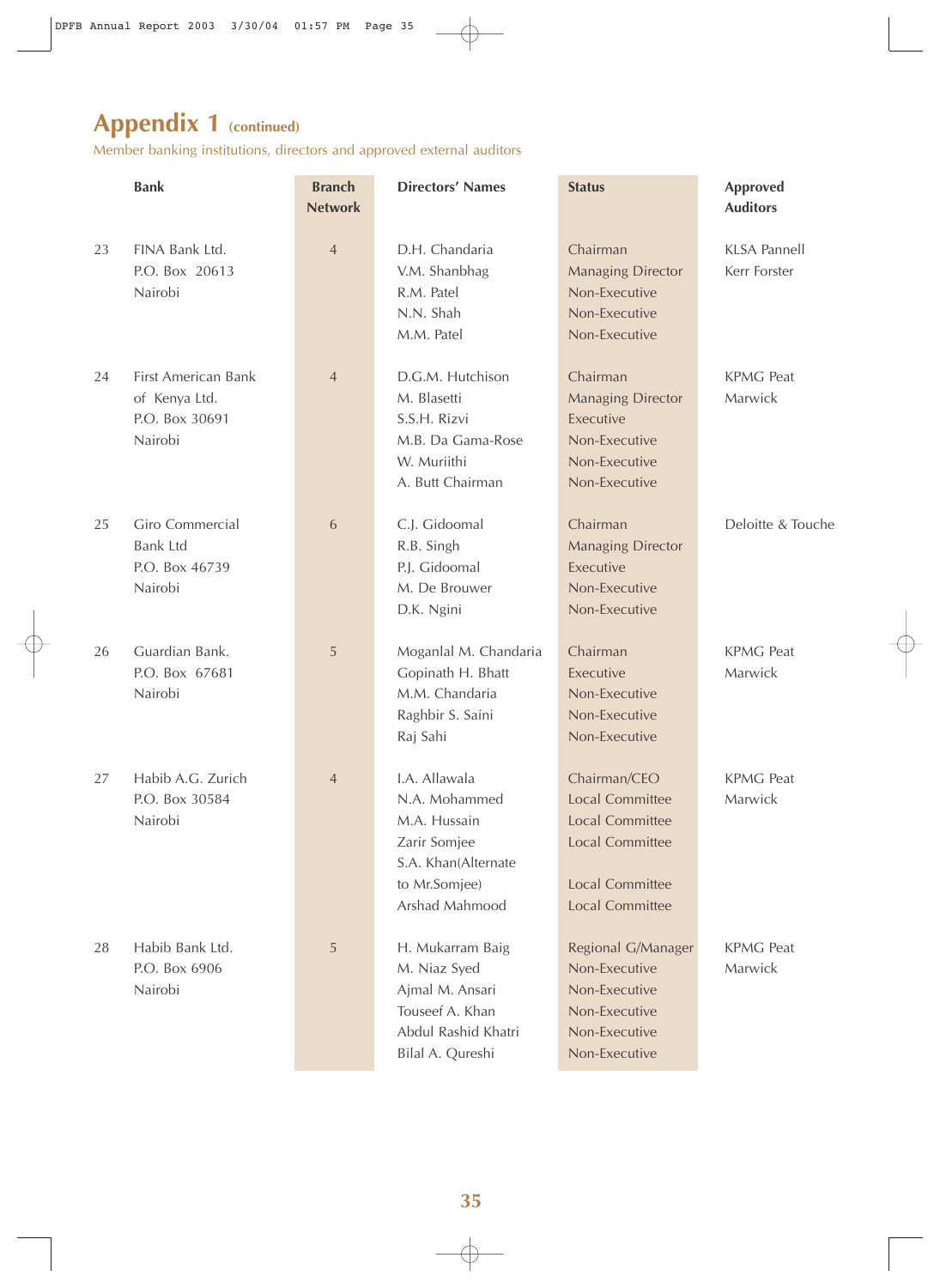Member banking institutions, directors and approved external auditors

|    | <b>Bank</b>                                                   | <b>Branch</b><br><b>Network</b> | <b>Directors' Names</b>                                                                                                                                                                                                          | <b>Status</b>                                                                                                                                                                                        | <b>Approved</b><br><b>Auditors</b>  |
|----|---------------------------------------------------------------|---------------------------------|----------------------------------------------------------------------------------------------------------------------------------------------------------------------------------------------------------------------------------|------------------------------------------------------------------------------------------------------------------------------------------------------------------------------------------------------|-------------------------------------|
| 29 | Imperial Bank Ltd.<br>P.O. Box 44905<br>Nairobi               | $\overline{4}$                  | A. Popat<br>A. Janmohamed<br>Anwar Hajee<br>Jinit Shah<br>Mukesh Patel<br>Vishnu Dhutia<br>Hanif Somji                                                                                                                           | Chairman<br><b>Managing Director</b><br>Non-Executive<br>Non-Executive<br>Non-Executive<br>Non-Executive<br>Non-Executive                                                                            | <b>KLSA Pannell</b><br>Kerr Forster |
| 30 | Industrial Dev. Bank Ltd<br>P.O. Box 44036<br>Nairobi         | $\mathbf{1}$                    | O. Mbaya<br>L.A. Masaviru<br>PS-Treasury<br>PS-Trade & Industry<br>National Bank<br><b>ICDC</b><br>$KNAC(I-L)$<br>Kenya Re Corp<br>J.M. Konzolo<br>M.W.K. Kamaara                                                                | Chairman<br><b>Managing Director</b><br>Non-Executive<br>Non-Executive<br>Non-Executive<br>Non-Executive<br>Non-Executive<br>Non-Executive<br>Non-Executive<br>Non-Executive                         | Ernst & Young                       |
| 31 | Investments & Mort.<br>Bank Ltd.<br>P.O. Box 30238<br>Nairobi | $\overline{7}$                  | P.J. Ransley<br>Sarit Shah<br>S.B.R. Shah<br>Sachit Shah<br>M.J. Karanja<br><b>Brian Rogers</b>                                                                                                                                  | Chairman<br>Executive<br>Non-Executive<br>Non-Executive<br>Non-Executive<br>Non-Executive                                                                                                            | <b>KPMG Peat</b><br>Marwick         |
| 32 | Kenya Commercial<br>Bank Ltd.<br>P.O. Box 48400<br>Nairobi    | 88                              | Susan O. Mudhune<br>Terence M. Davidson<br>Albert K. Ruturi<br>P.S.-Treasury<br>Catherine N. Kimura<br>Sarah W. Wainaina<br>Prof F.F.Ojany<br>William R. Gitobu<br>Charles N. Barongo<br>Esther J. Koimett<br>Jeremiah M. Ndetto | Chairlady<br><b>Managing Director</b><br>Chief Oper. Officer<br>Non-Executive<br>Non-Executive<br>Non-Executive<br>Non-Executive<br>Non-Executive<br>Non-Executive<br>Non-Executive<br>Non-Executive | Ernst & Young                       |
| 33 | K-Rep Bank Ltd<br>P.O. Box 25363<br>Nairobi                   | $\mathfrak{Z}$                  | Bethuel Kiplagat<br>Kimanthi Mutua<br>M. Van G. Brouwers<br>Mary Hougton<br>R. Zimmermann<br>Alfredo Abad<br>Ross C. Croulet<br>Tony Wainaina                                                                                    | Chairman<br><b>Managing Director</b><br>Non-Executive<br>Non-Executive<br>Non-Executive<br>Non-Executive<br>Non-Executive<br>Non-Executive                                                           | Deloitte &<br>Touche                |

 $\oplus$ 

 $\overline{\oplus}$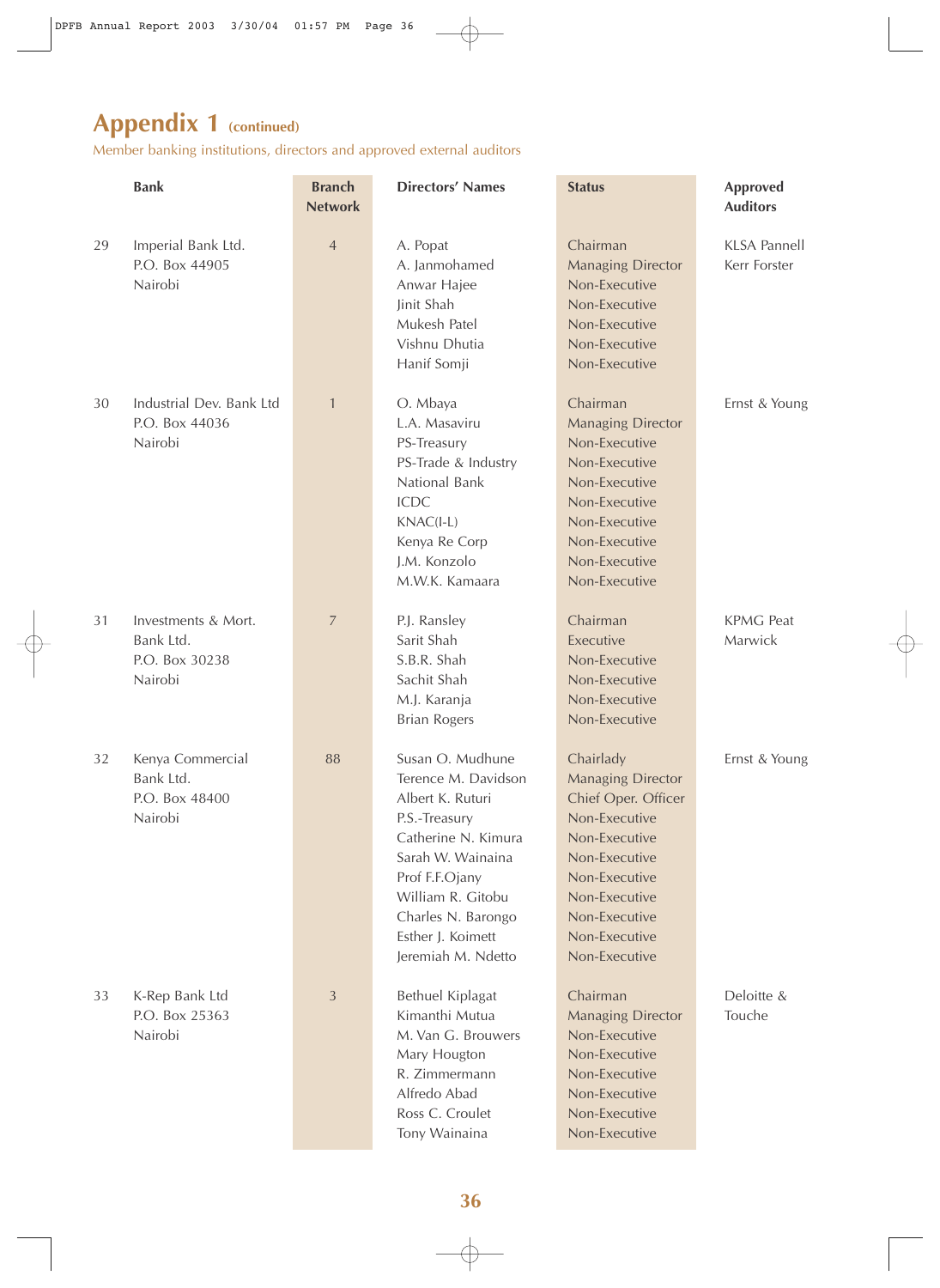Member banking institutions, directors and approved external auditors

|    | <b>Bank</b>                                                             | <b>Branch</b><br><b>Network</b> | <b>Directors' Names</b>                                                                                                                                                | <b>Status</b>                                                                                                                                               | <b>Approved</b><br><b>Auditors</b>  |
|----|-------------------------------------------------------------------------|---------------------------------|------------------------------------------------------------------------------------------------------------------------------------------------------------------------|-------------------------------------------------------------------------------------------------------------------------------------------------------------|-------------------------------------|
| 34 | Middle East Bank Ltd.<br>P.O. Box 41034<br>Nairobi                      | $\mathfrak{Z}$                  | A.A.K. Esmail<br>D. Ghosh<br>A.D. Raja<br>R. Thibaut                                                                                                                   | Chairman<br><b>Managing Director</b><br>Non-Executive<br>Non-Executive                                                                                      | PriceWaterhouse<br>Coopers          |
| 35 | National Bank<br>of Kenya Ltd.<br>P.O. Box 72866<br>Nairobi             | 31                              | M.E.G. Muhindi<br>R.M. Marambii<br>A.C.Juma<br>PS-Treasury<br>Managing Trustee-<br><b>NSSF</b><br>Dr Jeniffer N. Riria<br>F.W. Waganju<br>F.L. Atwoli<br>K.E. Bharadia | Chairman<br><b>Managing Director</b><br>Non Executive<br>Non Executive<br>Non Executive<br>Non Executive<br>Non Executive<br>Non Executive<br>Non Executive | Deloitte & Touche                   |
| 36 | NIC Bank Ltd<br>P.O. Box 44599<br>Nairobi                               | $\mathfrak{Z}$                  | N.M. Mugwandia<br>M.N. Davidson<br>S.J. Caley<br>G.A. Maina<br>F.M. Mbiru<br>F.N. Mwanzia<br>A.S.M. Ndegwa<br>I. O -Wilson(Mrs)<br>M.L. Somen                          | Chairman<br><b>Managing Director</b><br>Executive<br>Non-Executive<br>Non-Executive<br>Non-Executive<br>Non-Executive<br>Non-Executive<br>Non-Executive     | Deloitte & Touche                   |
| 37 | Paramount Universal<br><b>Bank Limited</b><br>P.O. Box 14001<br>Nairobi | $\mathfrak{Z}$                  | Manilal Dodhia<br>A.A. Merali<br>Dilip D. Shah<br>A.N. Merali<br>Bahadur Alibhai<br>B.A. Kiplagat                                                                      | Chairman<br><b>Managing Director</b><br>Non-Executive<br>Non-Executive<br>Non-Executive<br>Non-Executive                                                    | <b>KLSA Pannell</b><br>Kerr Forster |
| 38 | Prime Bank Ltd.<br>P.O. Box 43825<br>Nairobi                            | $\overline{7}$                  | R.C. Kantaria<br>V.K. Shetty<br>R.N. Kantaria<br>N.P. Thaker<br>J.N. Mungai<br>V.N. Ponda<br>A. Abdalla<br>S.K. Shah                                                   | Chairman<br><b>Managing Director</b><br>Non-Executive<br>Non-Executive<br>Non-Executive<br>Non-Executive<br>Non-Executive<br>Non-Executive                  | Ernst & Young                       |

 $\bigoplus$ 

 $\overline{\bigoplus}$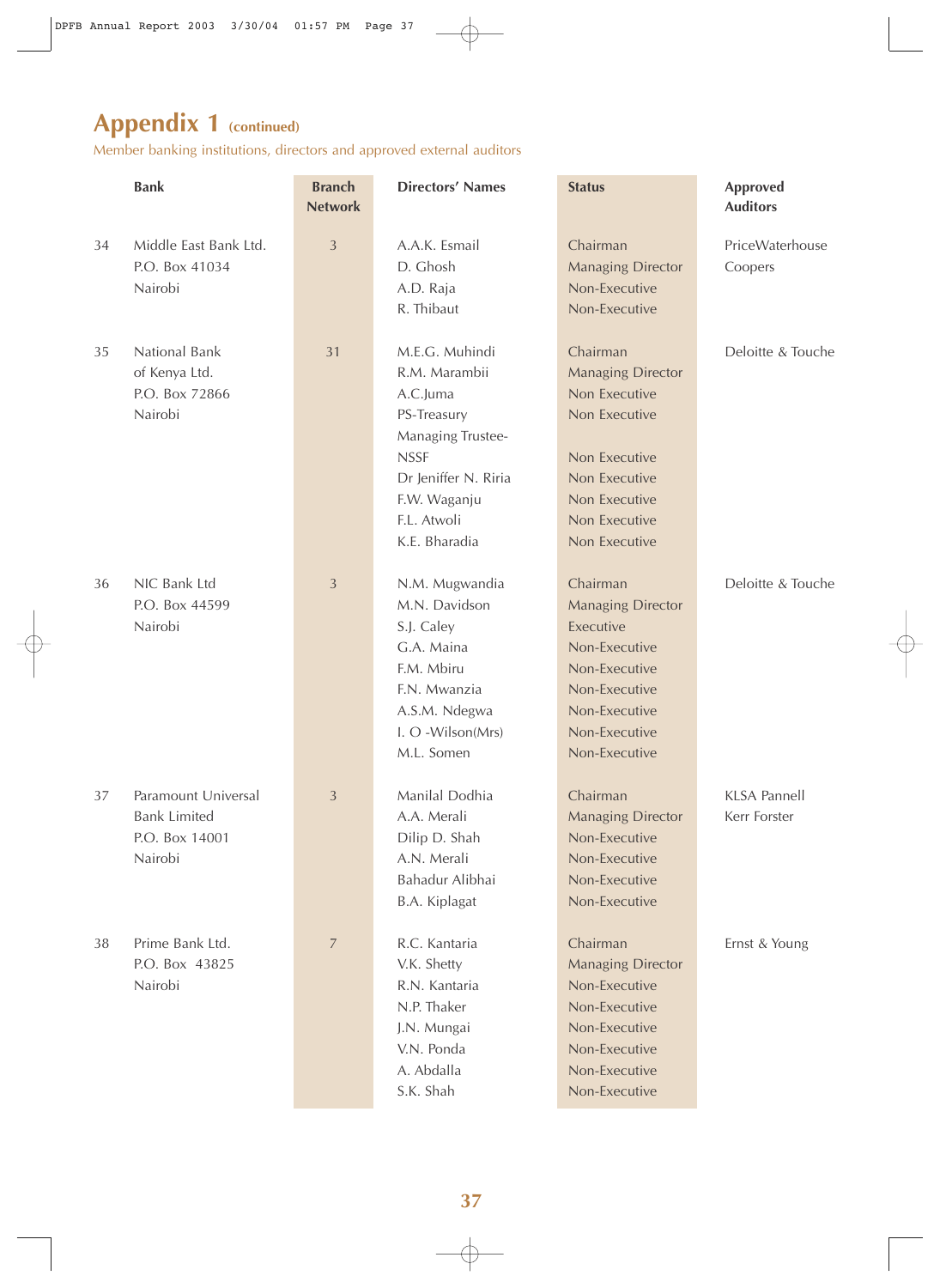Member banking institutions, directors and approved external auditors

|    | <b>Bank</b>                                                            | <b>Branch</b><br><b>Network</b> | <b>Directors' Names</b>                                                                                                                                      | <b>Status</b>                                                                                                                               | <b>Approved</b><br><b>Auditors</b>  |
|----|------------------------------------------------------------------------|---------------------------------|--------------------------------------------------------------------------------------------------------------------------------------------------------------|---------------------------------------------------------------------------------------------------------------------------------------------|-------------------------------------|
| 39 | Sourthern Credit<br>Banking Corp. Ltd.<br>P.O. Box 11666<br>Nairobi    | $\overline{7}$                  | P.C. Chandarana<br>D.A. Shah<br>A.K. Kurji<br>A. Yousuf<br>C.M. Kuria(Mrs)<br>S.W. Karanja<br>V.V. Patel<br>Hitesh Haria                                     | Chairman<br><b>Managing Director</b><br>Executive<br>Executive<br>Executive<br>Non-Executive<br>Non-Executive<br>Non-Executive              | <b>KLSA Pannell</b><br>Kerr Forster |
| 40 | Stanbic Bank (K) Ltd.<br>P.O Box 30550<br>Nairobi                      | 3                               | J.B. Wanjui<br>P.R. Southey<br>J.Y. Kerrets<br>E.A.W. Njoroge<br>O.M. Tidbury<br>PS-Treasury                                                                 | Chairman<br><b>Managing Director</b><br>Non-Executive<br>Non-Executive<br>Non-Executive<br>Non-Executive                                    | <b>KPMG Peat</b><br>Marwick         |
| 41 | <b>Standard Chartered</b><br>Bank (K) Ltd.<br>P.O Box 30003<br>Nairobi | 29                              | H. O. Awori<br>Michael C. Hart<br>Alan J. Dodd<br>S. M'Mbijjiwe(Mrs)<br>Jeremy Awori<br>R. Chowdhury<br>D.G. Njoroge<br>Denis D. Afande<br>Peter D. Sullivan | Chairman<br><b>Managing Director</b><br>Executive<br>Executive<br>Executive<br>Executive<br>Non-Executive<br>Non-Executive<br>Non-Executive | <b>KPMG Peat</b><br>Marwick         |
| 42 | <b>Transnational Bank</b><br>P.O. Box 75840<br>Nairobi                 | 6                               | Mwakai K. Sio<br>D.K. Rana<br>Charles F. Marsham<br>K.K. Bett<br>Peter Kemei<br>Charles Nyachae<br>Ben K. Chepkoit                                           | Chairman<br><b>Managing Director</b><br>Non-Executive<br>Non-Executive<br>Non-Executive<br>Non-Executive<br>Non-Executive                   | Deloitte & Touche                   |
| 43 | Victoria Commercial<br>Bank Ltd.<br>P.O. Box 41114<br>Nairobi          | $\mathbf{1}$                    | K.D. Pattni<br>Y.K. Pattni<br>Silvano O. Kola<br>K.P. Jani<br>Ketaki Sheth                                                                                   | Chairman<br><b>Managing Director</b><br>Non-Executive<br>Non-Executive<br>Non-Executive                                                     | PriceWaterhouse<br>Coopers          |

 $\bigoplus$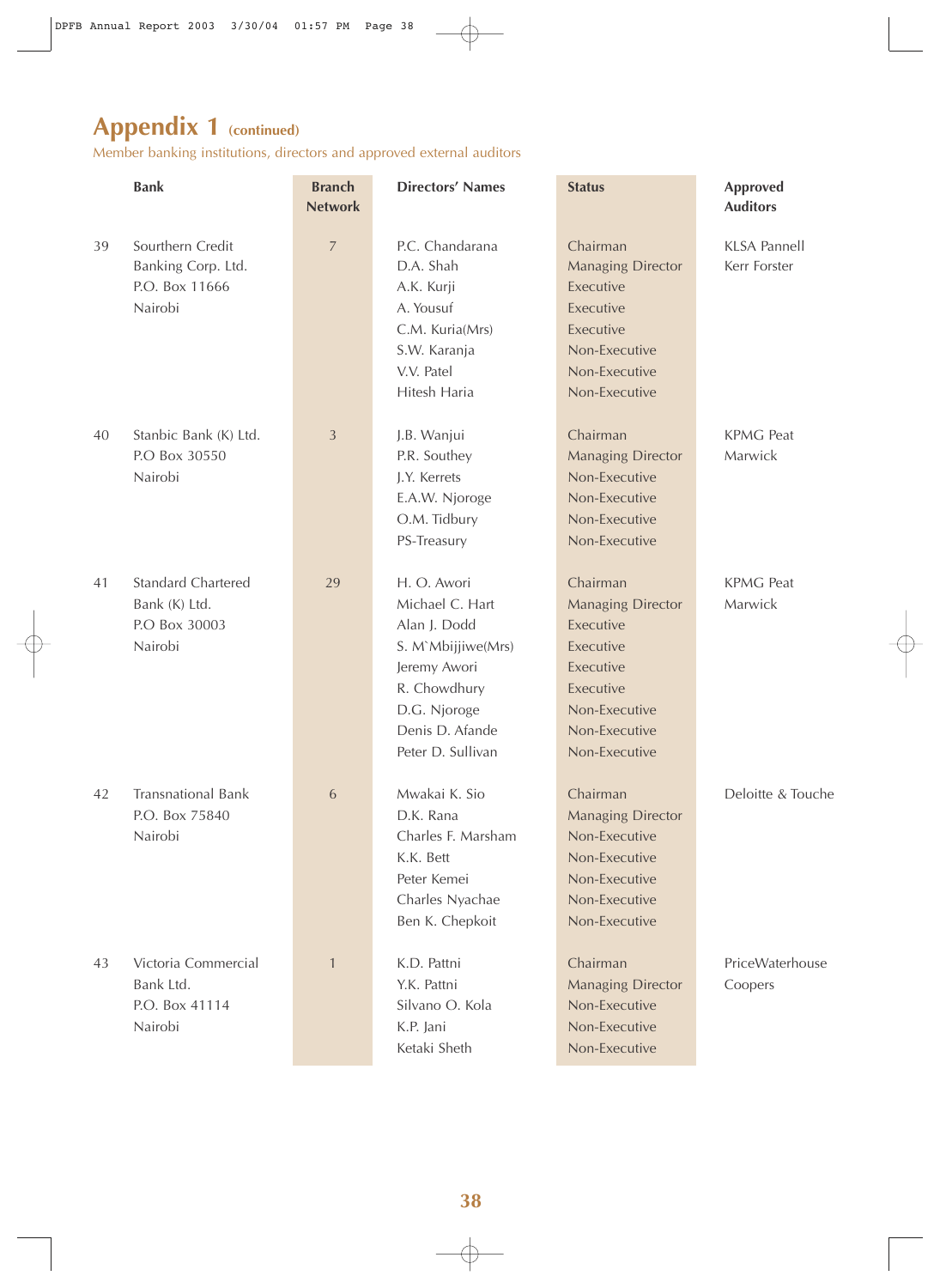# **Appendix II**

Member NonBanking Financial Institutions, directors and approved external auditors

|                | <b>Financial</b><br><b>Institution</b>                              | <b>Branch</b><br><b>Network</b> | <b>Directors' Names</b>                                                                                                    | <b>Status</b>                                                                                                                      | <b>Approved</b><br><b>Auditors</b> |
|----------------|---------------------------------------------------------------------|---------------------------------|----------------------------------------------------------------------------------------------------------------------------|------------------------------------------------------------------------------------------------------------------------------------|------------------------------------|
| $\mathbf{1}$   | Devna Finance Ltd.<br>P.O. Box 1299<br>Nakuru                       | $\mathbf{1}$                    | J. Devchand Nanji<br>Shamil J. Nanji<br>Shileen J. Nanji<br>K.D. Khagram<br>Dilip Mahida                                   | Chairman<br>Executive<br>Executive<br>Non-Executive<br>Non-Executive                                                               | Arisi & Co.                        |
| 2              | Prime Capital &<br>Credit Ltd.<br>P.O. Box 46559<br>Nairobi         | $\mathbf{1}$                    | A.C. Kantaria<br>R.C. Kantaria<br>R.N. Kantaria<br>J.Z. Onduko<br><b>B.S. Rihal</b>                                        | Chairman<br>Executive<br>Non-Executive<br>Non-Executive<br>Non-Executive                                                           | Ernst & Young                      |
| $\mathfrak{Z}$ | Savings & Loan<br>Kenya Ltd.<br>P.O. Box 45129<br>Nairobi           | 8                               | S. Mudhune<br>T. Davidson<br>Ms Wangui Ngatia<br>Prof. F.F. Ojany<br>Prof. G.K. Misoi<br>Prof. N.D. Nzomo<br>P.S. Treasury | Chairman<br><b>Chief Executive</b><br><b>Managing Director</b><br>Non-Executive<br>Non-Executive<br>Non-Executive<br>Non-Executive | Ernst & Young                      |
| $\overline{4}$ | Housing Finance<br>Company of (K) Ltd.<br>P.O. Box 30088<br>Nairobi | 10                              | R. Kemoli<br>P. Lewis-Jones<br>Michael Turner<br>David Ansell<br>Titus Naikuni<br>A. Amissabour(Mrs)<br>PS-Treasury        | Chairman<br><b>Managing Director</b><br>Non-Executive<br>Non-Executive<br>Non-Executive<br>Non-Executive<br>Non-Executive          | <b>KPMG Peat</b><br>Marwick        |

 $\bigoplus$